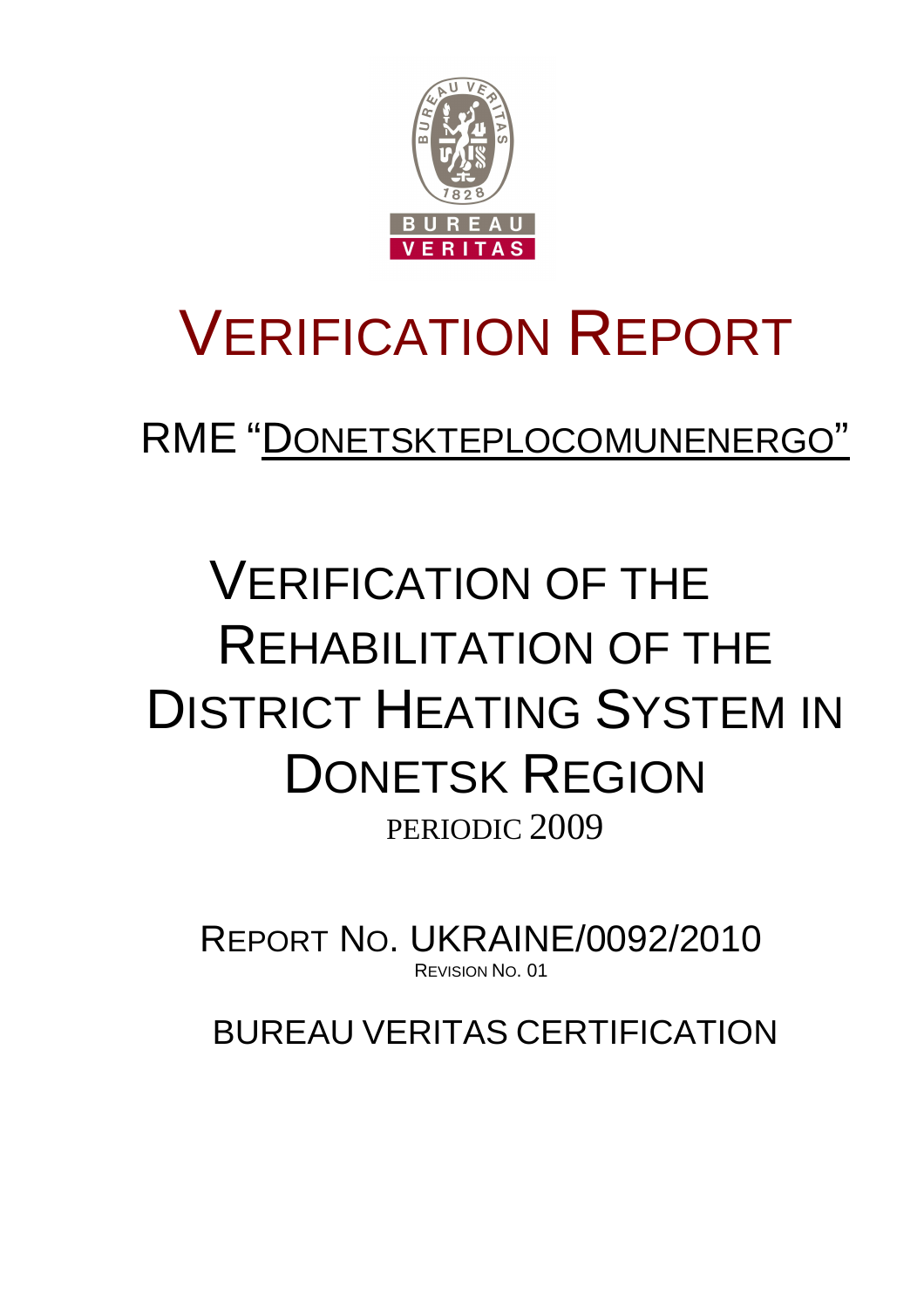

#### VERIFICATION REPORT

 $\overline{1}$ 

| Date of first issue.<br>03/02/2010                                                                                                                                                                                                                                                                                                                                                                                                                                                                                                                                                                                                                                                                                                                                                                                                                                                                                                                                                                                                                                                                                                                                                                                                                                                                                                          | Organizational unit;<br><b>Holding SAS</b> | <b>Bureau Veritas Certification</b>                                                                     |  |
|---------------------------------------------------------------------------------------------------------------------------------------------------------------------------------------------------------------------------------------------------------------------------------------------------------------------------------------------------------------------------------------------------------------------------------------------------------------------------------------------------------------------------------------------------------------------------------------------------------------------------------------------------------------------------------------------------------------------------------------------------------------------------------------------------------------------------------------------------------------------------------------------------------------------------------------------------------------------------------------------------------------------------------------------------------------------------------------------------------------------------------------------------------------------------------------------------------------------------------------------------------------------------------------------------------------------------------------------|--------------------------------------------|---------------------------------------------------------------------------------------------------------|--|
| Client<br>RME "Donetskteplocomunenergo"                                                                                                                                                                                                                                                                                                                                                                                                                                                                                                                                                                                                                                                                                                                                                                                                                                                                                                                                                                                                                                                                                                                                                                                                                                                                                                     | Client ref.:<br>Mr. Vasyl Vorotyntsev      |                                                                                                         |  |
| Summary:<br>Bureau Veritas Certification has made the verification of the "Rehabilitation of the District Heating System<br>in Donetsk Region" project of RME "Donetskteplocomunenergo" located in Donetsk, Ukraine on the basis of<br>UNFCCC criteria for the JI, as well as the host country criteria and criteria given to provide for consistent<br>project operations, monitoring and reporting, as well as the host country criteria.<br>The verification scope is defined as a periodic independent review and post determination by the Accredited<br>Independent Entity of the monitored reductions in GHG emissions during defined verification period, and<br>consisted of the following three phases: i) desk review of the Monitoring Report, Project Design Document and<br>the baseline and monitoring plan; ii) follow-up interviews with project stakeholders; iii) resolution of outstanding<br>issues and the issuance of the final verification report and opinion. The overall verification, from Contract<br>Review to Verification Report & Opinion, was conducted using Bureau Veritas Certification internal procedures.<br>The first output of the verification process is a list of Clarification Requests, Corrective Actions Requests,<br>Forward Actions Requests (CL, CAR and FAR), presented in Appendix A. |                                            |                                                                                                         |  |
| The verification is based on the Monitoring Report (covers January 1 <sup>st</sup> 2009 - December 31 <sup>th</sup> 2009), the<br>Monitoring Plan, the determined PDD and supporting documents made available to Bureau Veritas<br>Certification by the project participant.<br>In summary, Bureau Veritas Certification confirms that the project is implemented as planned and described in<br>the determined project design documents. Installed equipment being essential for generating emission<br>reduction runs reliably and is calibrated appropriately. The monitoring system is in place and the GHG<br>emission reduction is calculated without material misstatements.<br>Our opinion relates to the project's GHG emissions and resulting GHG emissions reductions reported and<br>related to the valid and registered project baseline and monitoring, and its associated documents. Based on<br>information seen and evaluated we confirm that the implementation of the project has resulted in 399401t<br>CO2e reductions during period from 01/01/2009 up to 31/12/2009.<br>Verification Report was approved and signed by Ivan Sokolov authorized Bureau Veritas Certification Internal<br>Technical Reviewer and Bureau Veritas Ukraine Health, Safety and Environment Department Manager.                             |                                            |                                                                                                         |  |
| Subject Group:<br>Report No.:<br>UKRAINE/0092/2010<br>JI                                                                                                                                                                                                                                                                                                                                                                                                                                                                                                                                                                                                                                                                                                                                                                                                                                                                                                                                                                                                                                                                                                                                                                                                                                                                                    |                                            | Indexing terms                                                                                          |  |
| Project title:<br>Rehabilitation of the District Heating System in<br>Donetsk Region                                                                                                                                                                                                                                                                                                                                                                                                                                                                                                                                                                                                                                                                                                                                                                                                                                                                                                                                                                                                                                                                                                                                                                                                                                                        |                                            | Climate Change, Emission Reduction, Joint<br>Implementation project, Verification                       |  |
| Work carried out by:<br>Team Leader, Lead Verifier:<br>Nadiia Kaiun<br><b>Oleg Scoblyk</b><br>Team member, Verifier<br>Kateryna Zinevych<br>Team member, Verifier<br><b>Buread</b><br>olding SAS                                                                                                                                                                                                                                                                                                                                                                                                                                                                                                                                                                                                                                                                                                                                                                                                                                                                                                                                                                                                                                                                                                                                            | eritas Certification                       | $\boxtimes$<br>No distribution without permission from the<br>Client or responsible organizational unit |  |
| Work verified by:<br>Ivan Sokolov - Internal Fechnical Reviewer                                                                                                                                                                                                                                                                                                                                                                                                                                                                                                                                                                                                                                                                                                                                                                                                                                                                                                                                                                                                                                                                                                                                                                                                                                                                             |                                            | Limited distribution                                                                                    |  |
| Date of this revision:<br>Rev. No.:<br>03/02/2010<br>01                                                                                                                                                                                                                                                                                                                                                                                                                                                                                                                                                                                                                                                                                                                                                                                                                                                                                                                                                                                                                                                                                                                                                                                                                                                                                     | Number of pages:<br>70                     | Unrestricted distribution                                                                               |  |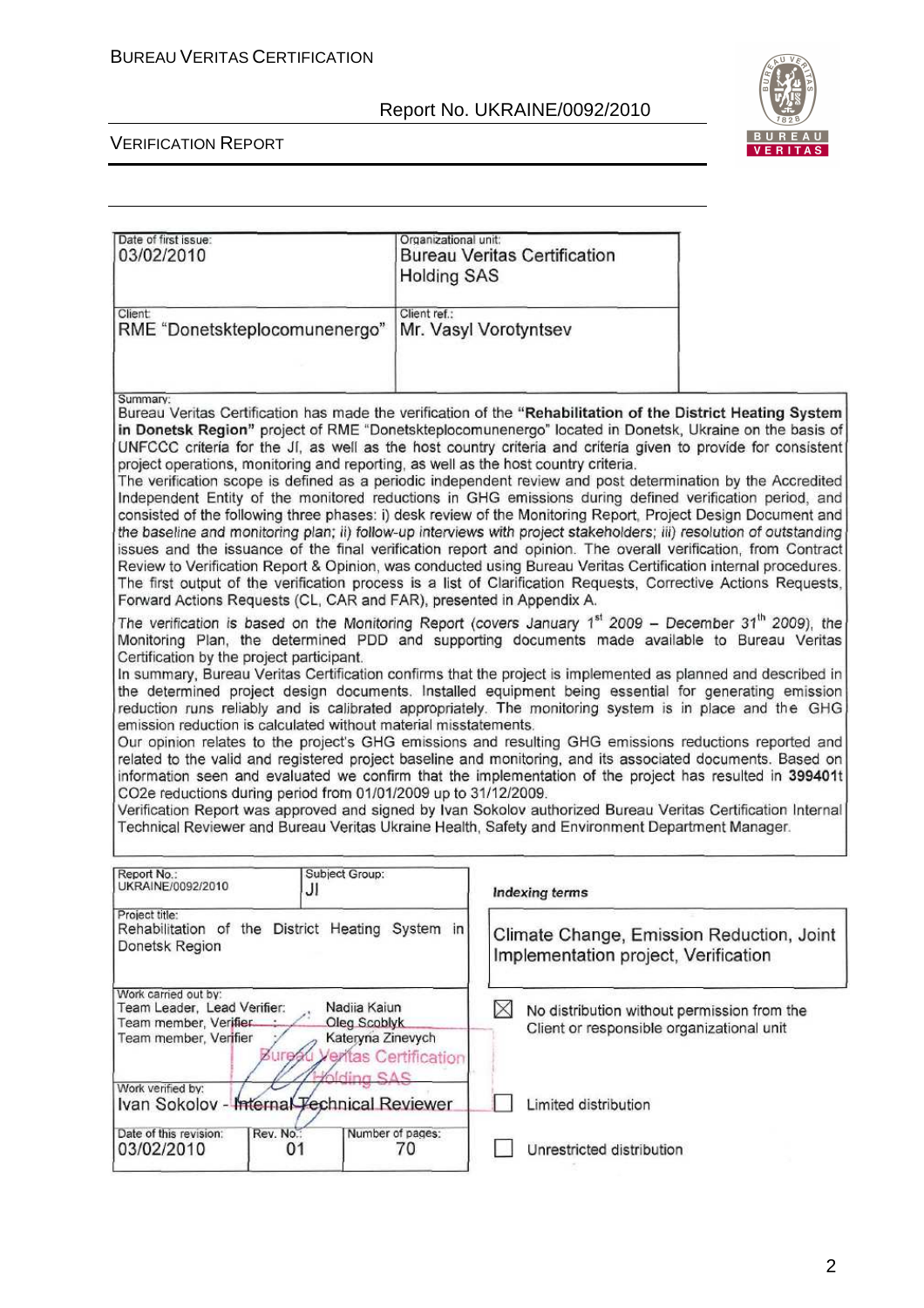

VERIFICATION REPORT

### **Abbreviations**

| <b>AIE</b>      | <b>Accredited Independent Entity</b>                  |
|-----------------|-------------------------------------------------------|
| <b>BVCH</b>     | <b>Bureau Veritas Certification Holding SAS</b>       |
| <b>CAR</b>      | <b>Corrective Action Request</b>                      |
| <b>CER</b>      | <b>Certified Emission Reductions</b>                  |
| <b>CL</b>       | <b>Clarification Request</b>                          |
| CO <sub>2</sub> | <b>Carbon Dioxide</b>                                 |
| <b>FAR</b>      | <b>Forward Action Request</b>                         |
| <b>GHG</b>      | Green House Gas(es)                                   |
| <b>IETA</b>     | <b>International Emissions Trading Association</b>    |
| JI              | Joint Implementation                                  |
| <b>JISC</b>     | <b>JI Supervisory Committee</b>                       |
| MoV             | <b>Means of Verification</b>                          |
| MΡ              | <b>Monitoring Plan</b>                                |
| <b>PCF</b>      | Prototype Carbon Fund                                 |
| <b>PDD</b>      | <b>Project Design Document</b>                        |
| <b>UNFCCC</b>   | United Nations Framework Convention on Climate Change |
| DH              | <b>District Heating</b>                               |
|                 |                                                       |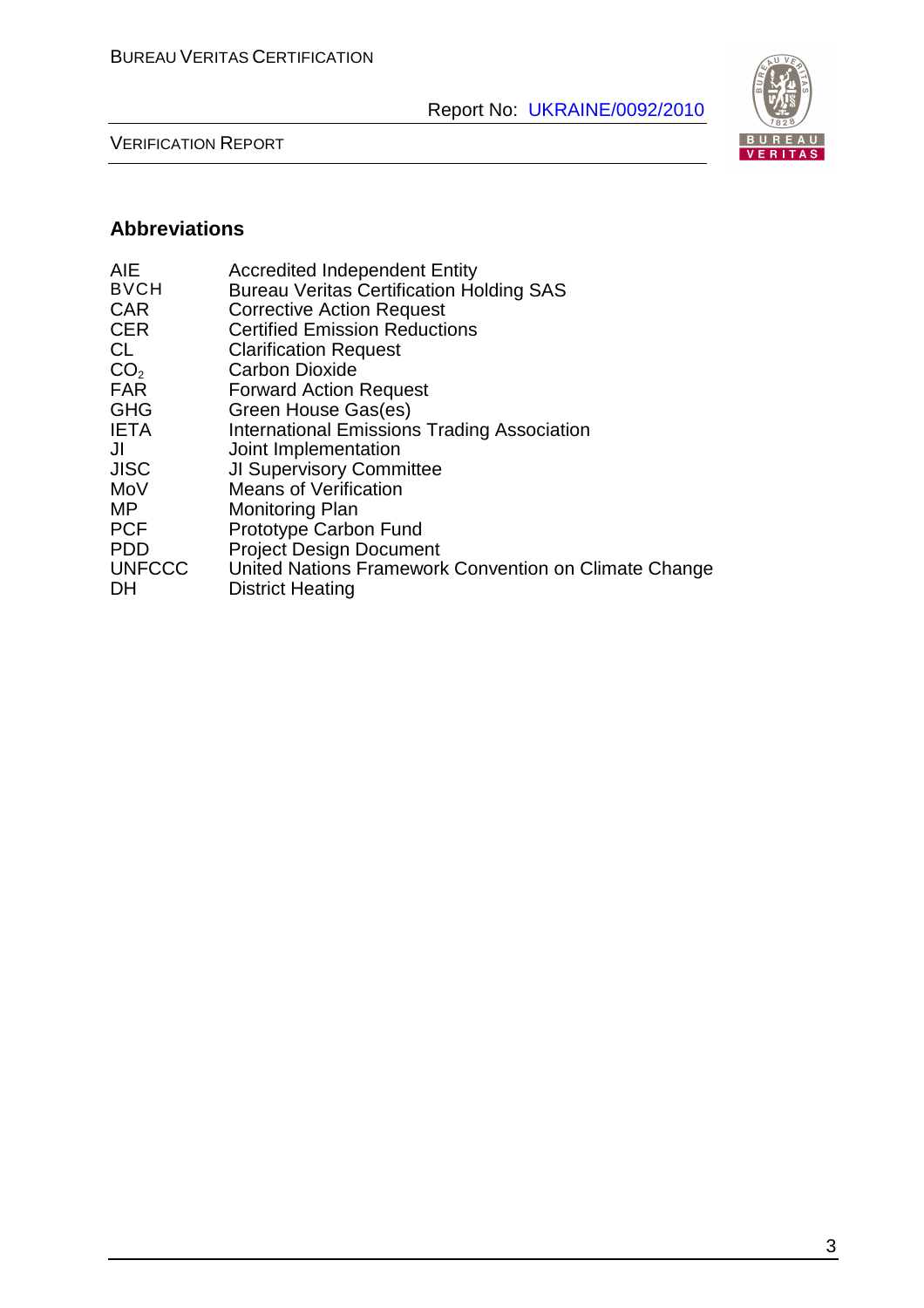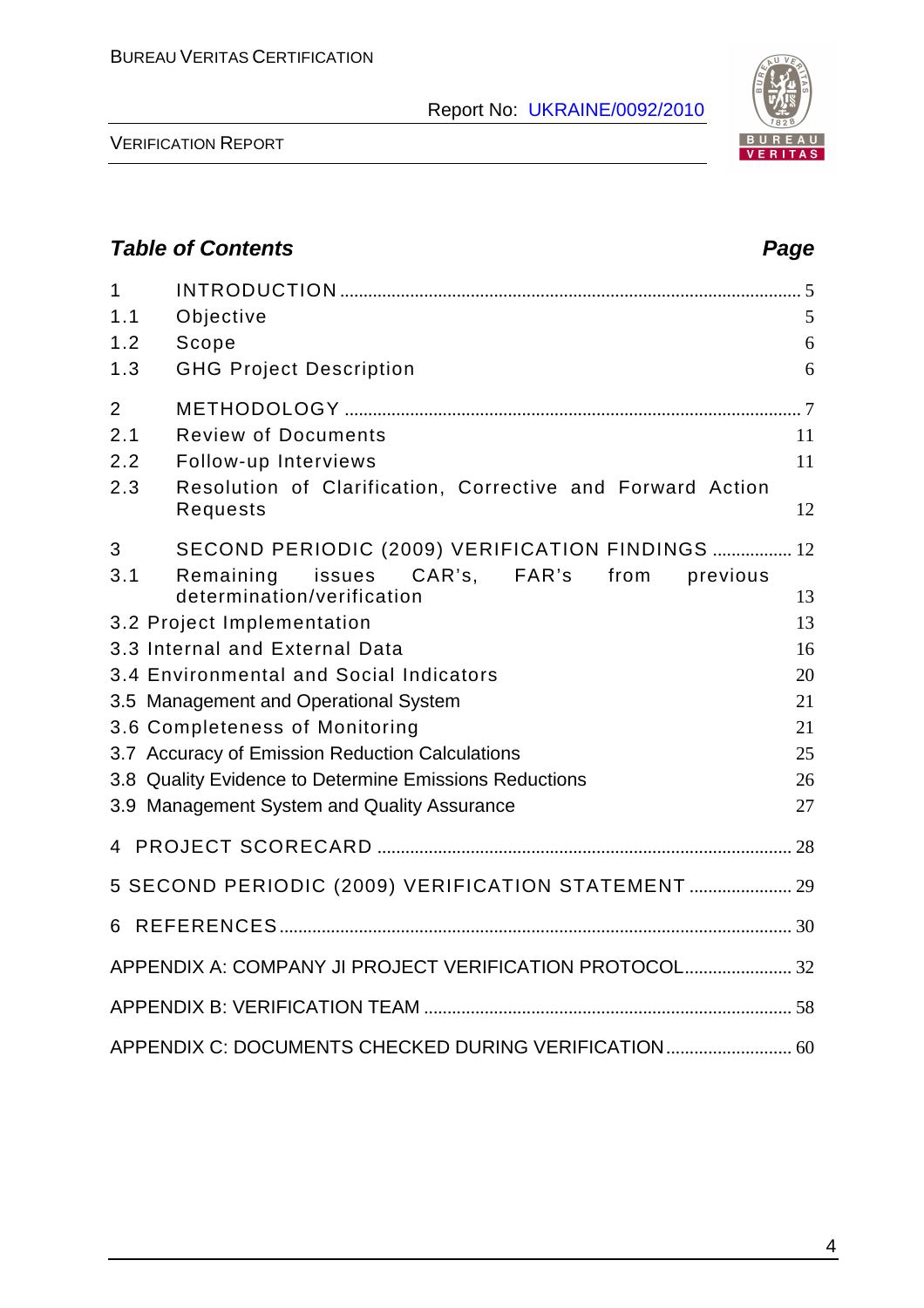

VERIFICATION REPORT

#### **1 INTRODUCTION**

RME "Donetskteplocomunenergo" has commissioned Bureau Veritas Certification to verify the emissions reductions of its JI project "Rehabilitation of the District Heating System in Donetsk Region" (hereafter called "the project") at Donetsk, Ukraine, UNFCCC JI Reference Number 0007.

This report summarizes the findings of second periodic verification of the project, performed on the basis of criteria given to provide for consistent project operations, monitoring and reporting, and contains a statement for the verified emission reductions.

The order includes the second periodic verification of the project. Report is based on the Periodic Verification Report Template Version 3.0, December 2003, both part of the Validation and Verification Manual (VVM) published by International Emission Trading Association (IETA).

Second periodic verification has been performed with the account of findings and conclusions of the first periodic verification report No. UKRAINE/0030/2009 version 01 dated 31/03/2009.

The results of the determination were documented by "Climate and Energy" of TÜV Süddeutschland in the report: "Determination of the "Rehabilitation of the District Heating System in Donetsk Region" JI-Project, Ukraine", Report No. 831042 dated 2007, June 8th.

Project is approved by the Ministry of environmental protection in Ukraine and Ministry of Economical Affairs in Netherlands. (Letters of Approval are presented)

#### **1.1 Objective**

Verification is the periodic independent review and ex post determination by the AIE of the monitored reductions in GHG emissions during defined verification period.

The objective of verification can be divided in Initial Verification and Periodic Verification.

Initial Verification: The objective of an initial verification is to verify that the project is implemented as planned, to confirm that the monitoring system is in place and fully functional, and to assure that the project will generate verifiable emission reductions. A separate initial verification prior to the project entering into regular operations is not a mandatory requirement.

Periodic Verification: The objective of the periodic verification is to verify that actual monitoring systems and procedures are in compliance with the monitoring systems and procedures described in the monitoring plan;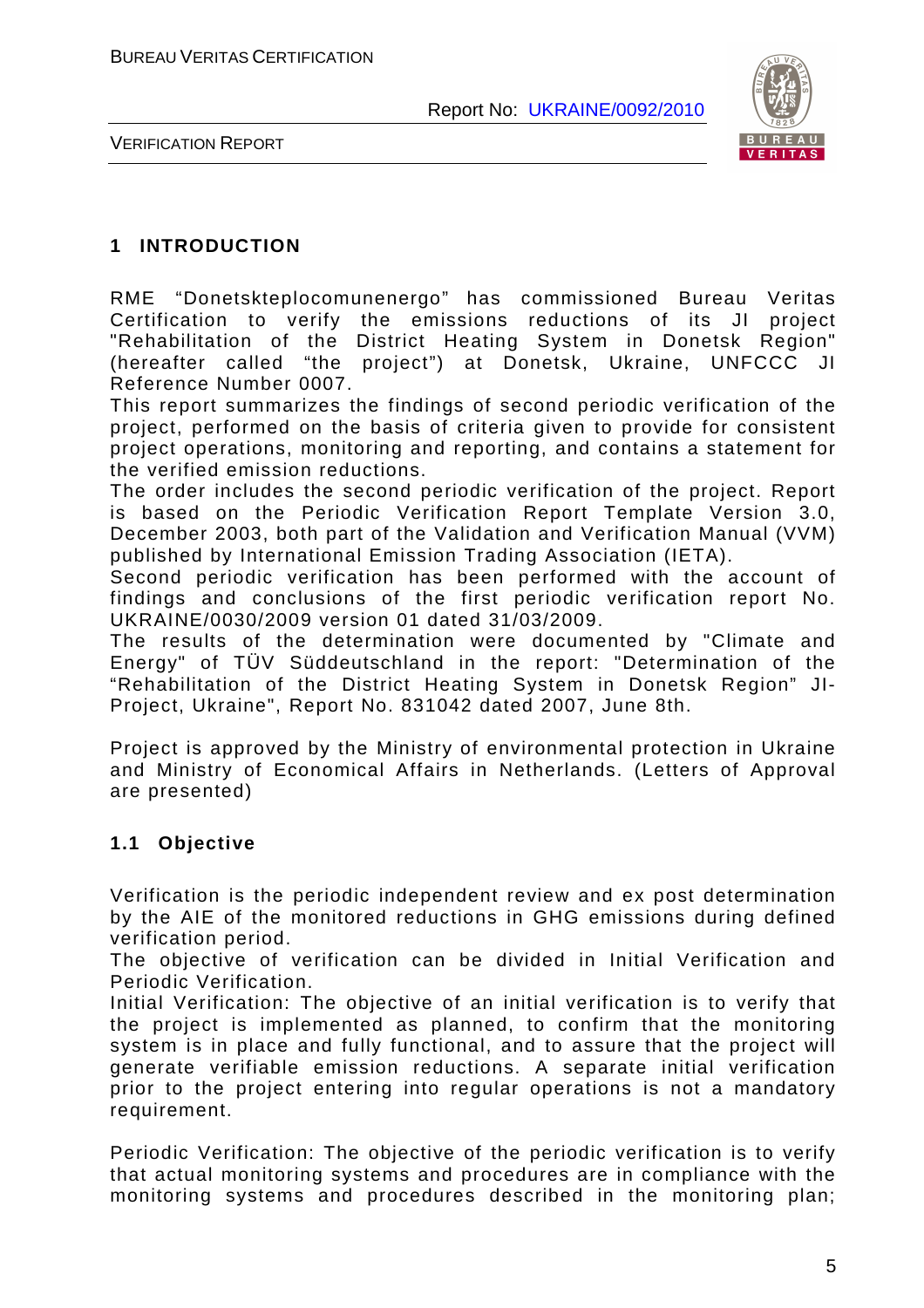

VERIFICATION REPORT

furthermore the periodic verification evaluates the GHG emission reduction data and express a conclusion with a high, but not absolute, level of assurance about whether the reported GHG emission reduction data is free of material misstatements; and verifies that the reported GHG emission data is sufficiently supported by evidence, i.e. monitoring records.

In general, the verification follows UNFCCC criteria referring to the Kyoto Protocol criteria, the JI/CDM rules and modalities, and the subsequent decisions by the JISC, as well as the host country criteria.

#### **1.2 Scope**

Verification scope is defined as an independent and objective review and ex post determination by the Accredited Independent Entity of the monitored reductions in GHG emissions. The verification is based on the submitted monitoring report and the determinated project design document including the project's baseline study and monitoring plan and other relevant documents. The information in these documents is reviewed against Kyoto Protocol requirements, UNFCCC rules and associated interpretations. Bureau Veritas Certification has, based on the recommendations in the Validation and Verification Manual employed a risk-based approach in the verification, focusing on the identification of significant risks of the project implementation and the generation of ERUs.

The verification is not meant to provide any consulting towards the Client. However, stated requests for forward actions and/or corrective actions may provide input for improvement of the project monitoring towards reductions in the GHG emissions.

The audit team has been provided with a Monitoring Report #0007/3 version 02 dated 02 February 2010 and underlying data records, covering the period 01 January 2009 to 31 December 2009 inclusive.

#### **1.3 GHG Project Description**

The project main goal is fuel consumption reduction, in particular reduction of natural gas (which is imported to Ukraine), coal and oil consumption, by means of district heating system rehabilitation in Donetsk Region, including boiler and distribution network equipment replacement and rehabilitation, and installation of combined heat and power production plants. Such reduction of fuel consumption will result in decrease of greenhouse gas emissions ( $CO<sub>2</sub>$  and N<sub>2</sub>O). The purpose of the project is sustainable development of the region through implementation of energy saving technologies.

Donetsk region's district heating (DH) utility (system of heat supply enterprises) supplies and sells heat energy in forms of heat, hot water and steam, to local consumers, namely households, municipal consumers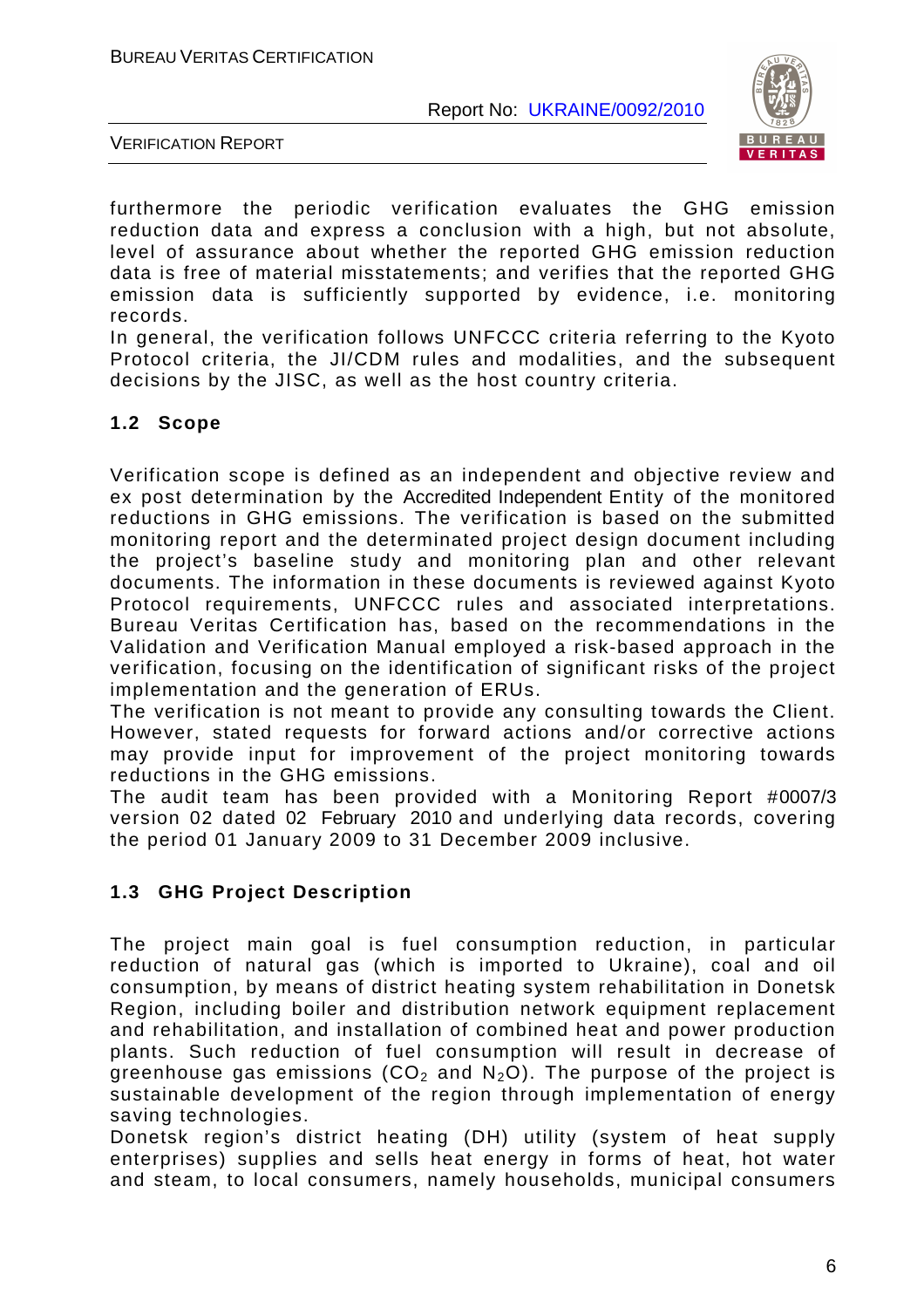

VERIFICATION REPORT

and state-owned organizations. It is a natural monopolist of heat production in the region. Heat supply market in the region is stable for years.

The project was initiated in 2004 to rehabilitate Donetsk region's district heating system, including boiler and distribution network equipment replacement and rehabilitation, and installation of combined heat and power production plants (CHP). The project "Rehabilitation of the District Heating System in Donetsk Region" consists of two parts: Rehabilitation of Donetsk Region and Rehabilitation of Donetsk City. 286 boiler-houses with 1297 boilers and 1026 km of heat distributing networks are involved in the rehabilitation of Donetsk Region and 39 boiler-houses with 193 boilers and 248 km of heat distributing networks are involved in the rehabilitation of Donetsk City. In total: 325 boiler-houses with 1490 boilers and 1274 km of heat distributing networks are involved in the project. This is the large part of Donetsk regional DH system, and project may be expanded by including the other DH objects in the region.

Installation of cogeneration units at 10 boiler houses (12 gas engines, 0.5-0.63 MW each) in Donetsk region with total installed capacity 7.3 MW and at 6 boiler houses in Donetsk city (6 gas engines, 0.38 - 0.5 MW each) with total installed capacity 2.88 MW, in sum 18 gas engines with total installed capacity 10.18 MW, is incorporated into the project. Machines made by JSC "Pervomaiskdieselmash" (Ukraine), Deutz (Germany) and Jenbacher (Austria) are considered as potential candidates for installation.

The project employs the increase in fuel consumption efficiency to reduce greenhouse gas emissions relative to current practice. After complete project implementation over 15 million Nm3 of natural gas and 50 thousand ton of coal will be saved annually. Such reduction of fuel consumption is based on increase of the boiler efficiencies, reduction of heat losses in networks and CHP installation. The following activities will ensure fuel saving:

Replacement of old boilers by the new highly efficient boilers;

- Upgrading of boilers,
- Upgrading of boilers' burners;
- Installation of heat utilizers, including condensation ones;
- Switching of boiler-houses from coal and fuel oil to natural gas;

Improving of the network organization, application of the new insulation and the pre-insulated pipes;

Installation of combined heat and power plants;

Installation of frequency controllers at smoke exhauster and hot water pumps engines.

#### **2 METHODOLOGY**

The verification is as a desk review and field visit including discussions and interviews with selected experts and stakeholders.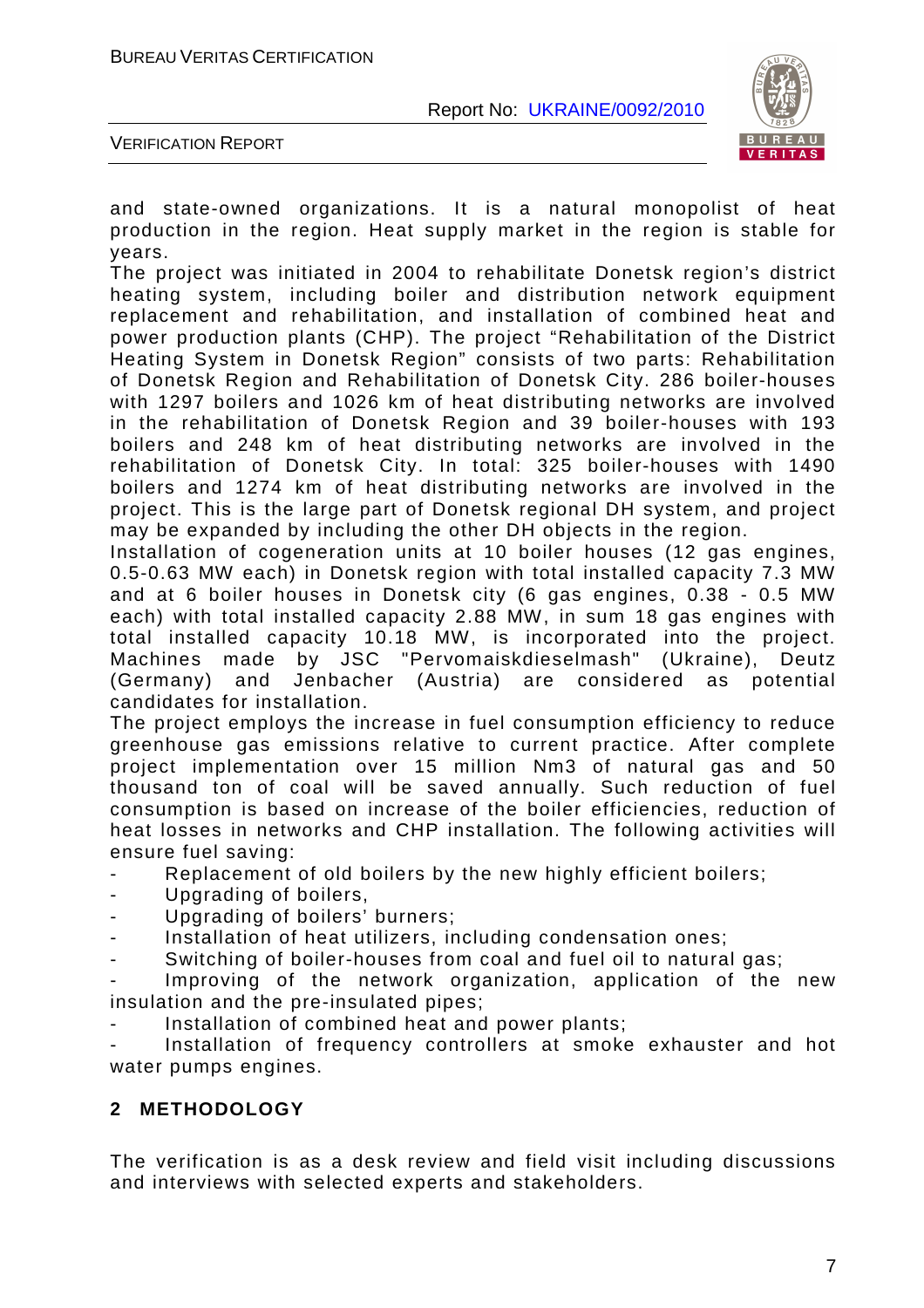

VERIFICATION REPORT

In order to ensure transparency, a verification protocol was customized for the project, according to the Validation and Verification Manual (IETA/PCF) a verification protocol is used as part of the verification. The protocol shows, in a transparent manner, criteria (requirements), means of verification and the results from verifying the identified criteria. The verification protocol serves the following purposes:

- It organises, details and clarifies the requirements the project is expected to meet; and
- It ensures a transparent verification process where the verifier will documents how a particular requirement has been verified and the result of the verification.

The verification protocol consists of one table under Initial Verification checklist and four tables under Periodic verification checklist. The different columns in these tables are described in Figure 1.

The overall verification, from Contract Review to Verification Report & Opinion, was conducted using Bureau Veritas Certification procedures.

The completed verification protocol is enclosed in Appendix A to this report.

| <b>Initial Verification Protocol Table 1</b> |                                                                   |                                                                                    |                                                                                                                                                                                                                                                                       |  |
|----------------------------------------------|-------------------------------------------------------------------|------------------------------------------------------------------------------------|-----------------------------------------------------------------------------------------------------------------------------------------------------------------------------------------------------------------------------------------------------------------------|--|
| Objective                                    | <b>Reference</b>                                                  | <b>Comments</b>                                                                    | <b>Conclusion (CARs/FARs)</b>                                                                                                                                                                                                                                         |  |
| The requirements the<br>project must meet    | Gives reference to<br>where<br>the<br>requirement<br>is<br>found. | Description<br>of<br>circumstances and<br>further<br>comments<br>on the conclusion | This is either acceptable based on<br>evidence provided (OK), or a<br>Corrective Action Request (CAR)<br>of risk or non-compliance of the<br>stated requirements. Forward<br>Action Request (FAR) indicates<br>essential risks for further periodic<br>verifications. |  |

| Periodic Verification Checklist Protocol Table 2: Data Management System/Controls                                                                                                                                                                                                                                                    |                                                                                                                                                                                                                                          |                                                                                                                                                                                                                                                                                                                                                                                                                                                  |  |  |
|--------------------------------------------------------------------------------------------------------------------------------------------------------------------------------------------------------------------------------------------------------------------------------------------------------------------------------------|------------------------------------------------------------------------------------------------------------------------------------------------------------------------------------------------------------------------------------------|--------------------------------------------------------------------------------------------------------------------------------------------------------------------------------------------------------------------------------------------------------------------------------------------------------------------------------------------------------------------------------------------------------------------------------------------------|--|--|
| Identification of potential<br>reporting risk                                                                                                                                                                                                                                                                                        | Identification,<br>assessment and testing<br>of management controls                                                                                                                                                                      | Areas of residual risks                                                                                                                                                                                                                                                                                                                                                                                                                          |  |  |
| operator's data<br>The project<br>management system/controls<br>identify<br>assessed to<br>are<br>reporting risks and to assess<br>the<br>data<br>management<br>system's/control's ability to<br>mitigate reporting risks. The<br><b>GHG</b><br>data<br>management<br>system/controls are assessed<br>the<br>expectations<br>against | A score is<br>assigned as<br>follows:<br>Full - all best-<br>$\bullet$<br>practice<br>expectations<br>are<br>implemented.<br>Partial<br>a<br>$\bullet$<br>$\blacksquare$<br>proportion of the<br>practice<br>best<br>expectations<br>is. | Description of circumstances and further<br>commendation to the conclusion. This is<br>either acceptable based on evidence<br>provided (OK), or a Corrective Action<br>Request (CAR) of risk or non compliance<br>with stated requirements. The corrective<br>requests are numbered<br>action<br>and<br>presented to the client in the verification<br>Initial<br>Verification<br>report. The<br>has<br>additional Forward<br>Action<br>Requests |  |  |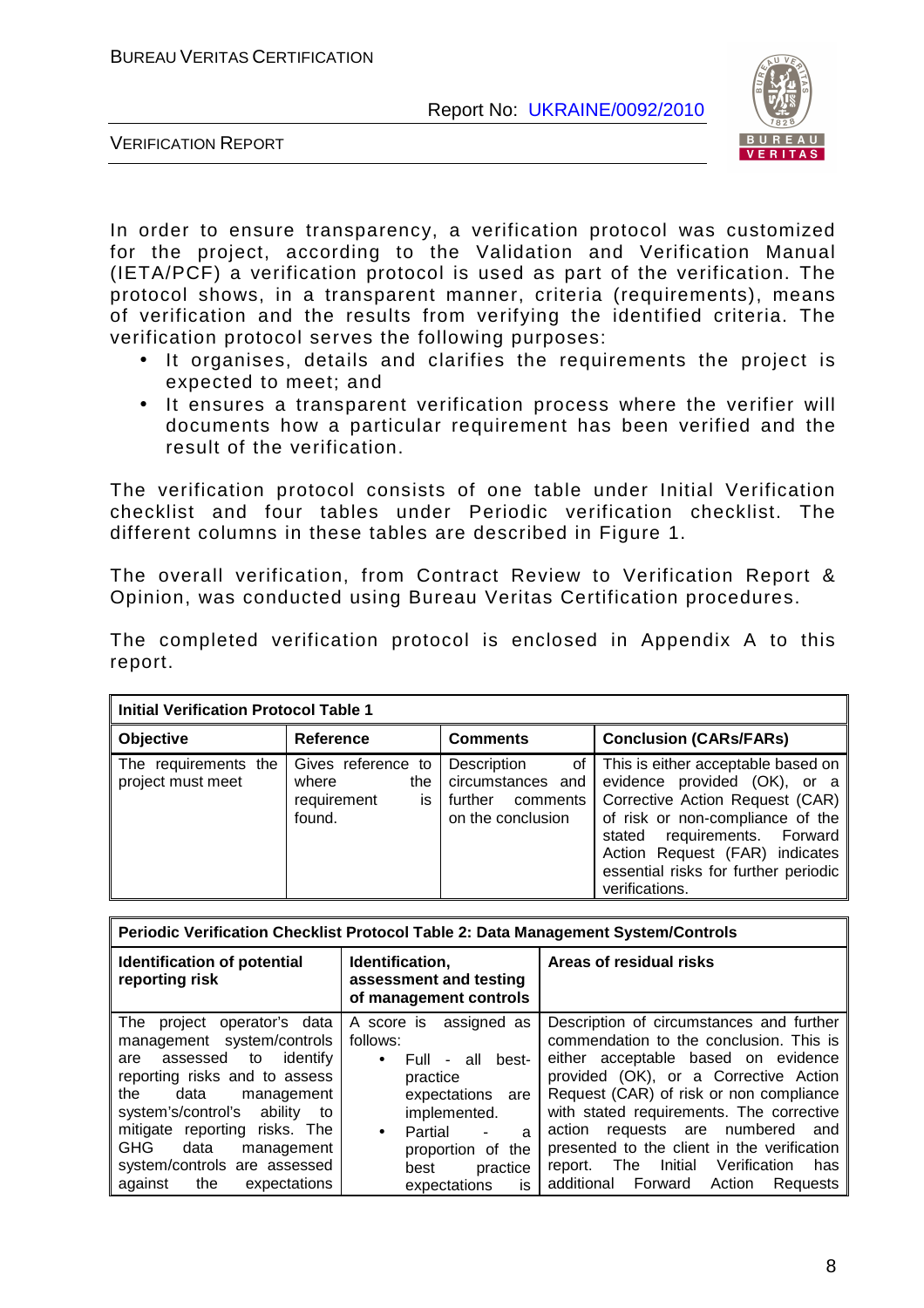

| detailed in the table. | implemented<br>should be given if<br>little or none of<br>the<br>svstem<br>component is in<br>place. | (FAR). FAR indicates essential risks for<br>Limited - this   further periodic verifications. |
|------------------------|------------------------------------------------------------------------------------------------------|----------------------------------------------------------------------------------------------|
|------------------------|------------------------------------------------------------------------------------------------------|----------------------------------------------------------------------------------------------|

| Periodic Verification Protocol Table 3: GHG calculation procedures and management control<br>testing                                                                                                                                                                                                                                                                                                                                                                                                                                                                                                                                                                                                                                                                                                                                                                                                                                                                                                                                                                                                                                                                                                                       |                                                                                                                                                                                                                                                                                                                                                                                                                                                                                                                                                                                                                                                                                                                                                                                                                                                                                                                                                                                                                                                                                                                                                                     |                                                                                                                                                                                                                                                                                                                        |  |
|----------------------------------------------------------------------------------------------------------------------------------------------------------------------------------------------------------------------------------------------------------------------------------------------------------------------------------------------------------------------------------------------------------------------------------------------------------------------------------------------------------------------------------------------------------------------------------------------------------------------------------------------------------------------------------------------------------------------------------------------------------------------------------------------------------------------------------------------------------------------------------------------------------------------------------------------------------------------------------------------------------------------------------------------------------------------------------------------------------------------------------------------------------------------------------------------------------------------------|---------------------------------------------------------------------------------------------------------------------------------------------------------------------------------------------------------------------------------------------------------------------------------------------------------------------------------------------------------------------------------------------------------------------------------------------------------------------------------------------------------------------------------------------------------------------------------------------------------------------------------------------------------------------------------------------------------------------------------------------------------------------------------------------------------------------------------------------------------------------------------------------------------------------------------------------------------------------------------------------------------------------------------------------------------------------------------------------------------------------------------------------------------------------|------------------------------------------------------------------------------------------------------------------------------------------------------------------------------------------------------------------------------------------------------------------------------------------------------------------------|--|
| <b>Identification</b><br>of<br>potential<br>reporting risk                                                                                                                                                                                                                                                                                                                                                                                                                                                                                                                                                                                                                                                                                                                                                                                                                                                                                                                                                                                                                                                                                                                                                                 | Identification,<br>and<br>assessment<br>testing of management controls                                                                                                                                                                                                                                                                                                                                                                                                                                                                                                                                                                                                                                                                                                                                                                                                                                                                                                                                                                                                                                                                                              | Areas of residual risks                                                                                                                                                                                                                                                                                                |  |
| Identify and list potential reporting<br>risks based on an assessment of<br>emission<br>the<br>estimation<br>procedures, i.e.<br>the calculation methods,<br>➤<br>raw data collection and<br>⋗<br>οf<br>supporting<br>sources<br>documentation,<br>reports/databases/informat<br>➤<br>ion systems from which<br>data is obtained.<br>Identify key source data. Examples<br>of source data include metering<br>records,<br>monitors,<br>process<br>operational<br>logs,<br>laboratory/analytical<br>data,<br>accounting records, utility data and<br>vendor data. Check appropriate<br>calibration and maintenance of<br>equipment, and assess the likely<br>accuracy of data supplied.<br>Focus on those risks that impact<br>the accuracy, completeness and<br>consistency of the reported data.<br>Risks are weakness in the GHG<br>calculation<br>systems<br>and<br>may<br>include:<br>⋗<br>manual<br>transfer<br>οf<br>data/manual calculations,<br>unclear origins of data,<br>⋗<br>➤<br>due<br>to<br>accuracy<br>technological limitations,<br>lack of appropriate data<br>➤<br>protection measures? For<br>example,<br>protected<br>calculation<br>cells<br>in.<br>spreadsheets<br>and/or<br>password restrictions. | Identify the key controls for each area<br>with potential reporting risks. Assess<br>the adequacy of the key controls and<br>eventually test that the key controls are<br>actually in operation.<br>Internal<br>controls<br>include<br>(not<br>exhaustive):<br>of<br>➤<br>Understanding<br>responsibilities and roles<br>Reporting,<br>reviewing<br>➤<br>and<br>formal<br>management<br>approval of data;<br>Procedures<br>for<br>➤<br>ensuring<br>completeness,<br>data<br>conformance with reporting<br>guidelines, maintenance of<br>data trails etc.<br>Controls<br>to<br>⋗<br>ensure<br>the<br>arithmetical accuracy of the<br>GHG data generated and<br>records<br>accounting<br>e.g.<br>internal<br>audits,<br>and<br>checking/<br>review<br>procedures;<br>Controls over the computer<br>➤<br>information systems;<br>Review<br>⋗<br>processes<br>for<br>identification<br>and<br>understanding<br>key<br>οf<br>process<br>and<br>parameters<br>implementation of calibration<br>maintenance regimes<br>Comparing and analysing<br>➤<br>the GHG data with previous<br>periods,<br>targets<br>and<br>benchmarks.<br>testing the specific<br>When<br>internal | Identify areas of residual<br>risks,<br>i.e.<br>areas<br>οf<br>potential reporting risks<br>where there<br>are<br>no<br>adequate<br>management<br>controls<br>mitigate<br>to<br>potential reporting risks<br>Areas<br>where<br>data<br>accuracy, completeness<br>and consistency could be<br>improved are highlighted. |  |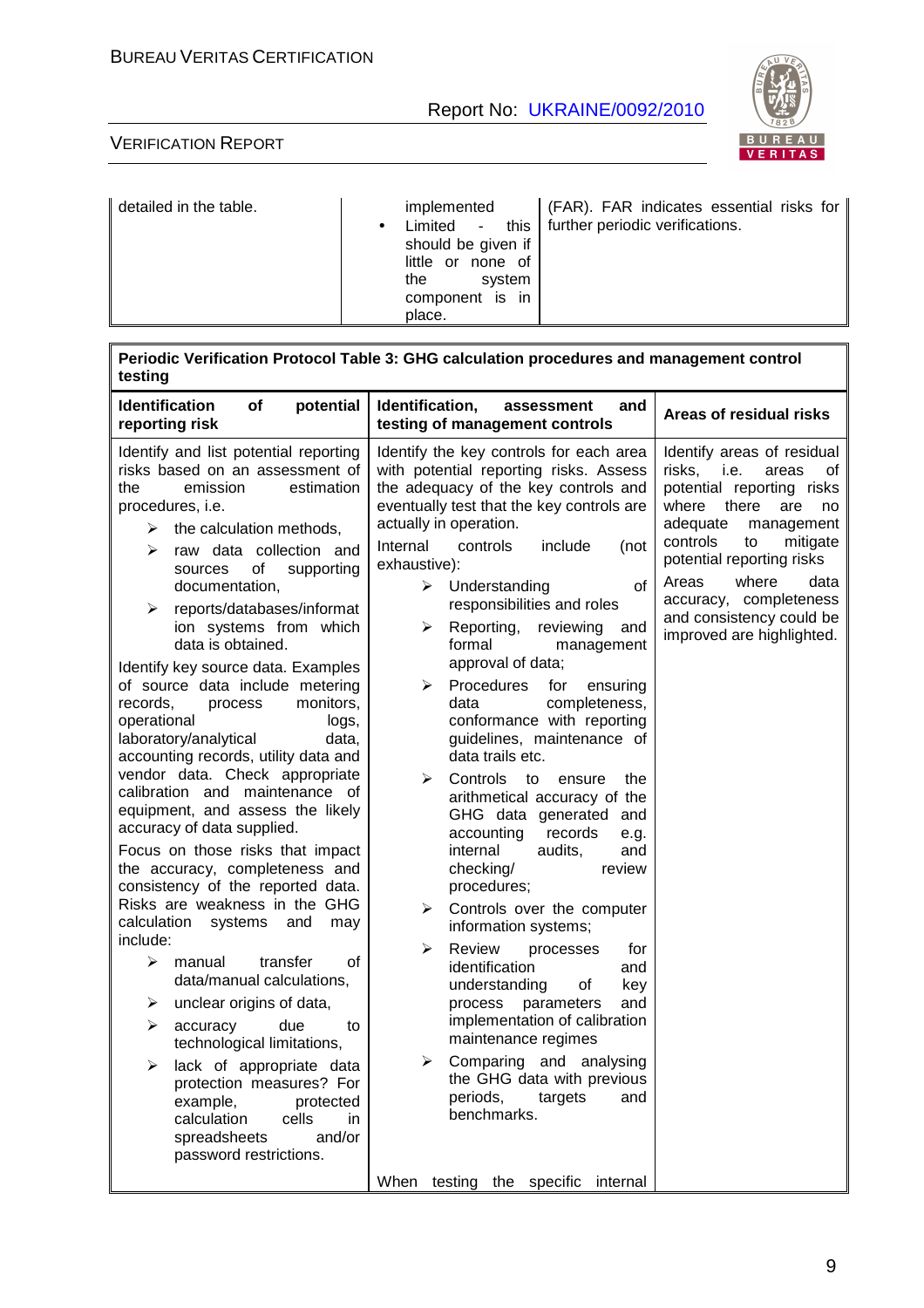

| controls, the following questions are<br>considered:                                                                                                           |  |
|----------------------------------------------------------------------------------------------------------------------------------------------------------------|--|
| 1. Is the control designed properly to<br>ensure that it would either prevent<br>or detect and correct<br>any<br>significant misstatements?                    |  |
| 2. To what extent have the internal<br>controls been implemented<br>according to their design;                                                                 |  |
| 3. To what extent have the internal<br>controls (if existing) functioned<br>properly (policies and procedures<br>have been followed) throughout<br>the period? |  |
| 4. How does management assess<br>the internal control as reliable?                                                                                             |  |

| Periodic Verification Protocol Table 4: Detailed audit testing of residual risk areas and random<br>testing                                                                                    |                                                                                                                                                                                                                                                                                                                                                                                                                                                                                                                                                   |                                                                                                                                                                                                                                                                                                                                                                                                                                                                                                                                                                                                                                                                                                                                                                                                                                                                                                                                                                                                                                                                                                                                                                                                    |  |  |
|------------------------------------------------------------------------------------------------------------------------------------------------------------------------------------------------|---------------------------------------------------------------------------------------------------------------------------------------------------------------------------------------------------------------------------------------------------------------------------------------------------------------------------------------------------------------------------------------------------------------------------------------------------------------------------------------------------------------------------------------------------|----------------------------------------------------------------------------------------------------------------------------------------------------------------------------------------------------------------------------------------------------------------------------------------------------------------------------------------------------------------------------------------------------------------------------------------------------------------------------------------------------------------------------------------------------------------------------------------------------------------------------------------------------------------------------------------------------------------------------------------------------------------------------------------------------------------------------------------------------------------------------------------------------------------------------------------------------------------------------------------------------------------------------------------------------------------------------------------------------------------------------------------------------------------------------------------------------|--|--|
| residual<br>of<br><b>Areas</b><br>risks                                                                                                                                                        | verification<br><b>Additional</b><br>testing performed                                                                                                                                                                                                                                                                                                                                                                                                                                                                                            | <b>Conclusions</b><br><b>Requiring</b><br>and<br><b>Areas</b><br>Improvement<br>(including Forward Action Requests)                                                                                                                                                                                                                                                                                                                                                                                                                                                                                                                                                                                                                                                                                                                                                                                                                                                                                                                                                                                                                                                                                |  |  |
| List the residual areas<br>of risks (Table 2 where<br>detailed audit testing<br>is necessary.<br>addition,<br>other<br>In.<br>material areas may be<br>selected for detailed<br>audit testing. | additional<br>verification<br><b>The</b><br>testing performed is described.<br>Testing may include:<br>Sample cross checking of<br>1.<br>manual transfers of data<br>Recalculation<br>2.<br>3.<br>Spreadsheet<br>'walk<br>throughs' to check links<br>and equations<br>Inspection of calibration<br>4.<br>and maintenance records<br>for key equipment<br>Check<br>⋗<br>sampling<br>analysis results<br><b>Discussions</b><br>⋗<br>with<br>engineers<br>process<br>detailed<br>who<br>have<br>knowledge of process<br>uncertainty/error<br>bands. | Having investigated the residual risks, the<br>conclusions should be noted here. Errors and<br>uncertainties should be highlighted.<br>Errors and uncertainty can be due to a<br>number of reasons:<br>$\triangleright$ Calculation errors. These may be due<br>to inaccurate manual transposition,<br>use of inappropriate emission factors<br>or assumptions etc.<br>Lack of clarity in the monitoring plan.<br>⋗<br>could<br>inconsistent<br><b>This</b><br>lead<br>to<br>approaches to calculations or scope<br>of reported data.<br>Technological limitations. There may<br>➤<br>be inherent<br>uncertainties<br>(error<br>bands) associated with the methods<br>used to measure emissions e.g. use<br>of particular equipment such as<br>meters.<br>Lack of source data. Data for some<br>➤<br>sources may not be cost effective or<br>practical to collect. This may result in<br>the use of default data which has<br>derived<br>based<br>certain<br>been<br>on<br>assumptions/conditions<br>and<br>which<br>will<br>therefore<br>have<br>varying<br>applicability in different situations.<br>The second two categories are explored with<br>the site personnel, based on their knowledge |  |  |
|                                                                                                                                                                                                |                                                                                                                                                                                                                                                                                                                                                                                                                                                                                                                                                   | and experience of the processes. High risk                                                                                                                                                                                                                                                                                                                                                                                                                                                                                                                                                                                                                                                                                                                                                                                                                                                                                                                                                                                                                                                                                                                                                         |  |  |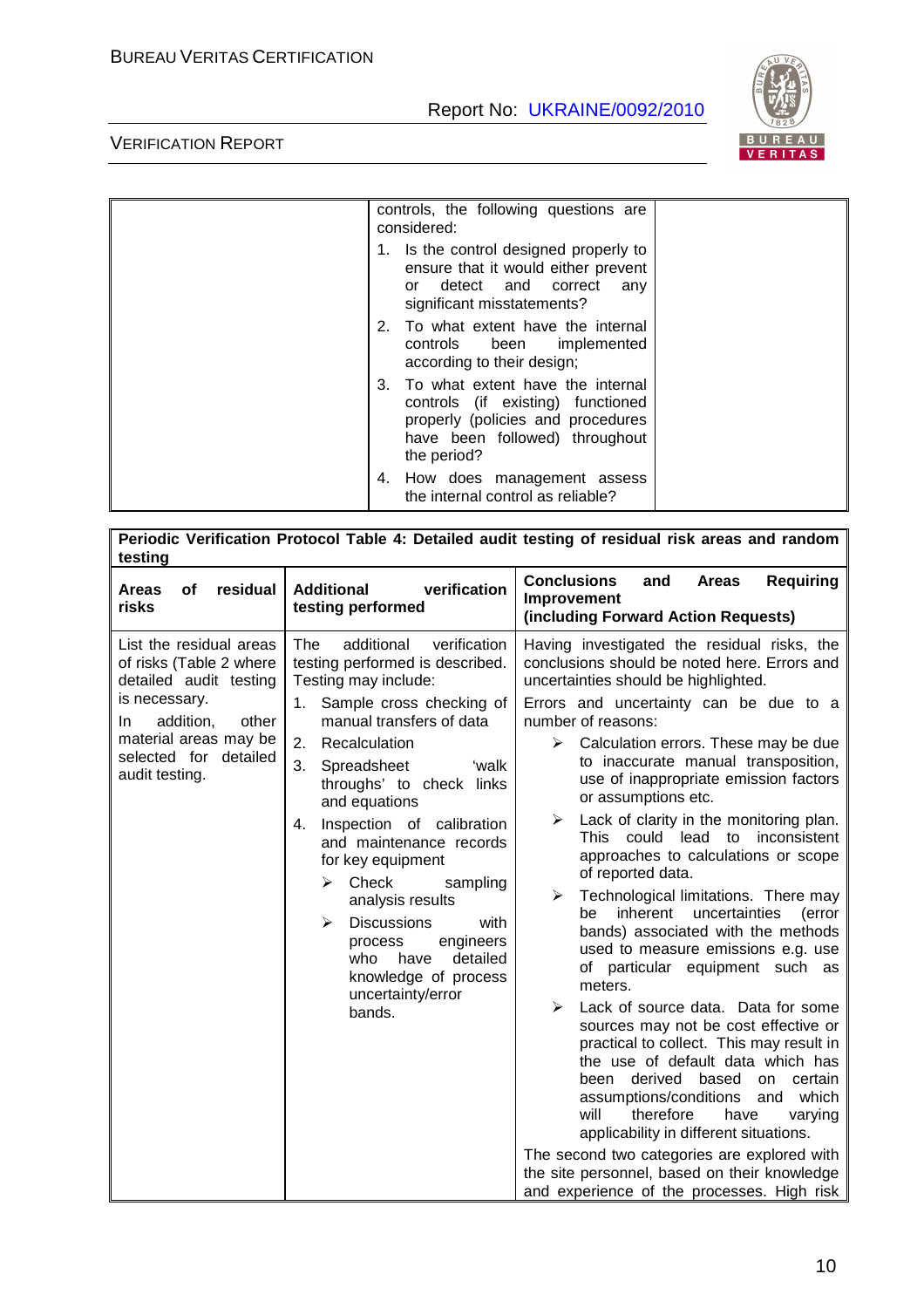

#### VERIFICATION REPORT

|  | process parameters or source data (i.e. those<br>with a significant influence on the reported<br>data, such as meters) are reviewed for these<br>uncertainties. |
|--|-----------------------------------------------------------------------------------------------------------------------------------------------------------------|
|--|-----------------------------------------------------------------------------------------------------------------------------------------------------------------|

| Verification Protocol Table 5: Resolution of Corrective Action and Clarification Requests                                                                                            |                                                                                                                                                                                           |                                                                                                                                                                                                |                                                                                                                                                                                                                  |
|--------------------------------------------------------------------------------------------------------------------------------------------------------------------------------------|-------------------------------------------------------------------------------------------------------------------------------------------------------------------------------------------|------------------------------------------------------------------------------------------------------------------------------------------------------------------------------------------------|------------------------------------------------------------------------------------------------------------------------------------------------------------------------------------------------------------------|
| clarifications<br>Report<br>and corrective action<br>requests                                                                                                                        | Ref. to checklist<br>question in tables<br>2/3                                                                                                                                            | Summary of project<br>owner response                                                                                                                                                           | <b>Verification conclusion</b>                                                                                                                                                                                   |
| If the conclusions from<br>Verification<br>the<br>are<br>either a<br>Corrective<br>Request or a<br>Action<br>Clarification<br>Request,<br>these should be listed in<br>this section. | Reference<br>the<br>to<br>checklist<br>question<br>number in Tables 2, 3<br>where<br>and $4$<br>the<br>Corrective<br>Action<br>Request<br>or<br>Clarification<br>Request<br>is explained. | The responses given<br>by the Client or other<br>project<br>participants<br>during<br>the<br>communications<br>with<br>verification<br>team<br>the<br>should be summarized<br>in this section. | This<br>should<br>section<br>summarize the verification<br>team's responses and final<br>conclusions.<br><b>The</b><br>conclusions should also be<br>included in Tables 2, 3 and<br>4, under "Final Conclusion". |

#### **2.1 Review of Documents**

The Monitoring Report (MR) #0007/3 version 02 dated 02 February 2010 submitted by RME "Donetskteplocomunenergo" and additional background documents related to the project design and baseline, i.e. State Law, Project Design Document (PDD) version 08, applied methodology, Kyoto Protocol, Clarifications on Verification Requirements to be Checked were reviewed.

The verification findings presented in this report relate to the project as described in the PDD version 08 and Project Monitoring Report #0007/3 version 02 dated 02 February 2010 for the year 2009.

#### **2.2 Follow-up Interviews**

On 26/01/2010 Bureau Veritas Certification performed interviews with project stakeholders to confirm selected information and to resolve issues identified in the document review. Representatives of RME "Donetskteplocomunenergo" and MCE "Donetskmiskteplomerezha" were interviewed (see References). The main topics of the interviews are summarized in Table 1.

| Interviewed organization   | <b>Interview topics</b>           |
|----------------------------|-----------------------------------|
| <b>RME</b>                 | Organizational structure.         |
| "Donetskteplocomunenergo", | Responsibilities and authorities. |

| Table 1 | Interview topics |  |
|---------|------------------|--|
|---------|------------------|--|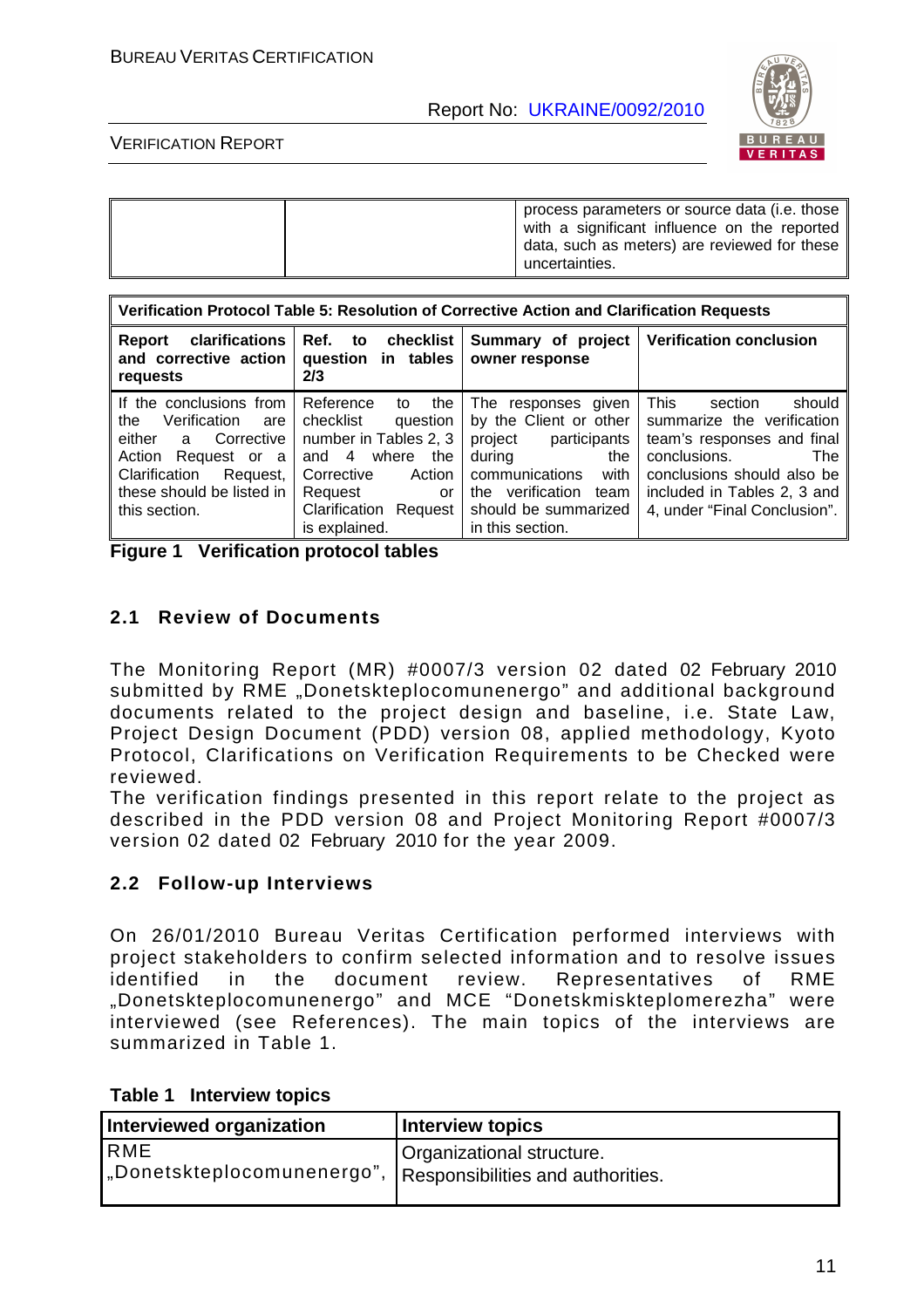

VERIFICATION REPORT

| <b>MCE</b>                       | Training of personnel.                        |
|----------------------------------|-----------------------------------------------|
| "Donetskmiskteplomerezha""       | Quality management procedures and technology. |
|                                  | Rehabilitation /Implementation of equipment   |
|                                  | (records).                                    |
|                                  | Metering equipment control.                   |
|                                  | Metering record keeping system, database.     |
| Consultant:                      | Baseline methodology.                         |
| Institute of Engineering Ecology | Monitoring plan.                              |
|                                  | Monitoring report.                            |
|                                  | Deviations from PDD.                          |

#### **2.3 Resolution of Clarification, Corrective and Forward Action Requests**

The objective of this phase of the verification is to raise the requests for corrective actions and clarification and any other outstanding issues that needed to be clarified for Bureau Veritas Certification positive conclusion on the GHG emission reduction calculation.

Corrective Action Requests (CAR) are issued, where:

i) there is a clear deviation concerning the implementation of the project as defined by the PDD;

ii) requirements set by the MP or qualifications in a verification opinion have not been met; or

iii) there is a risk that the project would not be able to deliver (high quality) ERUs.

Forward Action Requests (FAR) are issued, where:

iv) the actual status requires a special focus on this item for the next consecutive verification, or

v) an adjustment of the MP is recommended.

The verification team may also use the term Clarification Request (CL), which would be where:

vi) additional information is needed to fully clarify an issue.

To guarantee the transparency of the verification process, the concerns raised are documented in more detail in the verification protocol in Appendix A.

#### **3 SECOND PERIODIC (2009) VERIFICATION FINDINGS**

In the following sections, the findings of the verification are stated. The verification findings for each verification subject are presented as follows: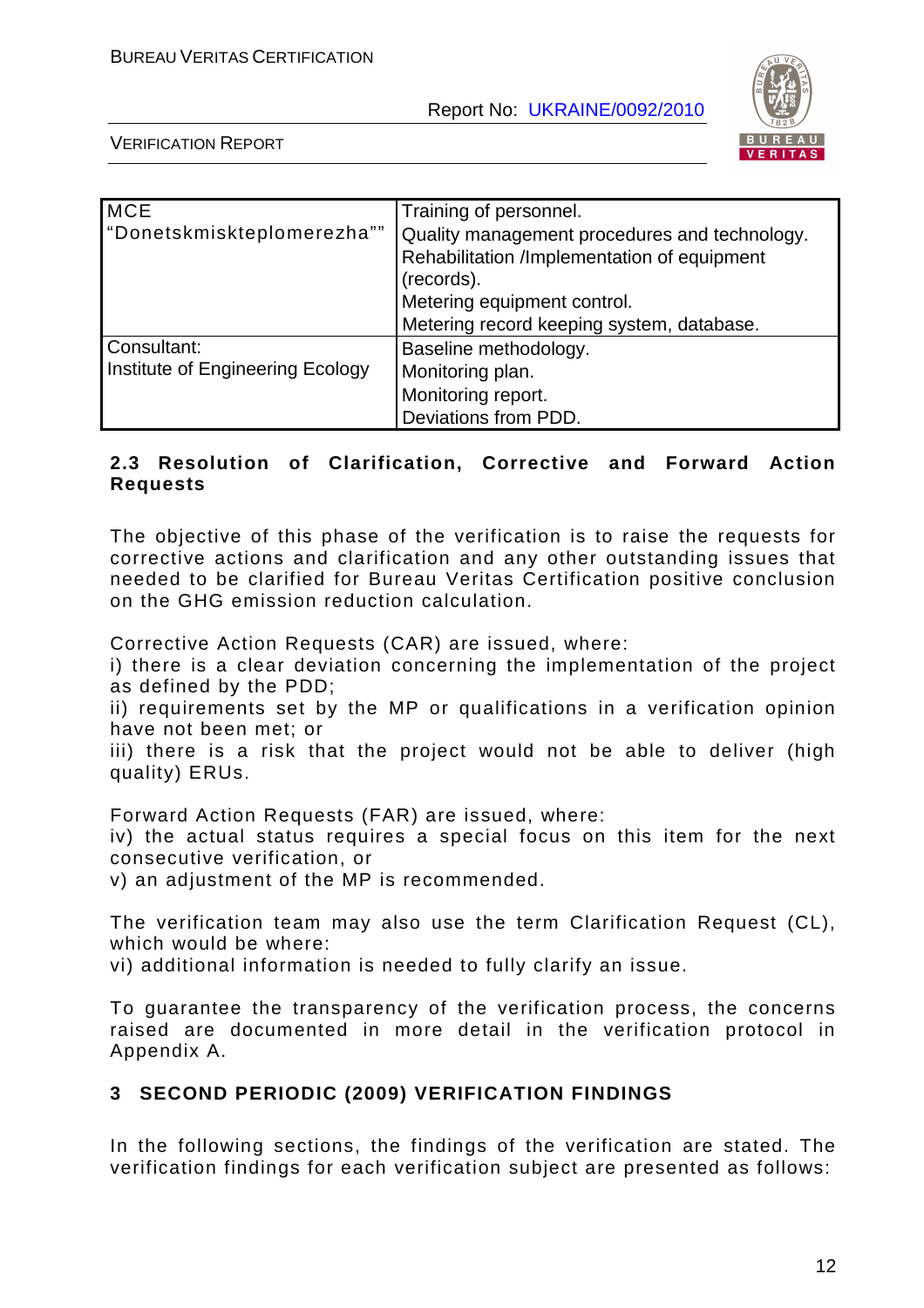

VERIFICATION REPORT

1) The findings from the desk review of the original project activity documents and the findings from interviews during the follow up visit are summarized. A more detailed record of these findings can be found in the Verification Protocol in Appendix A.

2) The conclusions for verification subject are presented.

The discussions and the conclusions that followed the preliminary verification report and possible corrective action requests are presented in this section.

#### **3.1 Remaining issues CAR's, FAR's from previous determination/ verification**

One task of verification is to check the remaining issues from the previous determination/verification or issues which are clearly defined for assessment in the PDD. The initial and first verification report, prepared by Bureau Veritas Certification Holding SAS, does not note any open issue.

#### **3.2 Project Implementation**

#### **3.2.1 Discussion**

The scrutiny of a proper implementation of a project is a key issue of an Initial Verification, in order to have a climate change project ready for successful operation. The project is implemented in the boiler-houses undertaking the JI project activities.

The project was initiated in 2004 to rehabilitate Donetsk region's district heating system, including boiler and distribution network equipment replacement and rehabilitation.

The starting date of the crediting period is set to the date where the first emission reduction units were expected to be generated from the project that is January 1, 2005. The end of the crediting period is the end of the lifetime of the main equipment that is minimal 20 years, and correspondingly December 31, 2024.

Implementation of boiler houses rehabilitation and network rehabilitation are realized mainly according to project plan with some deviations from time-table.

Reconstruction of boiler-houses sometimes has insignificant deviations from the project particularly in changes of installed boilers capacity. It was dictated by changes in heat energy demand. In several cases replacement of different (from planed before) diameters of network pipes takes place.

CME "Artemivskteplomerezha" refused to participate in this project.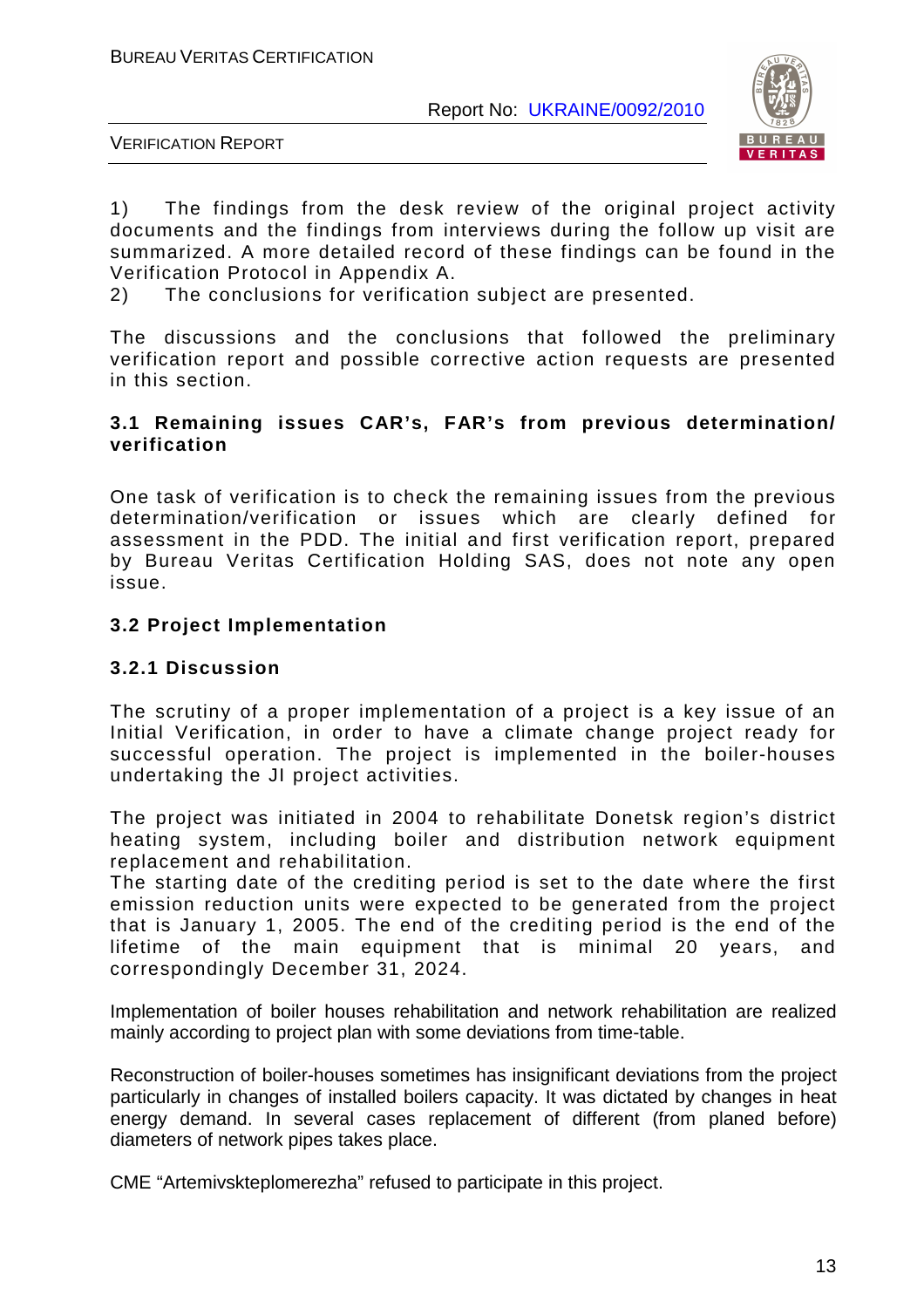

VERIFICATION REPORT

Implementation of CHP units at RME "Donetskteplocomunenergo" and MCE "Donetskmiskteplomerezha" is postponed because of significant increasing of natural gas price. CHP units at EMZ, 1, Sadova str. in Enakieve t. and №24 Himik Sovremenna str. in Slov'yansk t. have not finished yet. Installation of CHP unit at the 21, Adygeyskaya str. in Donetsk city was finished in the end of 2007, and it was put in operation in January, 2008.

Installation of frequency controllers is not finished yet, therefore calculations of CO2 emissions reduction by power saving was carried out only at those boiler houses where it was completed.

|                                        | 2004-          |             |                         |
|----------------------------------------|----------------|-------------|-------------------------|
| <b>Reconstruction activity</b>         | 2008           | 2009        | <b>Total</b>            |
| <b>RME</b><br>"Donetskteplocomunenergo |                |             |                         |
| <b>Boilers replacement</b>             | 259            | 11          | 270                     |
| <b>KCBa-1,25</b>                       | 96             | 1           | 97                      |
| <b>KCBa</b> - 2,5                      | 53             | 5           | 59                      |
| KCBa - 0,63                            | 34             | 1           | 35                      |
| KCBa -1,0                              | 5              | 0           | 5                       |
| <b>KBF</b> - 6,5                       | 5              | 0           | 5                       |
| <b>KBF-4,65</b>                        | $\overline{2}$ | $\mathbf 0$ | $\overline{2}$          |
| $KBT - 1$                              | 9              | 4           | 13                      |
| <b>KOLVI - 500</b>                     | $\overline{2}$ | 0           | $\overline{2}$          |
| KCB-1                                  | 1              | $\mathbf 0$ | $\mathbf 1$             |
| RBI - 3,32                             | 4              | $\mathbf 0$ | 4                       |
| <b>RBI - 8900</b>                      | 4              | $\mathbf 0$ | 4                       |
| <b>KCT-100</b>                         | 5              | $\mathbf 0$ | 5                       |
| КОСВД - 0,5                            | $\overline{2}$ | 0           | $\overline{2}$          |
| <b>KSBД-1,25</b>                       | $\overline{2}$ | 0           | $\overline{\mathbf{c}}$ |
| AOFB-96                                | 9              | $\mathbf 0$ | 9                       |
| <b>AOFB-100</b>                        | 4              | 0           | $\overline{\mathbf{4}}$ |
| $\Pi - 0.5 - 0.8$ $\overline{H}$       | 8              | 0           | 8                       |
| <b>KBFM - 1,6</b>                      | 1              | $\mathbf 0$ | 1                       |
| <b>CHF-44</b>                          | 6              | 0           | 6                       |
| Ferroli-100                            | 6              | 0           | 6                       |
| ДКВр - 6,5                             | 1              | 0           | 1                       |
| Replacement of network, m              | 91842          | 23052       | 114894                  |
| Number of frequency controllers        | 61             | 117         | 178                     |

Table of implemented energy saving measures is presented bellow.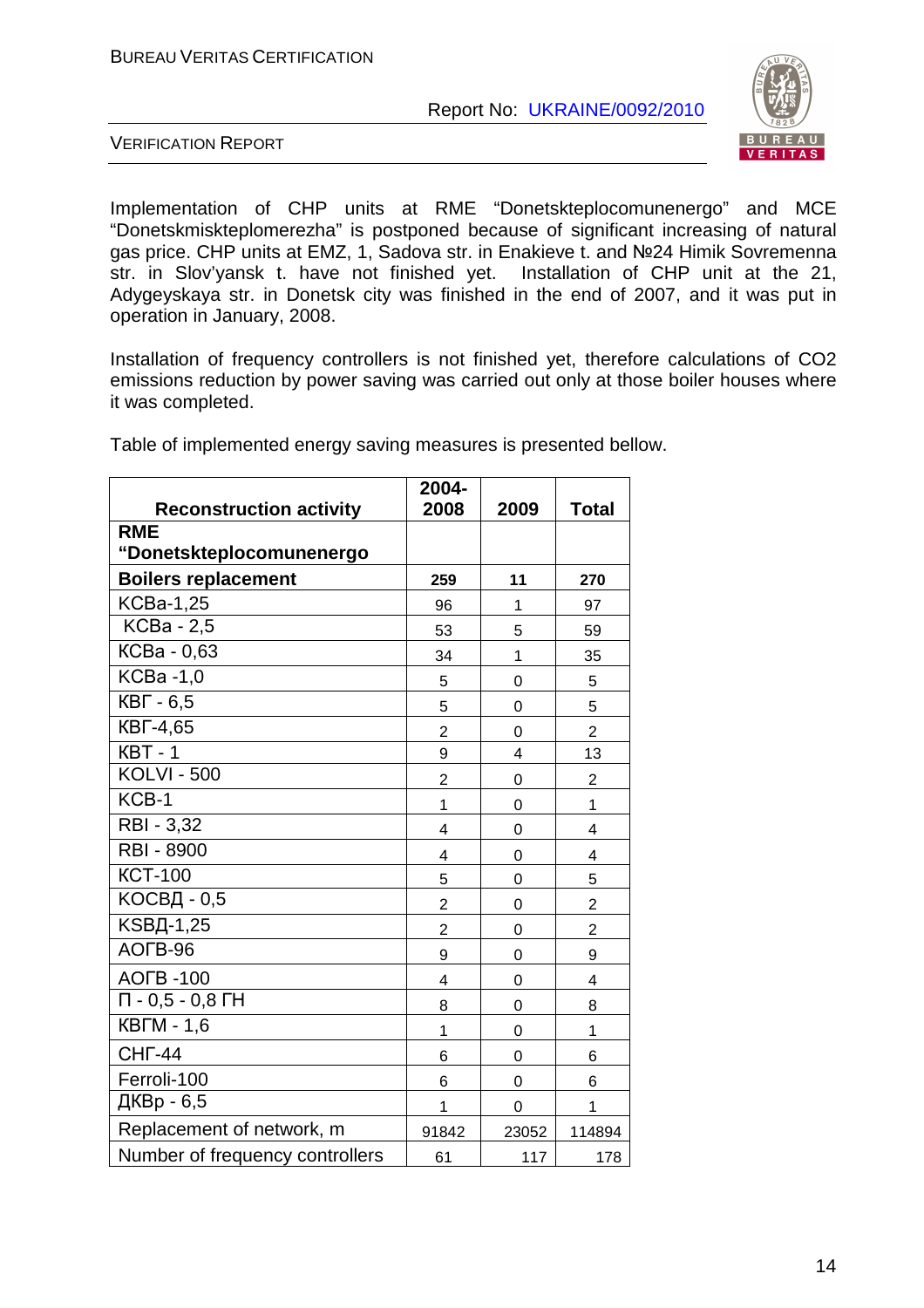

#### VERIFICATION REPORT

| Implementation of Individual<br><b>Heating Points with heat</b> |                |          |                |
|-----------------------------------------------------------------|----------------|----------|----------------|
| exchangers replacement                                          | 76             | 0        | 76             |
| Implementation of CHP units                                     | 1              | $\Omega$ | 1              |
| Switching boiler-houses to gas                                  | 20             | 0        | 20             |
| Switching boiler-houses to more                                 |                |          |                |
| effective ones.                                                 | 29             | 13       | 42             |
| Implementation of heat utilizers                                | 1              | 8        | 9              |
| <b>MCE</b>                                                      |                |          |                |
| "Donetskmiskteplomerezha"                                       |                |          |                |
| <b>Boilers replacement</b>                                      | 34             | 0        | 34             |
| KBAHT-1,5                                                       | 17             | 0        | 17             |
| KBAHT-0,8                                                       | $\overline{2}$ | 0        | 2              |
| KATOH-0,8                                                       | 1              | 0        | 1              |
| KATOH-1,5                                                       | 9              | 0        | 9              |
| $KB-0,1$                                                        | $\overline{2}$ | 0        | 2              |
| КГПУ                                                            | 1              | 0        | 1              |
| KBH-0,29                                                        | $\overline{2}$ | 0        | $\overline{2}$ |
| Replacement of network, m                                       | 25837          | $\Omega$ | 25837          |
| Number of frequency controllers                                 | 147            | 0        | 147            |
| Implementation of CHP units                                     | 1              | 0        | 1              |
| Switching boiler-houses to gas                                  | 2              | $\Omega$ |                |
| Switching boiler-houses to more                                 |                |          |                |
| effective ones.                                                 | 5              | 1        | 6              |
| Implementation of heat utilizers                                | 0              | 3        | 3              |

*Table. Implemented energy saving measures* 

The Monitoring Plan defines the responsibilities to consolidate the data required for emission reduction calculations. Calculations are transparent and restricted to entering annually the production data into a predefined Excel spreadsheet.

According to the Monitoring Report, additional fuel and energy saving measures at the RME "Donetskteplocomunenergo" and MCE "Donetskmiskteplomerezha" were realized within this project that leaded to additional GHG emissions reduction.

#### **3.2.2 Findings**

None.

#### **3.2.3 Conclusion**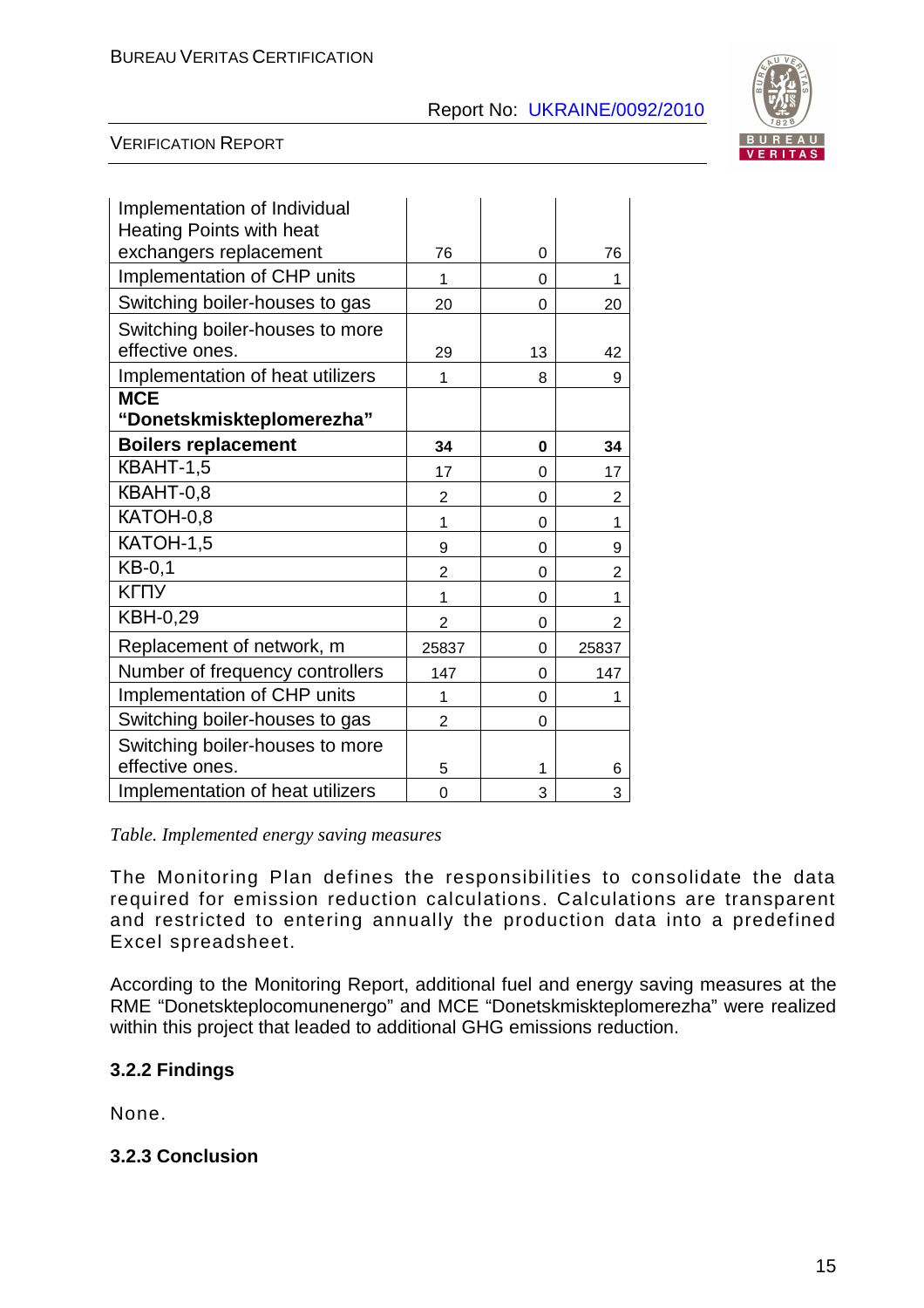

VERIFICATION REPORT

The project complies with the JI requirements as well as with the local requirements.

#### **3.3 Internal and External Data**

#### **3.3.1 Discussion**

In fact 20 parameters are monitored within the projects but only one of them (volume of natural gas consumption) is measured directly. The remaining monitoring parameters used in calculation of the baseline and project line emissions are taken as statistic data.

The following parameters need to be obtained according to the monitoring plan:

- 1. Fuel consumption at boiler-houses (for natural gas in 1000 m3, for coal in ton, for heavy oil and light oil in ton, manually recorded every day)
- 2. Average annual Heating Value of fuel ( MJ/m3 for natural gas, MJ/kg for coal, heavy oil (only for Slov'yansk) and light oil (only for Vuglegirsk), data are provided by natural gas suppliers usually 3 times per month, quality certificate is given by coal and heavy oil supplier's for every consignment )
- 3. Average daily outside temperature during the heating season  $(^0C$  (K), recorded every day of heating season)
- 4. Average inside temperature during the heating season  $(^0C)$ (K), recorded once per heating season)
- 5. Number of Customers (Customers update the contracts for hot water supply service with balance-owners (ZhEK) once per year. ZhEKs give to RME "Donetskteplocomunenergo" personal accounts of customers once per month. Contracts with organizations and legal entities are concludes directly with RME "Donetskteplocomunenergo", they are updated once per year)
- 6. Heating area (total,  $m^2$  the information is collected at the sales departments of district heating productive units of RME "Donetskteplocomunenergo" in every town by the certificates of owners or balance-owners (ZhEK) in accordance with technical passport of building. Total area with balconies and stairs and Heating area are displayed in the special journal.)
- 7. Average heat transfer factor of heated buildings in the base year (W/m<sup>2\*</sup>K, heat transfer factor is recorded ones per year at recording of connection or disconnection of any heating area to boiler-houses included in project)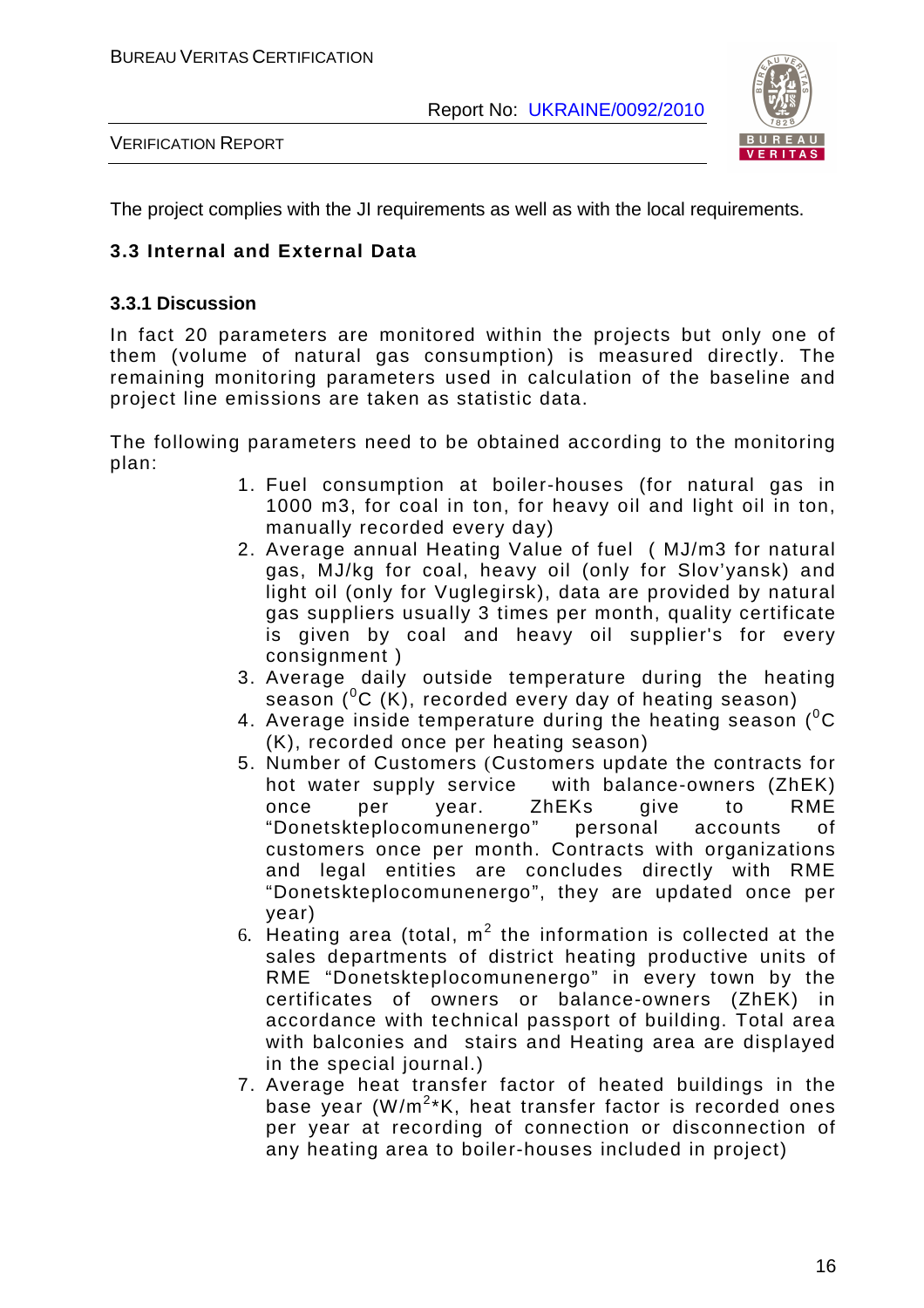

VERIFICATION REPORT

- 8. Heating area of buildings (previously existed in the base year) with the renewed (improved) thermal insulation in the reported year ( $m^2$ , once per year)
- 9. Heating area of newly connected buildings (assumed with the new (improved) thermal insulation) in the reported year (m<sup>2</sup>, once per year)
- 10. Heat transfer factor of buildings with the new thermal insulation  $(\mathsf{W/m^{2*}K})$
- 11. Duration of the heating period (hours, once per year )
- 12. Duration of the hot water supply period (hours, once per day)
- 13. Maximum connected load to the boiler-house, that is required for heating (MW, once per year)
- 14. Connected load to the boiler-house, that is required for hot water supply service (MW, once per year )
- 15. Standard specific discharge of hot water per personal account (kWh/h, once per year)
- 16. Carbon emission factor ( for natural gas, coal and heavy oil kt  $CO<sub>2</sub>/TJ$  once per year)
- 17. Recalculating factor for average load during heating period (once per year)
- 18. Scheduled electric power production by the all new CHP units and electric power generation by the installed new CHP units in reported year (MWh)
- 19. Scheduled heat power production by the all new CHP units and heat power generation by the installed new CHP units in reported year (MWh)
- 20. Electric power consumption by the boiler-houses where energy saving measures are scheduled to be implemented (MW\*h, every month)

The records are maintained on daily and annually basis, the boiler operation is statutory, so the chances of misstatement in the records are hereby low. In fact records are taken every 2 hours (manually) or semicontinuously where correctors are present (electronically), and after that manual daily summarizing record is performed. In both cases (manual or semi-continuous) monitoring is within the PDD version 8 where records are required every 2 hours.

The general director of RME "Donetskteplocomunenergo", Mr. Vasyl Vorotyntsev, appointed a responsible person, Mrs. Victoriya Kucherenko, for the implementation and management of the monitoring process at the RME "Donetskteplocomunenergo". Mrs. Victoriya Kucherenko is responsible for supervising data collection, measurements, calibration, data recording and storage. The director of MCE "Donetskmiskteplomerezha" Mr. Viktor Rogachev appointed a responsible person, Mrs. Valentyna Skoryk, for the implementation and management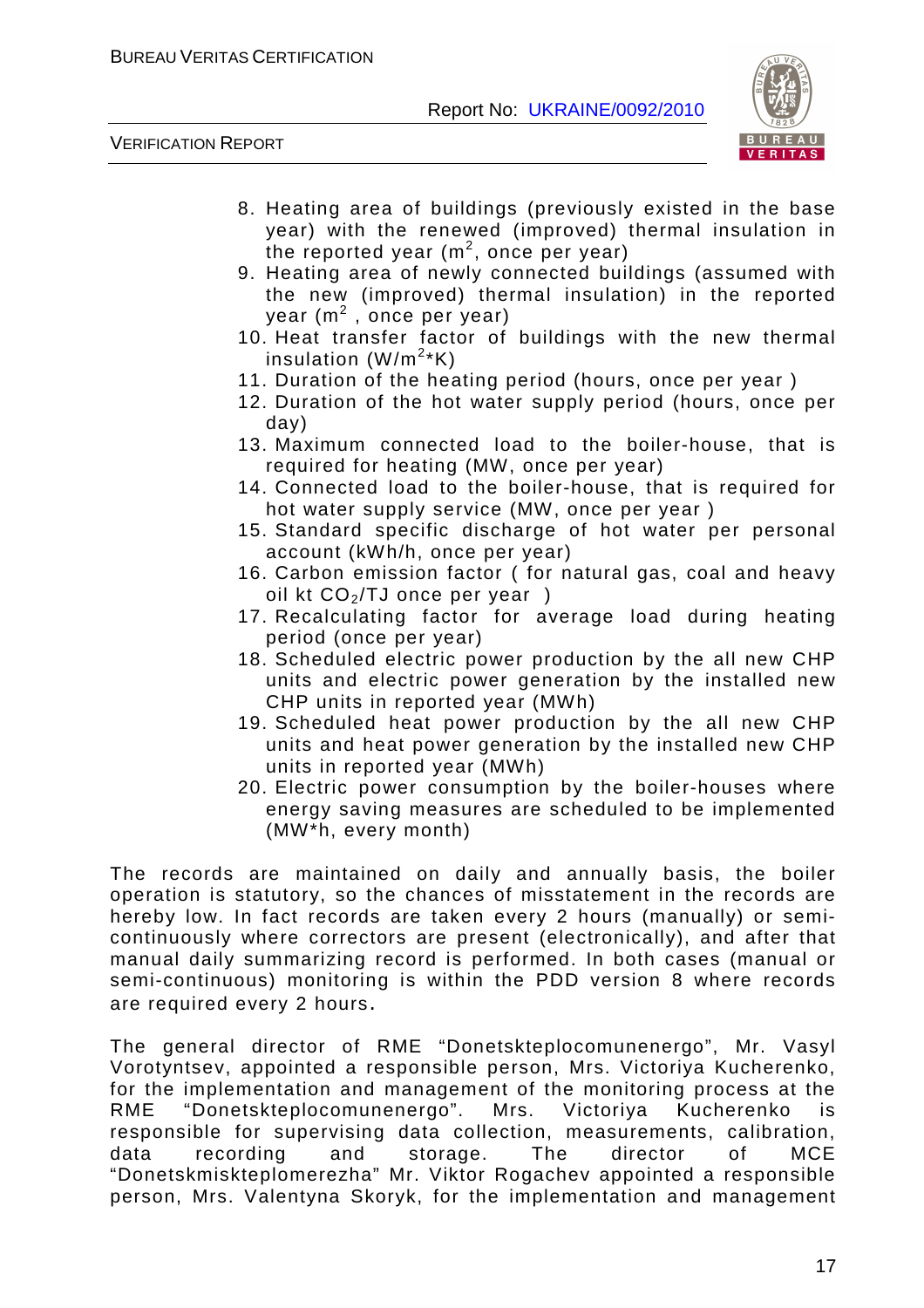

VERIFICATION REPORT

of the monitoring process at the MCE "Donetskmiskteplomerezha". Mrs. Valentyna Skoryk is responsible for supervising data collection, measurements, calibration, data recording and storage. In addition the developers of the project are responsible for baseline and monitoring methodology development and data processing. In particularly:

Dr. Vladimir Gomon, Managing Engineer of European Institute for safety, security, insurance and environmental techniques, is responsible for baseline and monitoring methodology development.

Dr. Dmitri Paderno, vice director of Institute of Engineering Ecology, is responsible for baseline and monitoring methodology development.

Mrs. Tetiana Grechko, senior engineer of Institute of Engineering Ecology, is responsible for baseline and monitoring methodology development and data processing.

The external data used are following:

Average annual Heating Value of Natural Gas – used values are presented in the table below for every town.

|                           | Average lower heating value of Natural gas, MJ/m $^3$ |
|---------------------------|-------------------------------------------------------|
| Town                      | 2009                                                  |
| lAmvrosiivka              | 34.02                                                 |
| Volnovaha,<br>Dokuchaevsk | 34.01                                                 |
| Dzerzhynsk                | 34.03                                                 |
| Druzhkivka                | 34.06                                                 |
| Dmytrove                  | 34.11                                                 |
| Enakieve, Vuglegirsk      | 31.10                                                 |
| Kirovske                  | 33.70                                                 |
| Zhdanivka                 | 33.81                                                 |
| Kostyantinivka            | 34.11                                                 |
| Kramatorsk                | 34.11                                                 |
| Krasniy Lyman             | 33.10                                                 |
| Novoazovsk                | 33.99                                                 |
| Mangush                   | 34.01                                                 |
| Selidove, Ukrayinsk       | 34,11                                                 |
| Slov'yansk                | 34.09                                                 |
| Snizhne                   | 34.09                                                 |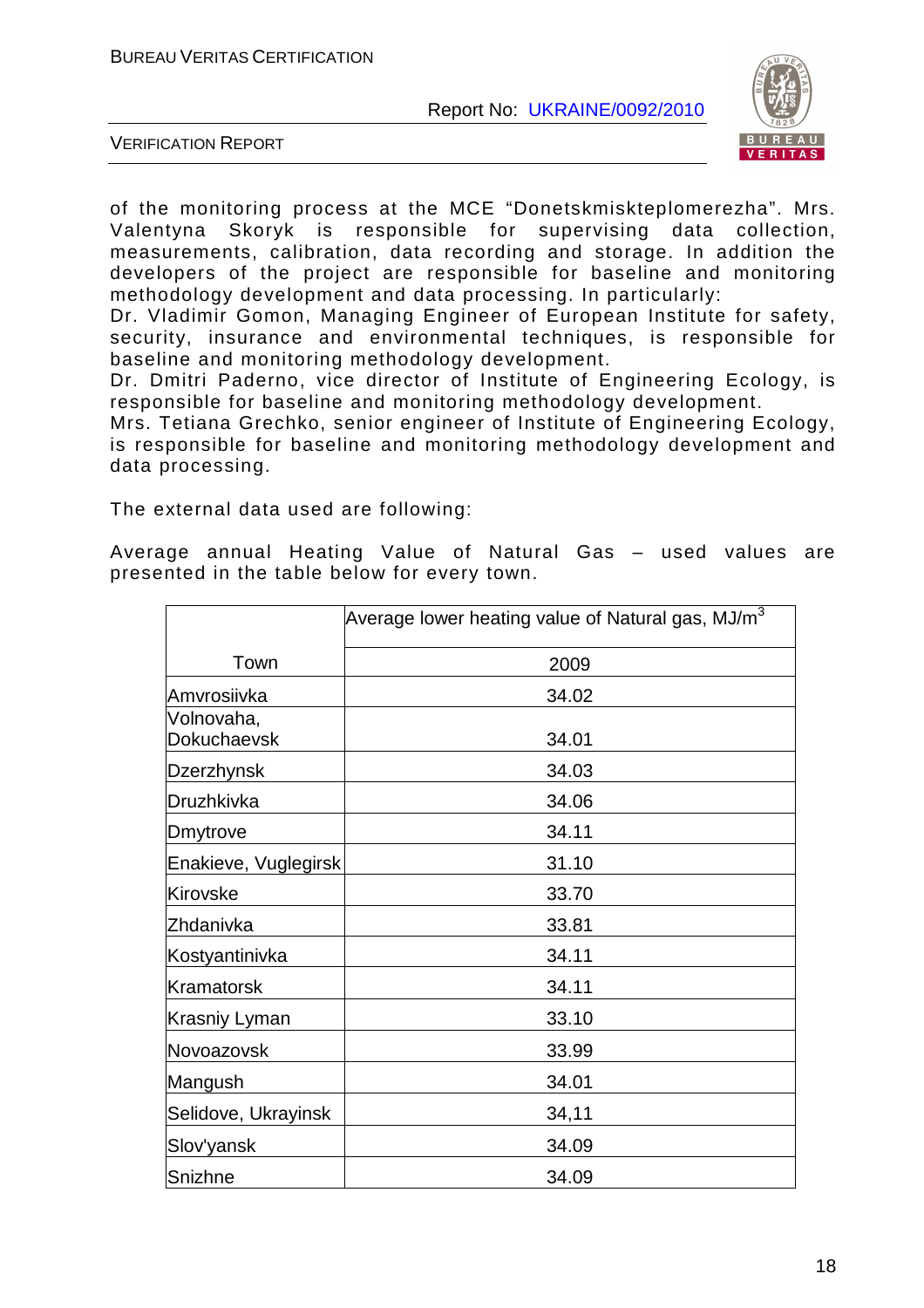

VERIFICATION REPORT

| Starobesheve         | 34.08 |
|----------------------|-------|
| Telmanove            | 34.08 |
| Torez                | 34.05 |
| Vugledar             | 34.06 |
| Chartsyzsk, Ilovaysk | 34.11 |
| Chasiv-Yar           | 33.81 |
| Shahtarsk            | 34.10 |
| Yasynuvata           | 33.78 |
| Donetsk              | 33.90 |

Average annual Heating Value of Coal calculated by Lower Heating Value for every town

|                         | Average lower<br>heating value of coal, MJ/kg |  |
|-------------------------|-----------------------------------------------|--|
| Town                    | 2009                                          |  |
| Dzerzhynsk              | 12.65                                         |  |
| Enakieve,<br>Vuglegirsk | $\overline{\phantom{0}}$                      |  |
| Slov'yansk              | 13.57                                         |  |
| Torez                   | 11.79                                         |  |
| Donetsk                 | 17.40                                         |  |

Average annual Heating Value of Heavy oil calculated by Lower Heating Value for Slov'yansk:  $2009 - 39.9$ 

Average annual Heating Value of Light oil calculated by Lower Heating Value for Vuglegirsk: - .

Daily outside temperature is taken by dispatcher of RME "Donetskteplocomunenergo" from Donetsk Meteorological Centre from 10 to 11 a.m. every day of heating season. The information is sent to district heating productive units of RME "Donetskteplocomunenergo" located in different towns. Towns are divided in to 7 groups depending on it's location.

For calculation of Heat transfer factor of buildings for every boiler-house, the method of Weighted average value was used, that depends on heating area of existing buildings and heating area of the new buildings. Values of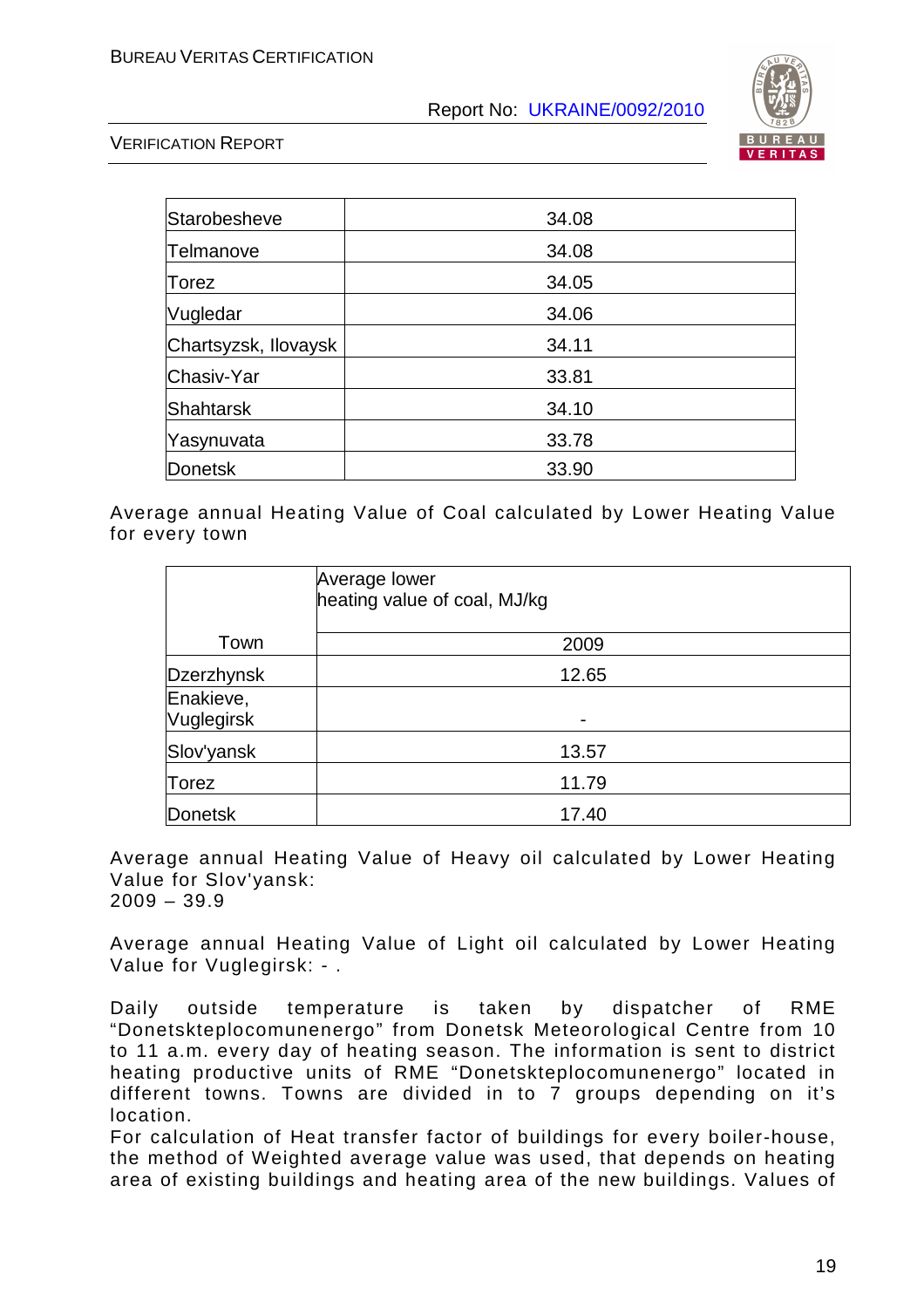

VERIFICATION REPORT

the heat transfer factor for existing buildings were taken from SNiP 2-3-79 (1998) - not higher than 0.63. Values of the heat transfer factor of new buildings were taken according to State Buildings Norms (B.2.6-31:2006) not higher than 0.36.

Standard specific discharge of hot water per personal account - standard specific discharges of hot water per personal account for different types of consumers are presented in "KTM 204 Ukraine 244-941".

Carbon emission factor for different fuels, which is determinated in PDD and is confirmed in the Monitoring Report 02 for the year 2009 without deviations.

- Cef (natural gas) =  $0.0561$  ktCO2/TJ;
- Cef (fuel oil) =  $0.0774$  ktCO2/TJ; (taken as "Residual fuel oil");
- Cef (coal) =  $0.0946$  ktCO2/TJ; (taken as "Other bituminous coal").

#### **3.3.2 Findings**

None.

#### **3.3.3 Conclusion**

The project complies with the requirements.

#### **3.4 Environmental and Social Indicators**

#### **3.4.1 Discussion**

No environmental and social indicators are defined in the monitoring plan. At the same time implementation of project "Rehabilitation of the District Heating System in Donetsk Region" has a positive effect on environment. Following points give detailed information on environmental benefits.

1. Project implementation allowed to save over 173,5 million Nm3 of natural gas and over 47 thousand ton of coal during 2009.

2. Due to fuel economy and new environmentally friendlier technologies of fuel combustion, project implementation reduced emissions of SOx, NOx, CO and particulate matter (co-products of combustion).

There are no negative social impacts associated with project.

#### **3.4.2 Findings**

None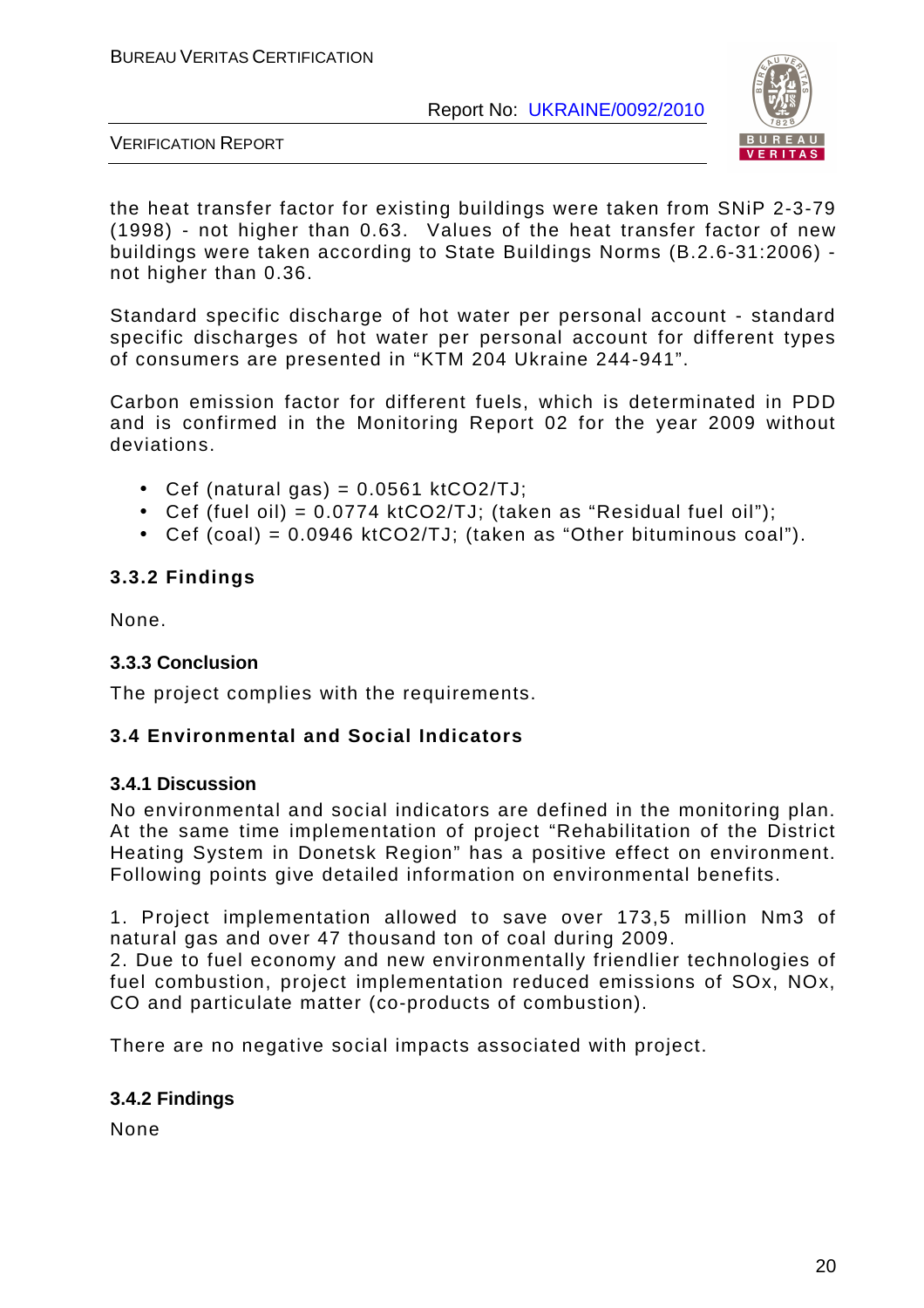

VERIFICATION REPORT

#### **3.4.3. Conclusion**

The project complies with the JI requirements as well as with the local requirements.

#### **3.5 Management and Operational System**

#### **3.5.1 Discussion**

In order to ensure a successful operation of a Client project and the credibility and verifiability of the emissions reductions achieved, the project must have a well defined management and operational system. The RME "Donetskteplocomunenergo" complies with all legal and statutory requirements of the Ukrainian Government and the same were made available to the verification team. Appropriate procedures reflect commitment in management and operational control. Job descriptions, technological instructions are in place. Calibration and maintenance procedures are followed according statutory requirements of Ukraine.

#### **3.5.2 Findings**

None

#### **3.5.3 Conclusion**

The Monitoring Report and the Management and Operational Systems are eligible for reliable project monitoring.

#### **3.6 Completeness of Monitoring**

#### **3.6.1 Discussion**

The reporting procedures reflect the monitoring plan completely. It is confirmed that the monitoring report does comply with the monitoring methodology and PDD.

All parameters were determined as prescribed. The complete data is stored electronically and documented. The 20 parameters should be monitored according to Monitoring Plan. Implementation of CHP units at RME "Donetskteplocomunenergo" and MCE "Donetskmiskteplomerezha" is postponed because of significant increasing of natural gas price. CHP units at EMZ, 1, Sadova str. in Enakieve t. and №24 Himik Sovremenna str. in Slov'yansk t. have not finished yet. Installation of CHP unit at the 21, Adygeyskaya str. in Donetsk city was finished in the end of 2007, and it was put in operation in January, 2008.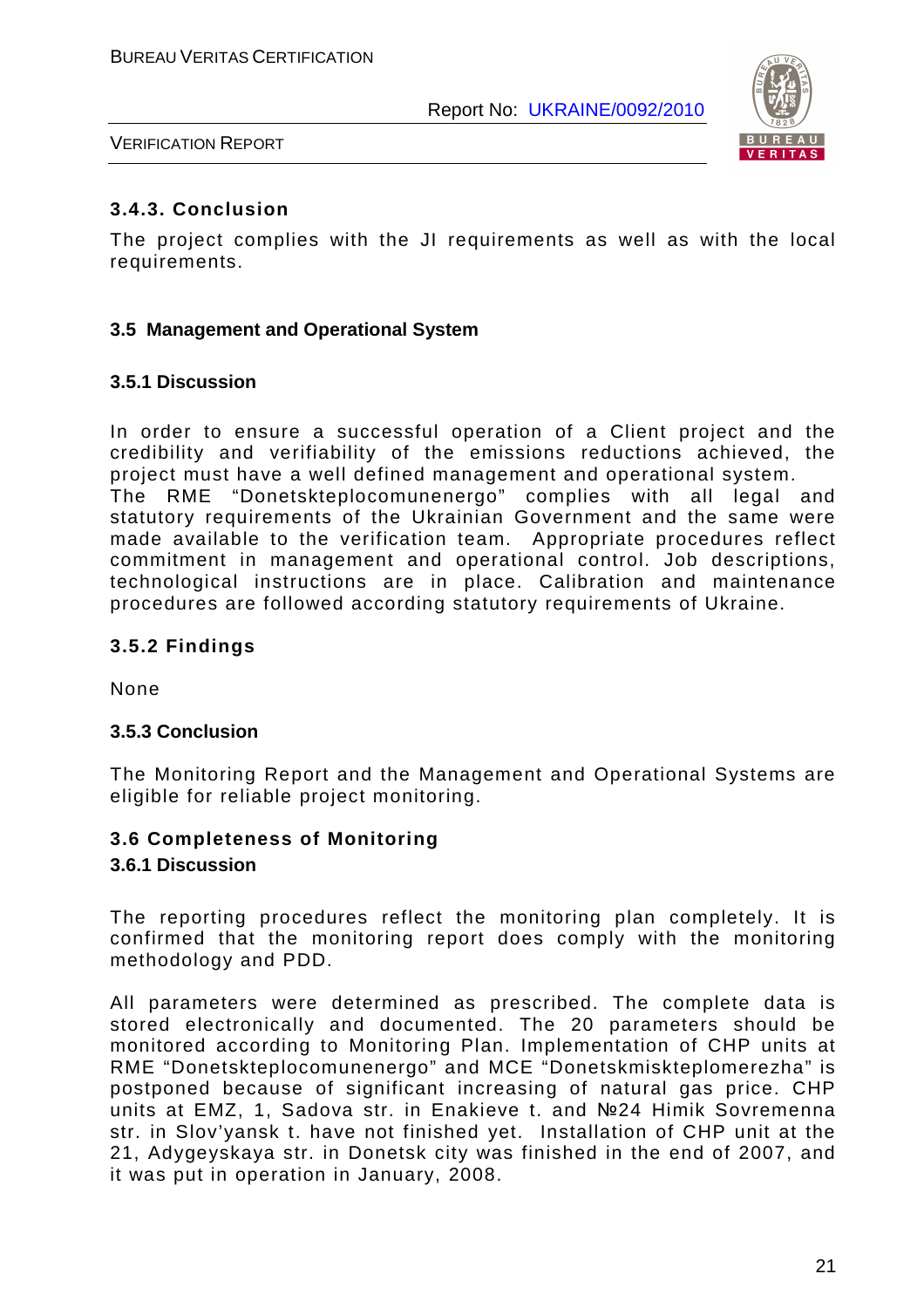

VERIFICATION REPORT

Installation of frequency controllers is not finished yet, therefore calculations of  $CO<sub>2</sub>$  emissions reduction by power saving was carried out only at those boiler houses where it was completed.

The necessary procedures have been defined in internal procedures and additional internal documents relevant for the determination of the 20 parameters listed in the monitoring plan.

Project participants provided necessary documents for the verification – Project Design Document version 08 (PDD) and Monitoring Report #0007/3 version 02 (MR).

Emission reductions for monitoring period 2009 were expected to be 186056 t СО2e. According to the Monitoring Report #0007/3 the emission reductions achieved 399401 t СО2e. (Table 1)

| Table1 Summarized amount of emissions and emission reductions for 2009 (t CO2e) |                 |                  |                             |
|---------------------------------------------------------------------------------|-----------------|------------------|-----------------------------|
| <b>Baseline</b>                                                                 | Factual project | Project emission |                             |
| emissions                                                                       | emissions       | reductions       | Project emission reductions |
| according to MR                                                                 | according to MR | according to MR  | according to PDD            |
| 1280130                                                                         | 880729          | 399401           | 186056                      |

MR – Monitoring Report

PDD – Project Design Document

It must be taken into account that emission reductions is the difference between the baseline emissions, which are calculated according to the determined methodology with the use of particular data for each year, and project emissions, which are achieved during the project activity after implementation of the planned measures in the particular year. (Table 2). This difference is 10-14% from the baseline, which is rather sensitive for the different factors impact.

| Table2 Emissions and emission reductions in years (t CO2e) |                 |                     |                      |
|------------------------------------------------------------|-----------------|---------------------|----------------------|
|                                                            | <b>Baseline</b> | Factual project     | Project emission     |
|                                                            | emissions       | emissions according | reductions according |
| Year                                                       | according to MR | to MR               | to MR                |
| 2005                                                       | 1106394,3       | 977697,3            | 127650,0             |
| 2006                                                       | 1149808,7       | 1000448,9           | 148120,5             |
| 2007                                                       | 1049887,8       | 870968,6            | 177588,2             |
| 2008                                                       | 1217754,4       | 916698,6            | 301055,9             |
| 2009                                                       | 1280130         | 880729              | 399401               |

MR – Monitoring Report

The conducted analysis showed that the difference between the amount of emission reductions in PDD and MR was caused by the cumulative impact of several factors: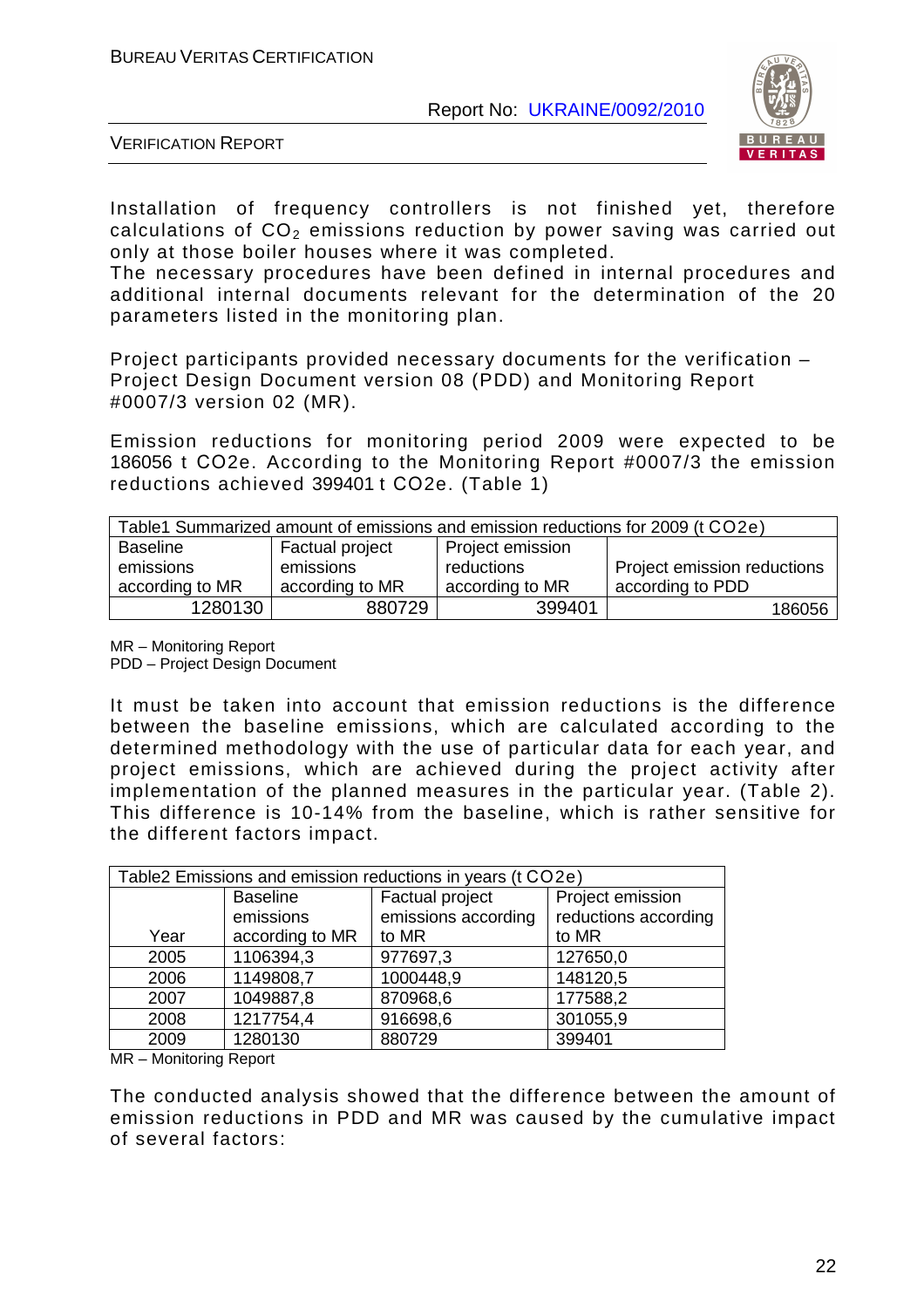

VERIFICATION REPORT

- 1. PDD was developed for the commitment period of the Kyoto Protocol for 2008-2012. Emission reductions till 2008 were forecasted with a high level of uncertainty and in accordance with the slow implementation of the planned measures during 2004-2009.
- 2. Calculations of the baseline scenario were conducted according to the specific methodology, which means that baseline scenario in PDD is just an assumption.
- 3. Determination is based on the conservative approach, which means that the least favorable scenario is taken into consideration with the future ability to prove emission reductions.
- 4. Heat characteristics (factors) of the fuel, which is used, really differ from the ones used in the calculation process in PDD.
- 5. The amount of fuel consumption is not steady. It depends on seasonal and annual climate fluctuations. This fact influences the baseline and the amount of emission reductions (fuel expenditure is decreasing during warm winters,and the GHG emission reductions amount is less then while the boilers are working fulltime).
- 6. Equipment and measures were implemented faster than it was planned in PDD. It is mentioned in PDD that proper measures and equipment would be implemented till 2009, however real implementation was conducted during 2004-2007, while near 50 % of the measures before 2005. The list of the measures implemented:
	- Replacement of old boilers by the new highly efficient boilers;
	- Upgrading of boilers' burners for the combustion improvement;
	- Switching of boiler-houses from fuel oil to natural gas;
	- Improving of the network organization;
	- Application of the new insulation and the pre-insulated pipes;
	- Installation of heat-utilizers;
	- Replacement of old boiler houses by new ones;

Hence, verified emission reductions in years during 2005-2009 approached to the annual emission reductions forecasted in PDD (Table 3).

| Table 3 Forecasted and factual emission reductions in years (t<br>CO2e |                      |                             |
|------------------------------------------------------------------------|----------------------|-----------------------------|
|                                                                        | Project emission     |                             |
|                                                                        | reductions according | Project emission reductions |
| Year                                                                   | to PDD               | according to MR             |
| 2004                                                                   | 0                    |                             |
| 2005                                                                   | 6350                 | 127650,0                    |
| 2006                                                                   | 19428                | 148120,5                    |
| 2007                                                                   | 60133                | 177588,2                    |
| 2008                                                                   | 123897               | 301055,9                    |
| 2009                                                                   | 186056               | 399401,0*                   |
| 2010                                                                   | 184104               |                             |
| 2011                                                                   | 183041               |                             |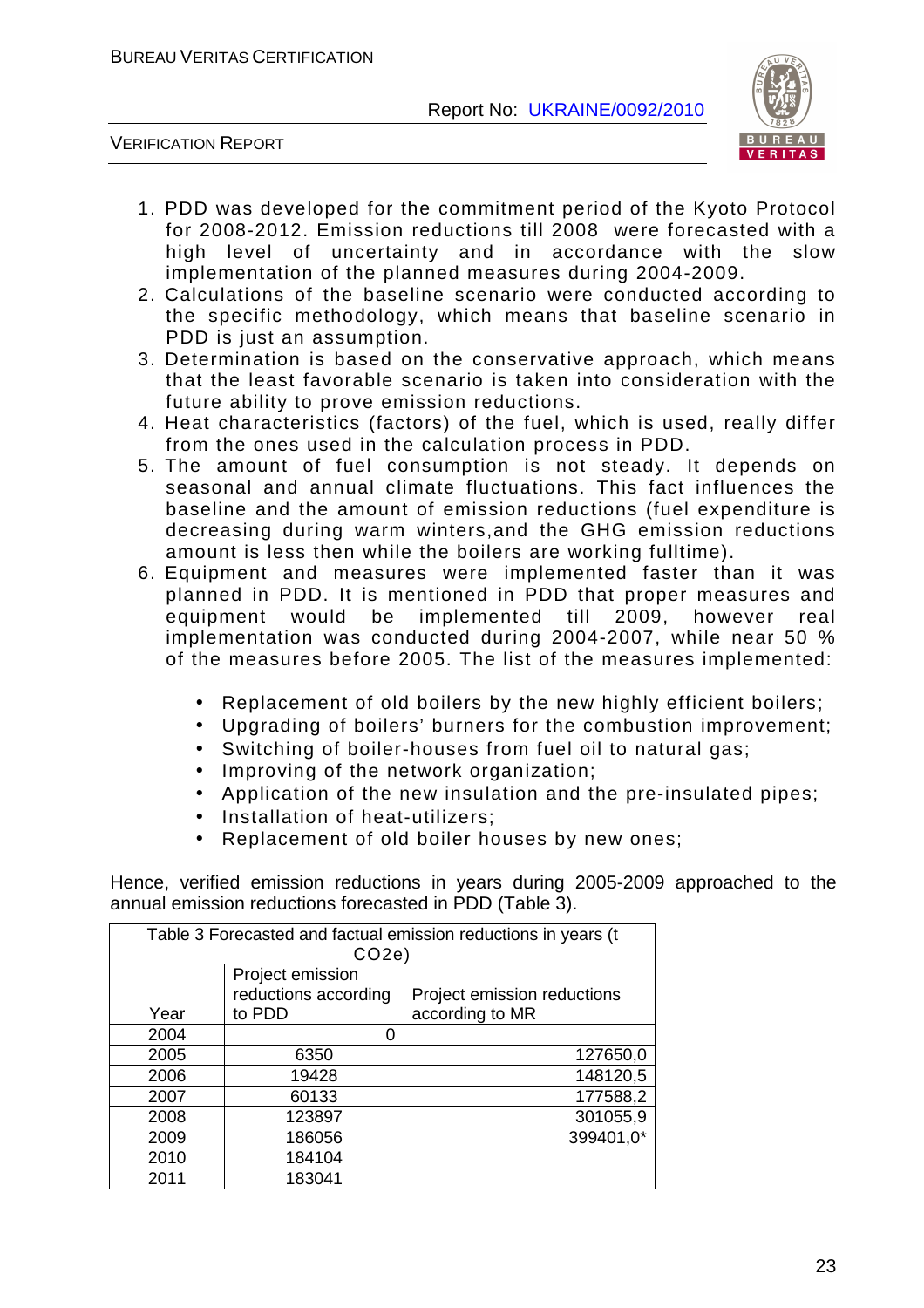

#### VERIFICATION REPORT

| 2012 | 181494 |
|------|--------|
| 2013 | 181494 |
| 2014 | 181494 |
| 2015 | 181494 |
| 2016 | 181494 |
| 2017 | 181494 |

Emission reductions according to MR for the monitoring period 2009.

#### **3.6.2 Findings**

#### **Forward Action Requests (FAR1)**

Please provide justification for the difference of amount of ERU's for reporting year in the PDD and MR.

#### **Response**

The difference in the emission reductions are explained as follows:

1. Determination is based on conservative approach; this means that the most unfavourable variant is considered with the further possibility to verify real reductions.

2. Real calorific characteristics (factors) of fuel could differ from PDD ones.

3. Fuel consumption is not stable, and it is difficult to predict season deviations affecting heat production.

4. The baseline was calculated accordingly for each year using developed methodology that was determined, so the PDD baseline was only a prediction.

5. Equipment and measures were implemented faster then it was expected by PDD. It is mentioned in the PDD that equipment and measures will be implemented approximately till 2009, but much of that was planned according to the project was done in the period 2004-2008. The list of implemented measures is the follows:

- Replacement of old boilers by the new highly efficient boilers;
- Upgrading / replacement of boilers' burners;
- Installation of heat utilizers, including condensation ones;
- Switching of boiler-houses from coal and fuel oil to natural gas;
- Improving of the network organization;
- Application of the new insulation and the pre-insulated pipes;
- Installation of combined heat and power production units;
- Installation of frequency controllers at electric drives of exhaustingblowing equipment and hot water pumps motors.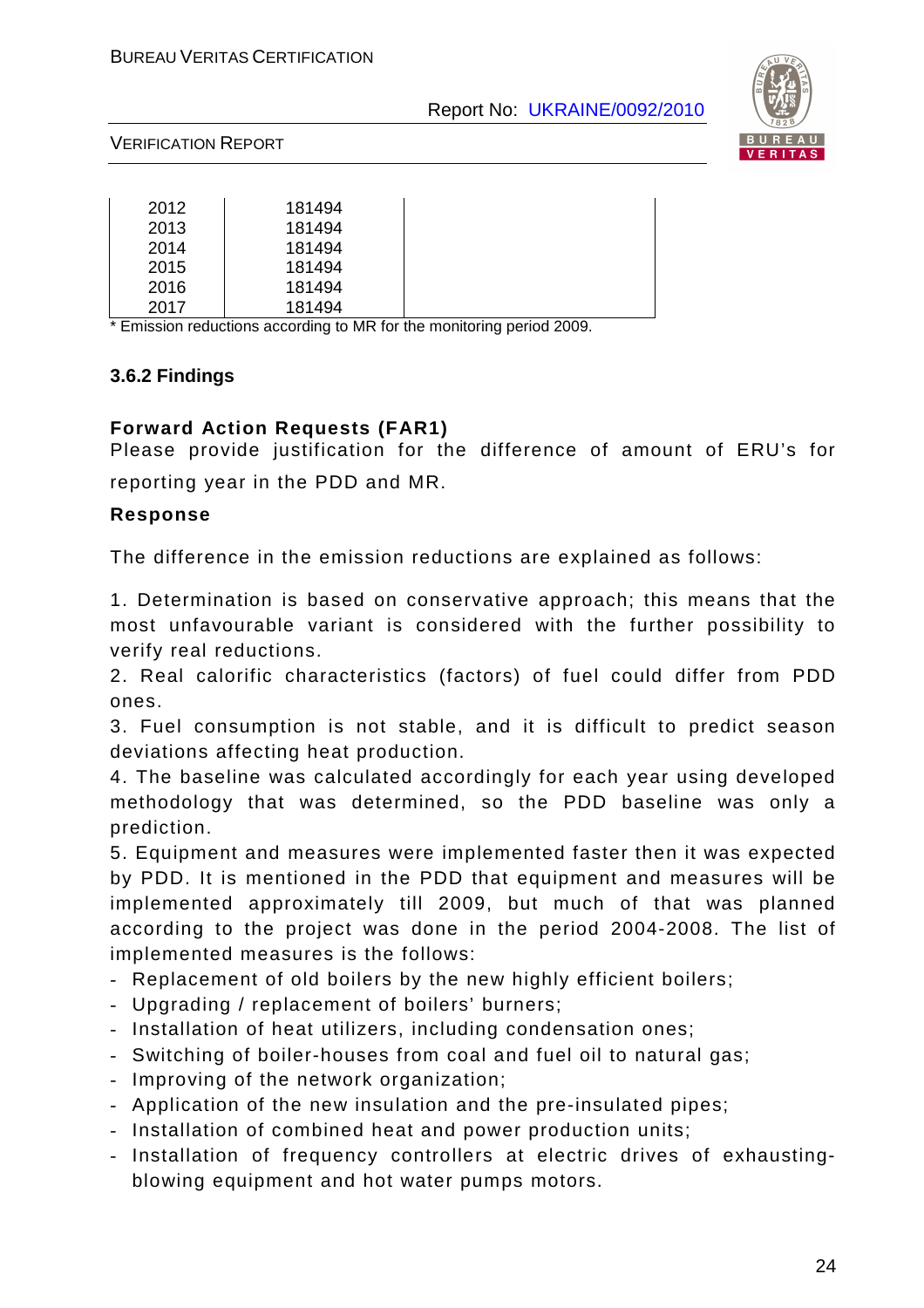

VERIFICATION REPORT

Calculating emission reduction in the PDD was based on the conservative approach (according to the requirements of the determinating organization). Emission reduction was calculated in accordance with proposed modification of efficiency factor for boilers and loss change in the heat distributing networks through insulation.

At the same time some measures' results that were difficult to foresee and to calculate, for example, "network management improvement" that is developed in network length reduction, replacement 4-pipes system with 2-pipes one etc., lead to additional essential reduction of fuel expense that was not taken into account in the PDD but influence the monitoring results.

According to the emission reduction 2005-2008 verification results it can be assumed that emission reductions in 2009-2012 also will be higher than in PDD.

**Conclusion of the verification team**  Issue is closed.

#### **3.6.3 Conclusion**

The project complies with the requirements.

#### **3.7 Accuracy of Emission Reduction Calculations**

#### **3.7.1 Discussion**

Due to the methodology corrections for data uncertainty should be made. The audit team confirms that emission reduction calculations have been performed according to the Monitoring Plan and to the calculation methodology reported in the Section D. of the Monitoring Report #0007/3 version 02.

Possible uncertainties and errors for such type project may arise from two main reasons: measurement and stipulation. Measurement error is due to metering equipment inaccuracies. Stipulation occurs when some values are required to complete calculations, but these values cannot be measured directly. In these cases estimates are used in place of actual measurements, and therefore error may be introduced.

The project error can be calculated from the two error components described above. The total project error (Standard Error, SE) can be calculated by taking the square root of the sum of the squares of the individual error components, as below:

SE =  $\sqrt{\left[\text{(measurement error)}^2 + \text{(stipulation error)}^2\right]}$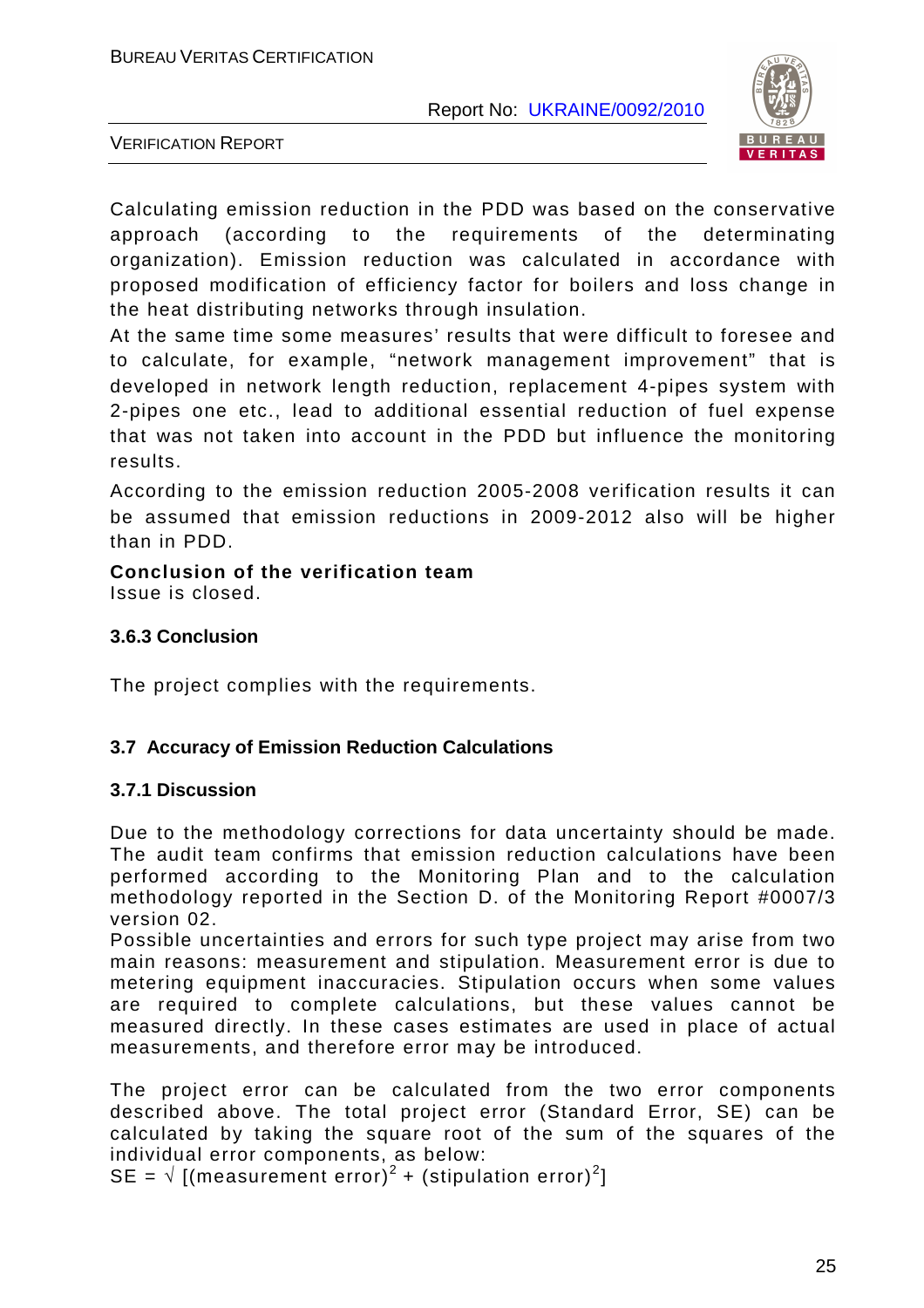

VERIFICATION REPORT

The monitoring plan developed for this project does not rely on any estimates and is therefore free of any stipulation errors.

Thus, SE =  $\sqrt{(}$  [(measurement error)<sup>2</sup> + (0)<sup>2</sup>] = (measurement error)

Although the project has 20 monitoring parameters, only one of them (volume of natural gas consumption) is measured directly. The remaining monitoring parameters used in calculation of the baseline and project line emissions are taken as statistic data. Furthermore, they are used for adjustment factors calculation. Calculations of adjustment factors are based on reported and base year parameters ratio. For example, temperature change factor is calculated as ratio of inside and outside temperature differences in reported and base years:  $K_2 = (T_{in r} - T_{out r})/T$  $(T_{in b} - T_{out b})$ . Therefore any error in statistic data will be cancelled.

The volume of natural gas consumption measurement errors which impact the Standard Error and their level of accuracy are:  $\pm$  1.0 % (usual value for the majority of meters).

Corresponding metered values of natural gas consumption, according to the conservatism principle, are corrected by accuracy of meters.

#### **3.7.2 Findings**

None

#### **3.7.3 Conclusion**

The project complies with the requirements. Data correction regarding accuracy of the meters was checked onsite and found to be adequate.

#### **3.8 Quality Evidence to Determine Emissions Reductions**

#### **3.8.1 Discussion**

Concerning verification the calculation of emission reductions is based on internal data. The origin of those data was explicitly checked. Further on, entering and processing of those data in the monitoring workbook Excel sheet was checked where predefined algorithms compute the annual value of the emission reductions. All equations and algorithms used in the different workbook sheets were checked. Inspection of calibration and maintenance records for key equipment was performed for all relevant meters.

Necessary procedures have been defined in internal procedures and additional internal documents relevant for the determination of the various parameters on daily basis.

#### **3.8.2 Findings**

None.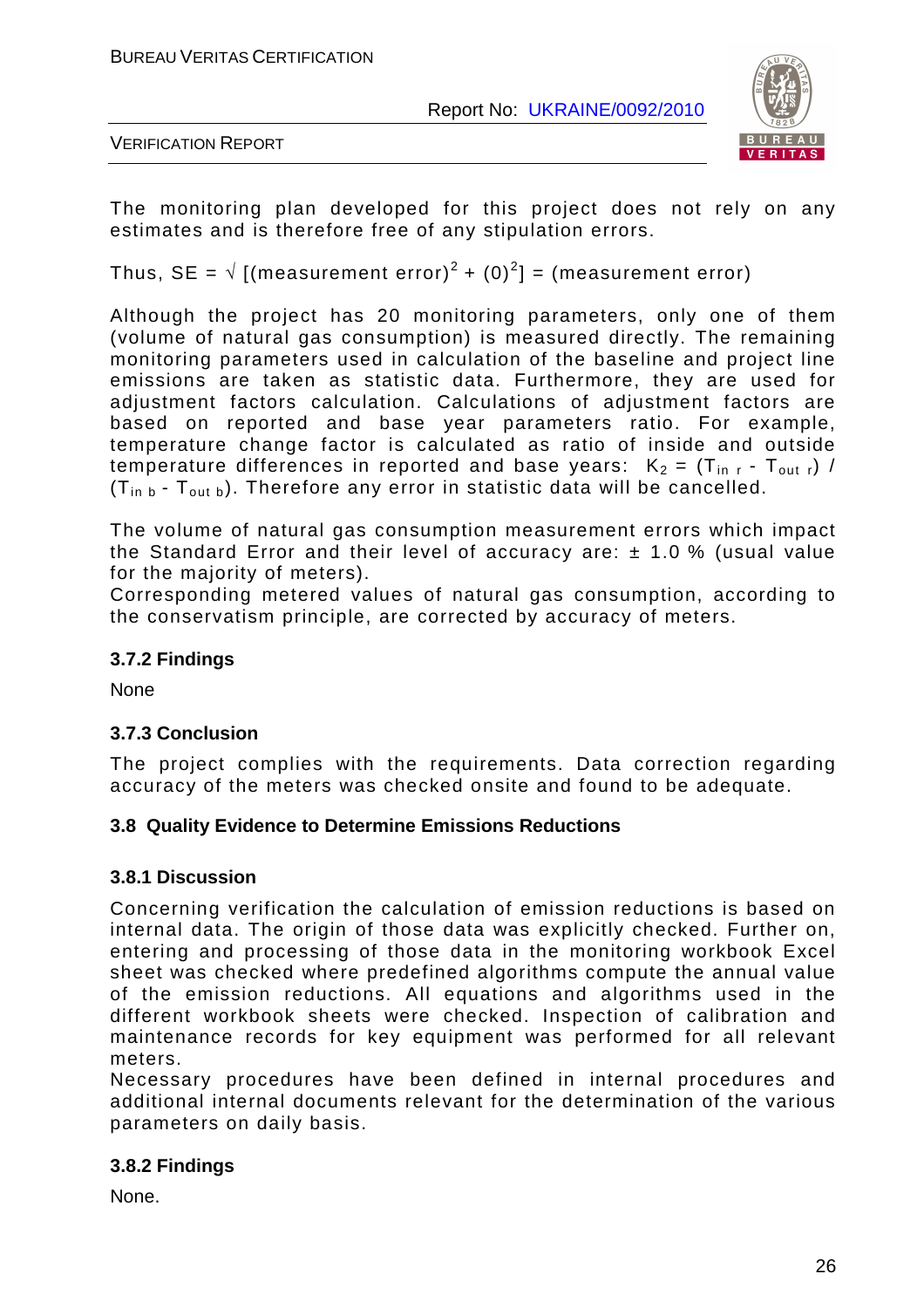

VERIFICATION REPORT

#### **3.8.3 Conclusion**

The project complies with the requirements.

#### **3.9 Management System and Quality Assurance**

#### **3.9.1 Discussion**

The general director of RME "Donetskteplocomunenergo", Mr. Vasyl Vorotyntsev, appointed a responsible person, Mrs. Victoriya Kucherenko, for the implementation and management of the monitoring process at the RME "Donetskteplocomunenergo". Mrs. Victoriya Kucherenko is responsible for supervising data collection, measurements, calibration, data recording and storage. The director of MCE "Donetskmiskteplomerezha" Mr. Viktor Rogachev appointed a responsible person, Mrs. Valentyna Skoryk, for the implementation and management of the monitoring process at the MCE "Donetskmiskteplomerezha". Mrs. Valentyna Skoryk is responsible for supervising data collection, measurements, calibration, data recording and storage.

Dr. Vladimir Gomon, Managing Engineer of European Institute for safety, security, insurance and environmental techniques, is responsible for baseline and monitoring methodology development.

Dr. Dmitri Paderno, vice director of Institute of Engineering Ecology, is responsible for baseline and monitoring methodology development.

Ms. Tetiana Grechko, senior engineer of Institute of Engineering Ecology, is responsible for baseline and monitoring methodology development and data processing.

As far as the main activity of of RME "Donetskteplocomunenergo" and of the MCE "Donetskmiskteplomerezha" will not change in course of the JI project implementation, the special technical trainings for personnel are not necessary. The technical personnel of the enterprise has sufficient knowledge and experience for implementation of the project activity and maintenance of the usual equipment.

In cases of the new (never used at this enterprise before, for example: cogeneration units, foreign produced boilers, etc.) equipment installation, the company - producer of this equipment should provide trainings for personnel.

For example, JSC "Pervomaiskdieselmash" – the producer of cogeneration units – during all period of operation of engines-generators usually renders to purchasers of their equipment all kinds of service:

• Performance mounting, starting-up and adjustment works, commissioning;

• Training of the attendants on service regulations at object of the customer or at industrial base of a factory;

- Guarantee and after guarantee service;
- Performance on place of operation maintenance service:
- Performance on place of operation current, average and major overhauls, including on vessels without their conclusion from operation.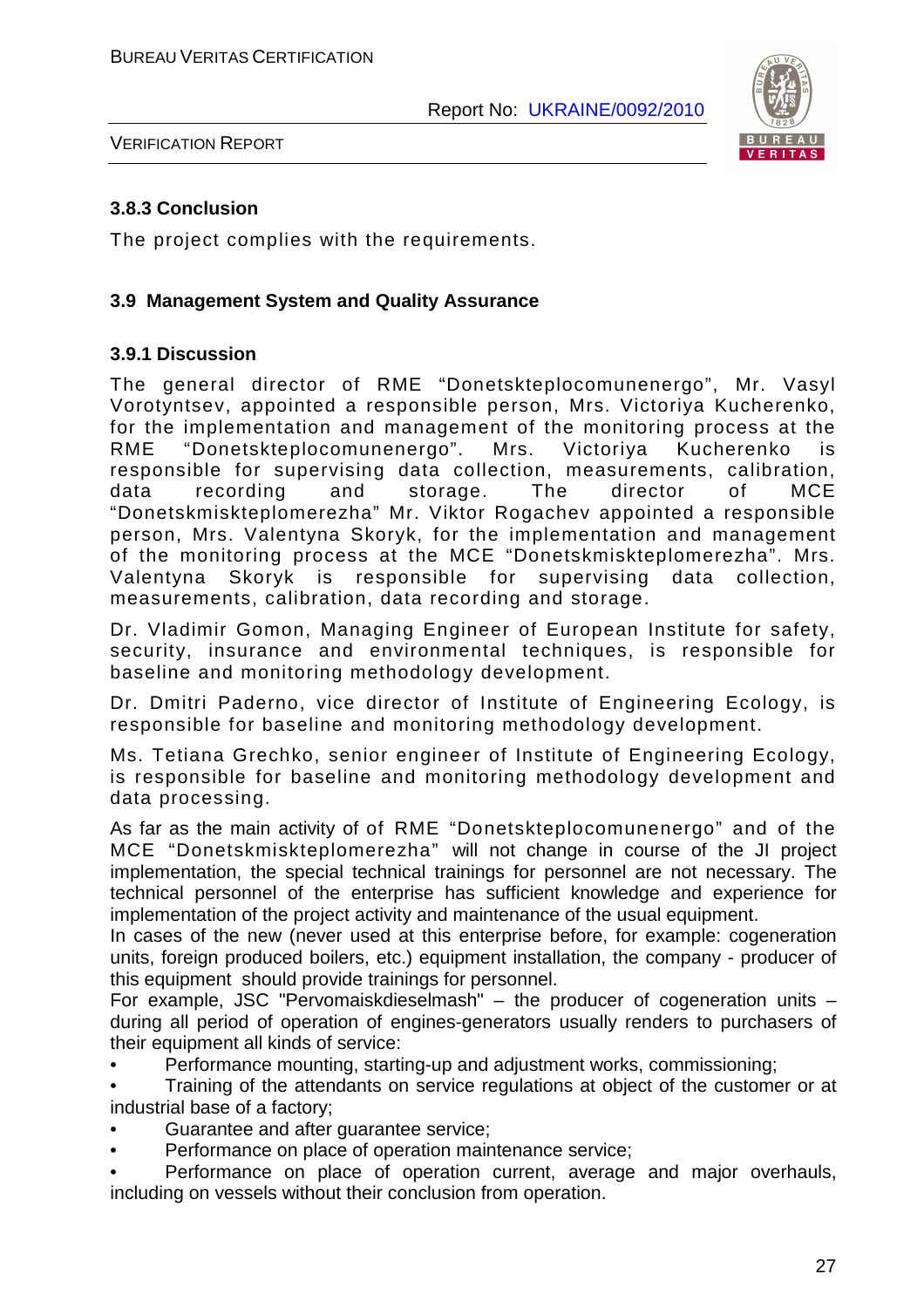

VERIFICATION REPORT

RME "Donetskteplocomunenergo" and of the MCE "Donetskmiskteplomerezha" provide personnel retraining according to protection of labour norms. The enterprise has the Labour protection department, which is responsible for raising the level of personnel skills and trainings.

In course of the JI project development (starting from 2004), specialists of Institute of Engineering Ecology and then also of the European Institute for safety, security, insurance and environmental techniques carried out a comprehensive consultations and trainings for involved representatives of RME "Donetskteplocomunenergo" and of the MCE "Donetskmiskteplomerezha" on the necessary data collection according to Monitoring plan for the project.

In October 2007 the European Institute for safety, security, insurance and environmental techniques carried out a comprehensive training "Organization and training of special group for necessary data collection according with Monitoring plan".

The group consists of staff of RME "Donetskteplocomunenergo" and MCE "Donetskmiskteplomerezha", in particular

Victoriya Kucherenko - Head of production department;

Katerina Pahomova - engineer of production department;

Anatoliy Shulga - engineer of production department;

Valentina Skorik - engineer of production department;

Vadim Kulik – Head of production department;

Oksana Ermachenko – engineer of heat-energy resources department.

#### **3.9.2 Findings**

None

#### **3.9.3 Conclusion**

The project complies with the requirements.

## **4 PROJECT SCORECARD**

| <b>Risk Areas</b>   |                                               | <b>Conclusions</b>                  |                                    |                                                           | Summary of findings and<br>comments                                                                                                                     |
|---------------------|-----------------------------------------------|-------------------------------------|------------------------------------|-----------------------------------------------------------|---------------------------------------------------------------------------------------------------------------------------------------------------------|
|                     |                                               | <b>Baseline</b><br><b>Emissions</b> | <b>Project</b><br><b>Emissions</b> | <b>Calculated</b><br><b>Emission</b><br><b>Reductions</b> |                                                                                                                                                         |
| <b>Completeness</b> | Source<br>coverage/<br>boundary<br>definition |                                     |                                    | ✓                                                         | All relevant sources are covered<br>by the monitoring plan and the<br>boundaries of the project<br>are<br>defined<br>correctly<br>and<br>transparently. |
| <b>Accuracy</b>     | Physical<br>Measurement<br>and Analysis       |                                     |                                    | ✓                                                         | State-of-the-art<br>technology<br>is<br>applied in an appropriate manner.<br>Appropriate backup solutions are<br>provided.                              |
|                     | Data<br>calculations                          |                                     |                                    |                                                           | Emission<br>reductions<br>are<br>calculated correctly                                                                                                   |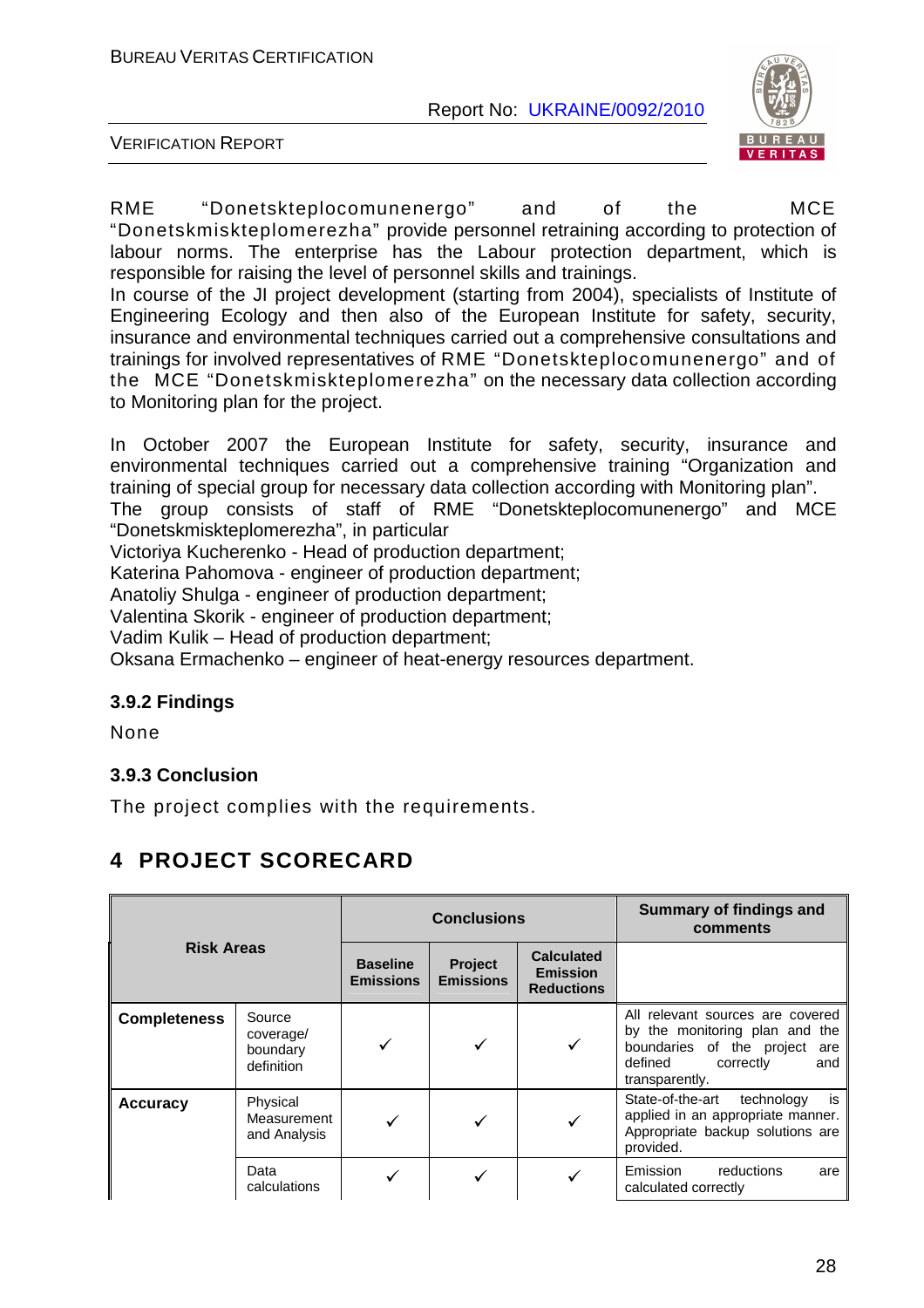

VERIFICATION REPORT

| <b>Risk Areas</b>  |                                   | <b>Conclusions</b>                  |                             |                                                           | <b>Summary of findings and</b><br>comments                    |
|--------------------|-----------------------------------|-------------------------------------|-----------------------------|-----------------------------------------------------------|---------------------------------------------------------------|
|                    |                                   | <b>Baseline</b><br><b>Emissions</b> | Project<br><b>Emissions</b> | <b>Calculated</b><br><b>Emission</b><br><b>Reductions</b> |                                                               |
|                    | Data<br>management<br>& reporting | ✓                                   |                             | ✓                                                         | Data management and reporting<br>were found to be satisfying. |
| <b>Consistency</b> | Changes in<br>the project         | ✓                                   |                             | v                                                         | consistent<br>Results<br>to<br>are<br>underlying raw data.    |

## **5 SECOND PERIODIC (2009) VERIFICATION STATEMENT**

Bureau Veritas Certification has performed the second periodic verification of the JI project "Rehabilitation of the District Heating System Rehabilitation in Donetsk Region". The verification is based on the currently valid documentation of the United Nations Framework Convention on the Climate Change (UNFCCC).

The management of the RME "Donetskteplocomunenergo" is responsible for the preparation of the GHG emissions data and the reported GHG emissions reductions of the project on the basis set out within the project Monitoring and Verification Plan indicated in the final PDD version 08. The development and maintenance of records and reporting procedures in accordance with that plan, including the calculation and determination of GHG emission reductions from the project, is the responsibility of the management of the project.

Bureau Veritas Certification verified the Project Monitoring Report #0007/3 version 02 for the reporting period as indicated below. Bureau Veritas Certification confirms that the project is implemented as described in determinated project design documents. Installed equipment being essential for generating emission reduction runs reliably and is calibrated appropriately. The monitoring system is in place and the project is ready to generate GHG emission reductions.

Bureau Veritas Certification can confirm that the GHG emission reduction is calculated without material misstatements. Our opinion relates to the project's GHG emissions and resulting GHG emissions reductions reported and related to the valid project baseline and monitoring, and its associated documents. Based on the information we have seen and evaluated, we confirm the following statement:

| Reporting period:            |    |        | From 01/01/2009 to 31/12/2009 |
|------------------------------|----|--------|-------------------------------|
| Baseline emissions           | ÷. |        | 1280130 t CO2 equivalents.    |
| Project emissions            | ÷. | 880729 | t CO2 equivalents.            |
| <b>Emission Reductions :</b> |    |        | 399401 t CO2 equivalents.     |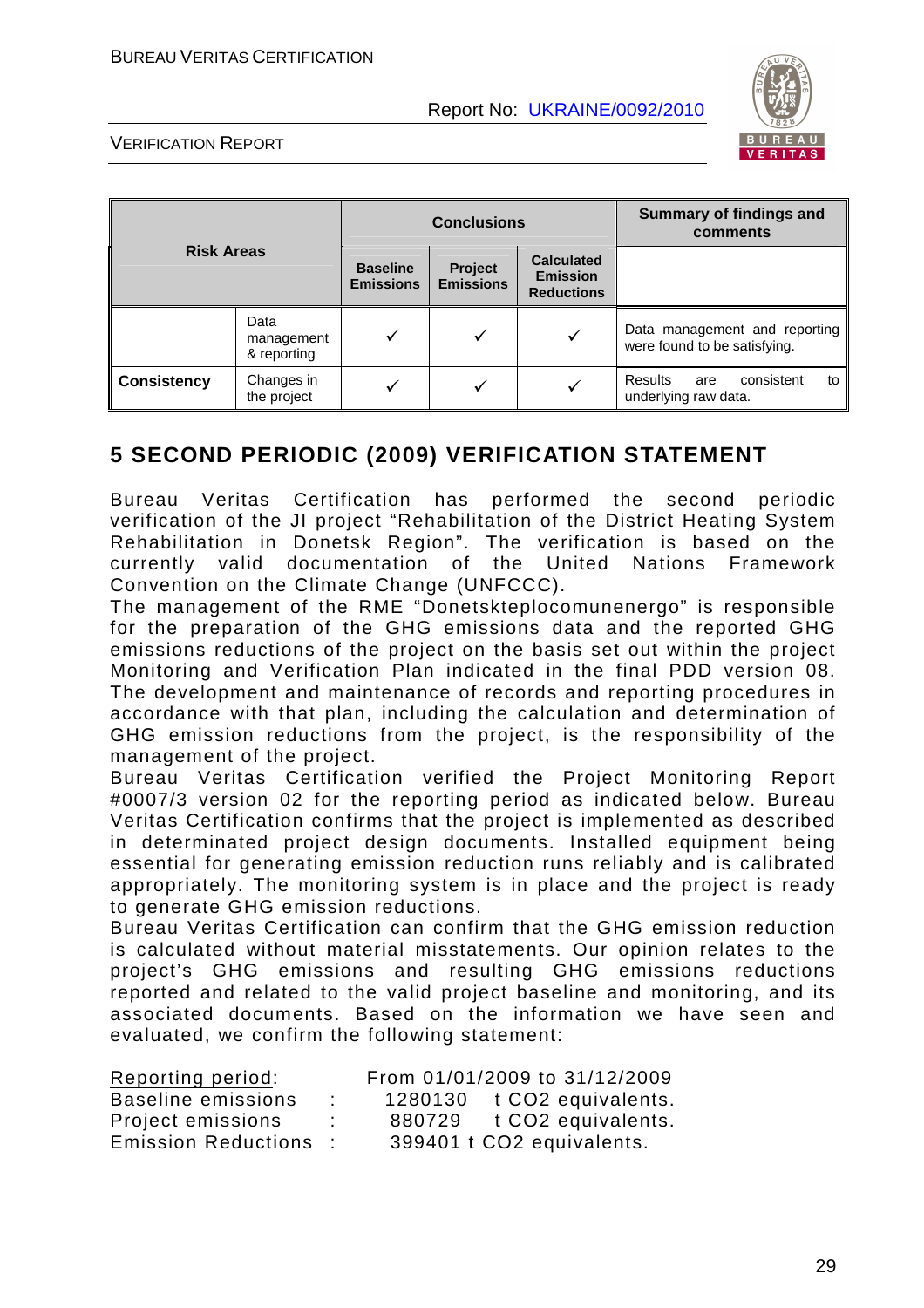

VERIFICATION REPORT

## **6 REFERENCES**

#### **Category 1 Documents:**

Documents provided that relate directly to the GHG components of the project.

- /1/ Project Design Document, version 8, dated 28 of March 2008
- /2/ Monitoring Report #0007/3 version 01, dated 18 of January 2010
- /3/ Monitoring Report #0007/3 version 02, dated 02 of February 2010
- /4/ Verification Report by Bureau Veritas Certification Holding SAS<br>UKRAINE/0009/2008 version 01 dated 18 of November 2008.
- /5/ Verification Report by Bureau Veritas Certification Holding SAS UKRAINE/0030/2009 version 01 dated 31 of March 2009.

#### **Category 2 Documents:**

Background documents related to the design and/or methodologies employed in the design or other reference documents.

1. Documents checked during the verification onsite are presented in Annex C

#### **Persons interviewed:**

List of persons interviewed during the verification or persons that contributed with other information that are not included in the documents listed above.

- /1/ Sigal Aleksandr Director of the Institute of Engineering Ecology
- /2/ Paderno Dmitriy Vice -director of the Institute of Engineering Ecology
- /3/ Grechko Tetyana Senior engineer of the Institute of Engineering Ecology
- /4/ Klets Vasiliy the first vice Deputy of the General director of RME "Donetskteplocomunenergo"
- /5/ Shusharin Petr Technical director of the RME "Donetskteplocomunenergo"
- /6/ Kucherenko Viktoriya Head of the industry and technical department of the RME "Donetskteplocomunenergo"
- /7/ Pachomova Ekaterina– engineer of the industry and technical department of the RME "Donetskteplocomunenergo"
- /8/ Zinchenko Nikolay vice-director on exploitation of the MCE "Donetskmiskteplomerezha"
- /9/ Kulin Vadim Head of the industry and technical department of the MCE "Donetskmiskteplomerezha".
- /10/ Skorik Valentina engineer of the industry and technical department of the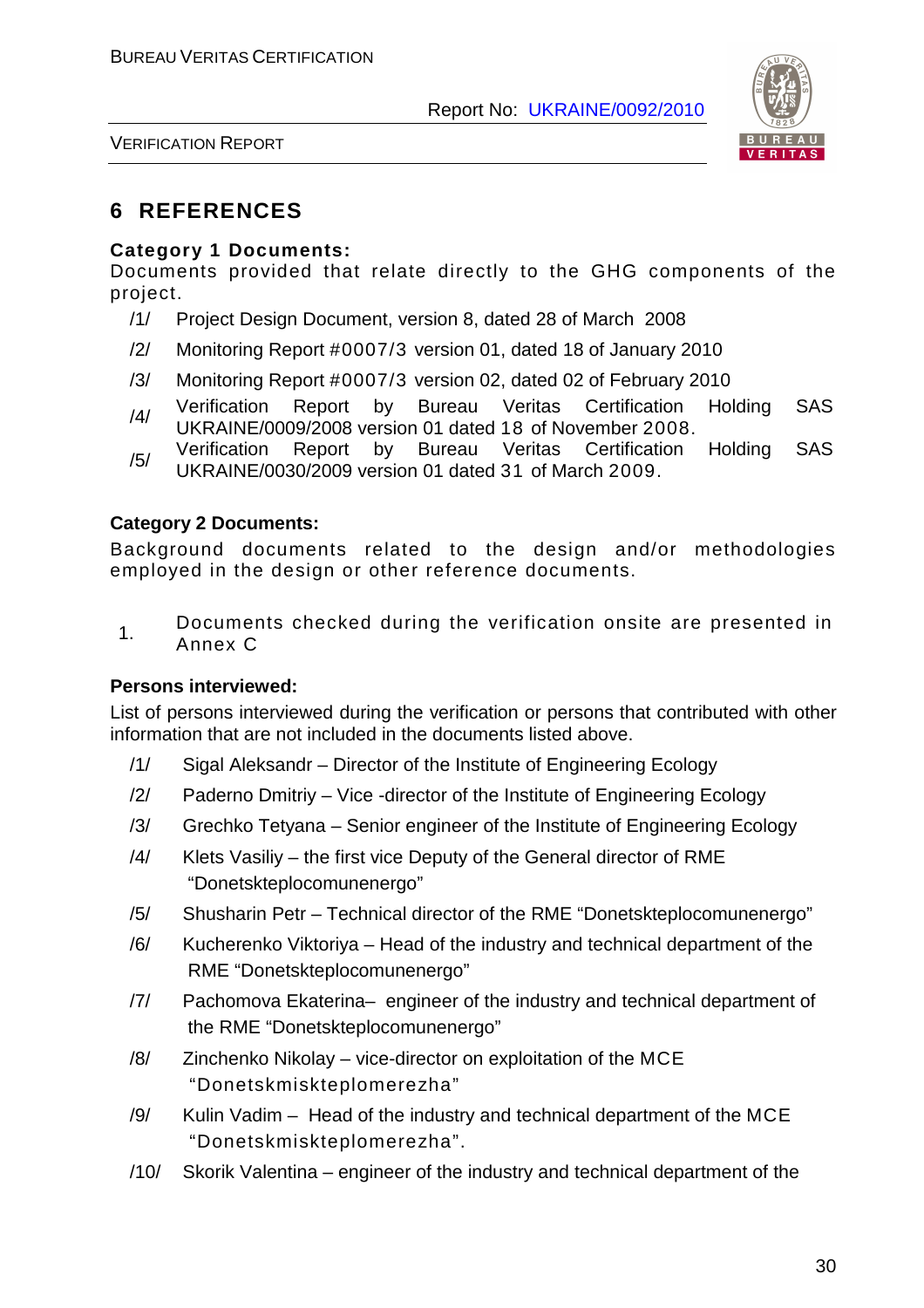

VERIFICATION REPORT

MCE "Donetskmiskteplomerezha"

- /11/ Kutsenko Vitaliy Head of the heating district in Slovyansk
- /12/ Bugachev Alleksandr Director of "Krasnolimanskaya teploset"
- /13/ Vasyutin Nikolay Chief engineer of "Krasnolimanskaya teploset"
- /14/ Ked Oleg Chief engineer of "Drugkovkateploset"
- /15/ Kartavenko Evgeniy head of the heating districtict in Drugkovka
- /16/ Mishin Sergey Director of "Konstantinovkateploset"
- /17/ Hivritz Yuriy Deputy governor of Regional Administration

- o0o -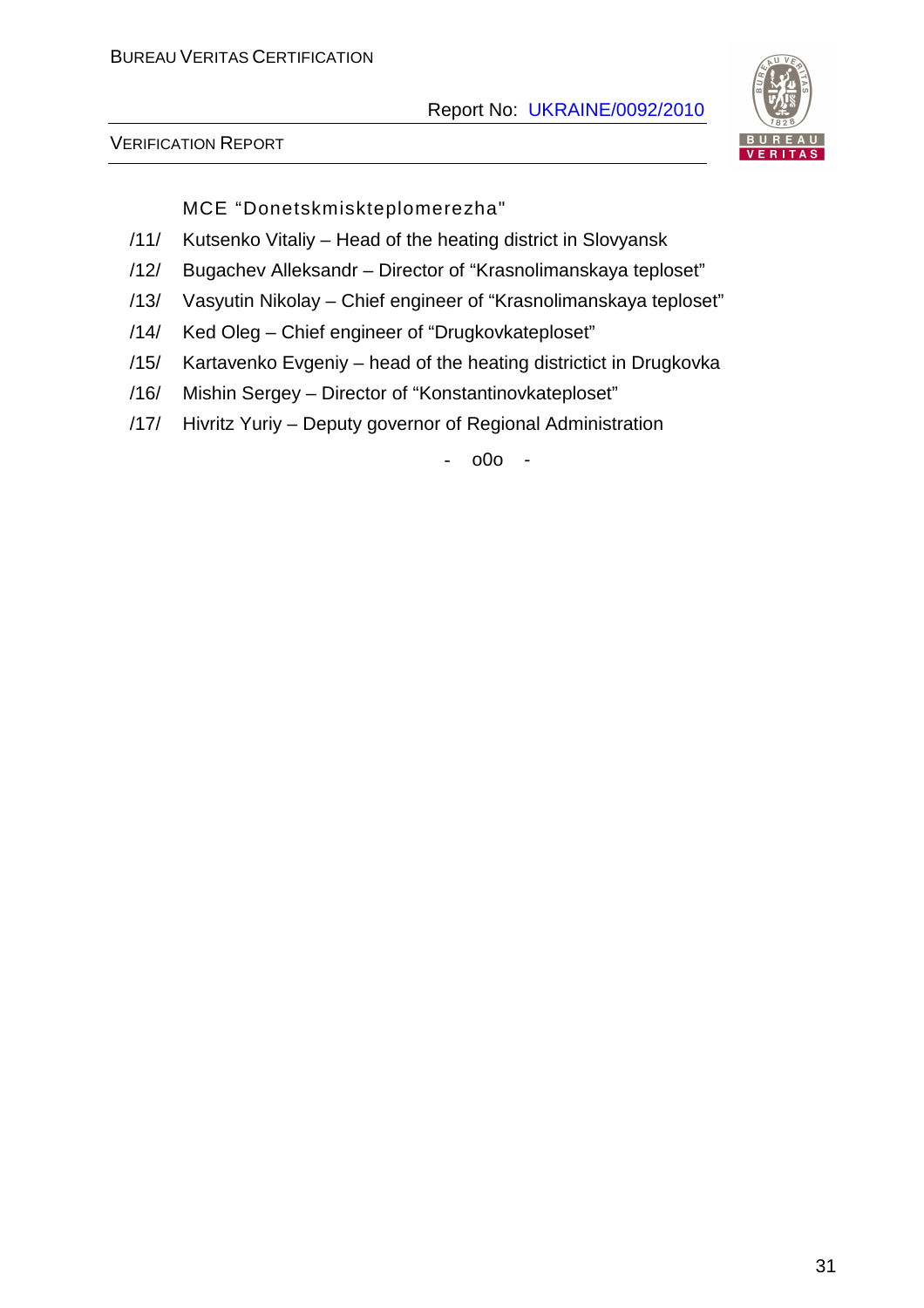

#### VERIFICATION REPORT

## APPENDIX A: COMPANY JI PROJECT VERIFICATION PROTOCOL

#### **Initial Verification Protocol Table 1**

| <b>Objective</b>            | <b>Reference</b> | <b>Comments</b>                                                                                                                                                                                                                                                                                                                                                                                                                                                                                                                                                                                                                                                                                                                                                                                                                                                                                                                                                                                                                      | <b>Conclusion</b><br>(CARs/FARs) |
|-----------------------------|------------------|--------------------------------------------------------------------------------------------------------------------------------------------------------------------------------------------------------------------------------------------------------------------------------------------------------------------------------------------------------------------------------------------------------------------------------------------------------------------------------------------------------------------------------------------------------------------------------------------------------------------------------------------------------------------------------------------------------------------------------------------------------------------------------------------------------------------------------------------------------------------------------------------------------------------------------------------------------------------------------------------------------------------------------------|----------------------------------|
| <b>1. Opening Session</b>   |                  |                                                                                                                                                                                                                                                                                                                                                                                                                                                                                                                                                                                                                                                                                                                                                                                                                                                                                                                                                                                                                                      |                                  |
| 1.1. Introduction to audits | /7/              | The intention and the target of the audit were illustrated to<br>the participants of the audit. Participants at the audit were<br>the following persons:<br>Verification team: Nadiia Kaiun, Team Leader, Lead Verifier,<br>Bureau Veritas Ukraine, Oleg Scoblyk, Verifier, Bureau<br>Veritas Ukraine, Kateryna Zinevych, Verifier, Bureau Veritas<br>Ukraine; Ivan Sokolov, Internal Technical Reviewer, Bureau<br>Veritas Ukraine.<br>Persons of RME "Donetskteplocomunenergo" and MCE<br>"Donetskmiskteplomerezha":<br>Mrs. Victoriya Kucherenko is responsible for<br>the<br>implementation and management of the monitoring process<br>at the RME "Donetskteplocomunenergo" and for supervising<br>data collection, measurements, calibration, data recording<br>and storage. Mrs. Valentyna Skoryk is responsible for the<br>implementation and management of the monitoring process<br>at the MCE "Donetskmiskteplomerezha" and for supervising<br>data collection, measurements, calibration, data recording<br>and storage. | <b>OK</b>                        |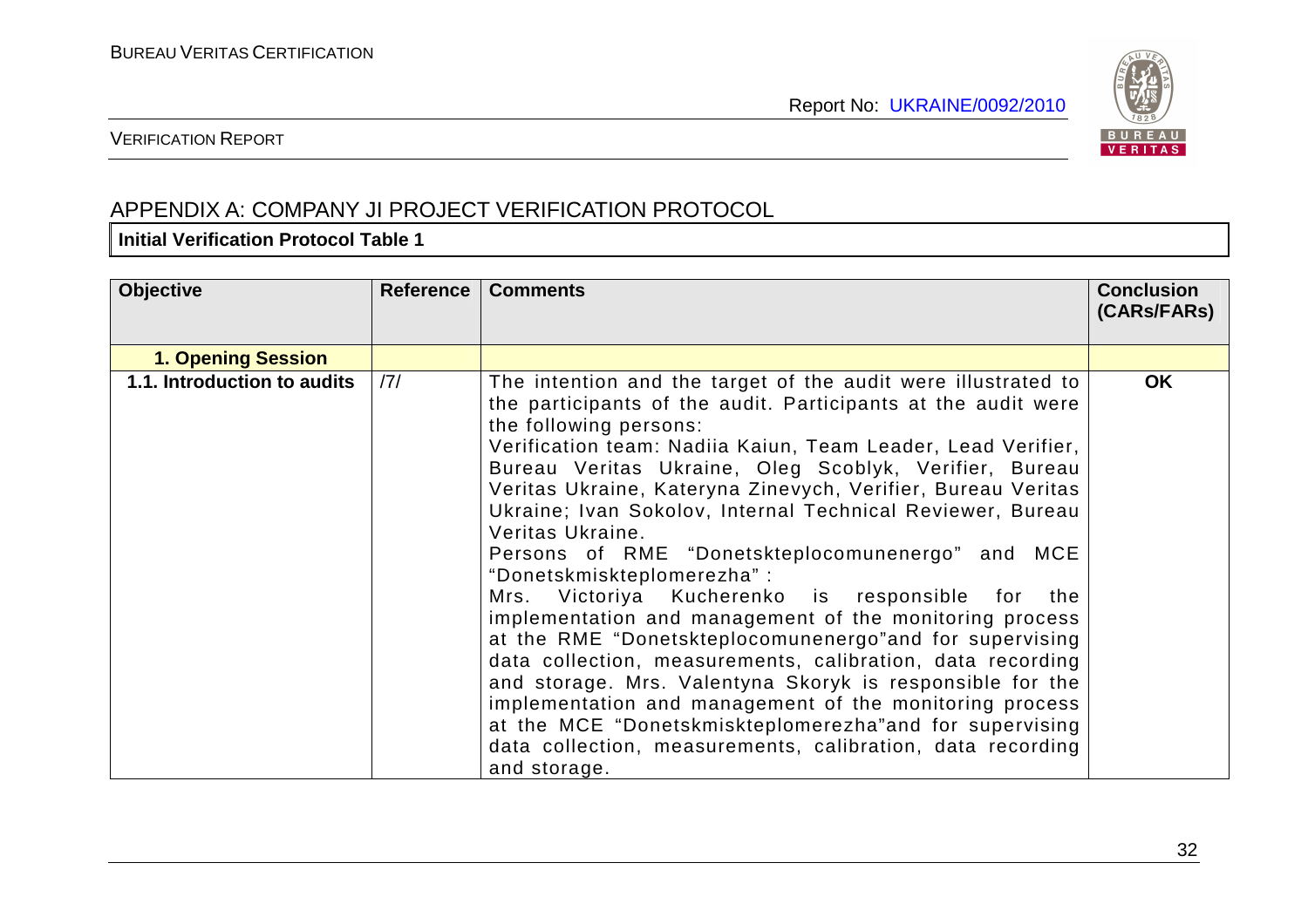VERIFICATION REPORT

BUREAU

|                                                                                    |                  |                                                                                                                                                                                                                                                                                                                                                                  | <b>VERIIAS</b>                   |
|------------------------------------------------------------------------------------|------------------|------------------------------------------------------------------------------------------------------------------------------------------------------------------------------------------------------------------------------------------------------------------------------------------------------------------------------------------------------------------|----------------------------------|
| <b>Objective</b>                                                                   | <b>Reference</b> | <b>Comments</b>                                                                                                                                                                                                                                                                                                                                                  | <b>Conclusion</b><br>(CARs/FARs) |
|                                                                                    |                  | Dr. Vladimir Gomon, Managing Engineer of European<br>Institute for safety, security, insurance and environmental<br>techniques, is responsible for baseline and monitoring<br>methodology development                                                                                                                                                            |                                  |
|                                                                                    |                  | Institute of Engineering Ecology:<br>Dr. Dmitri Paderno, vice director of Institute of Engineering<br>Ecology, is responsible for baseline and monitoring<br>methodology development.<br>Ms. Tetiana Grechko, senior engineer of Institute of<br>Engineering Ecology, is responsible for baseline and<br>monitoring methodology development and data processing. |                                  |
| 1.2. Clarification of access<br>to data archives, records,<br>plans, drawings etc. | 7                | The verification team got open access to all required plans,<br>data, records, drawings and to all relevant facilities.                                                                                                                                                                                                                                          | <b>OK</b>                        |
| 1.3. Contractors for<br>equipment and installation<br>works                        | 7                | Project has been implemented as defined in the PDD and<br>the implementation is evidenced by statements of work<br>completion.                                                                                                                                                                                                                                   | <b>OK</b>                        |
| 1.4. Actual status of<br>installation works                                        | 7                | Implementation of boiler houses rehabilitation and network<br>rehabilitation are realized mainly according to project plan<br>with some deviations from time-table.<br>Reconstruction of boiler-houses sometimes has insignificant<br>deviations from the project particularly in changes of<br>installed boilers capacity. It was dictated by changes in heat   | <b>OK</b>                        |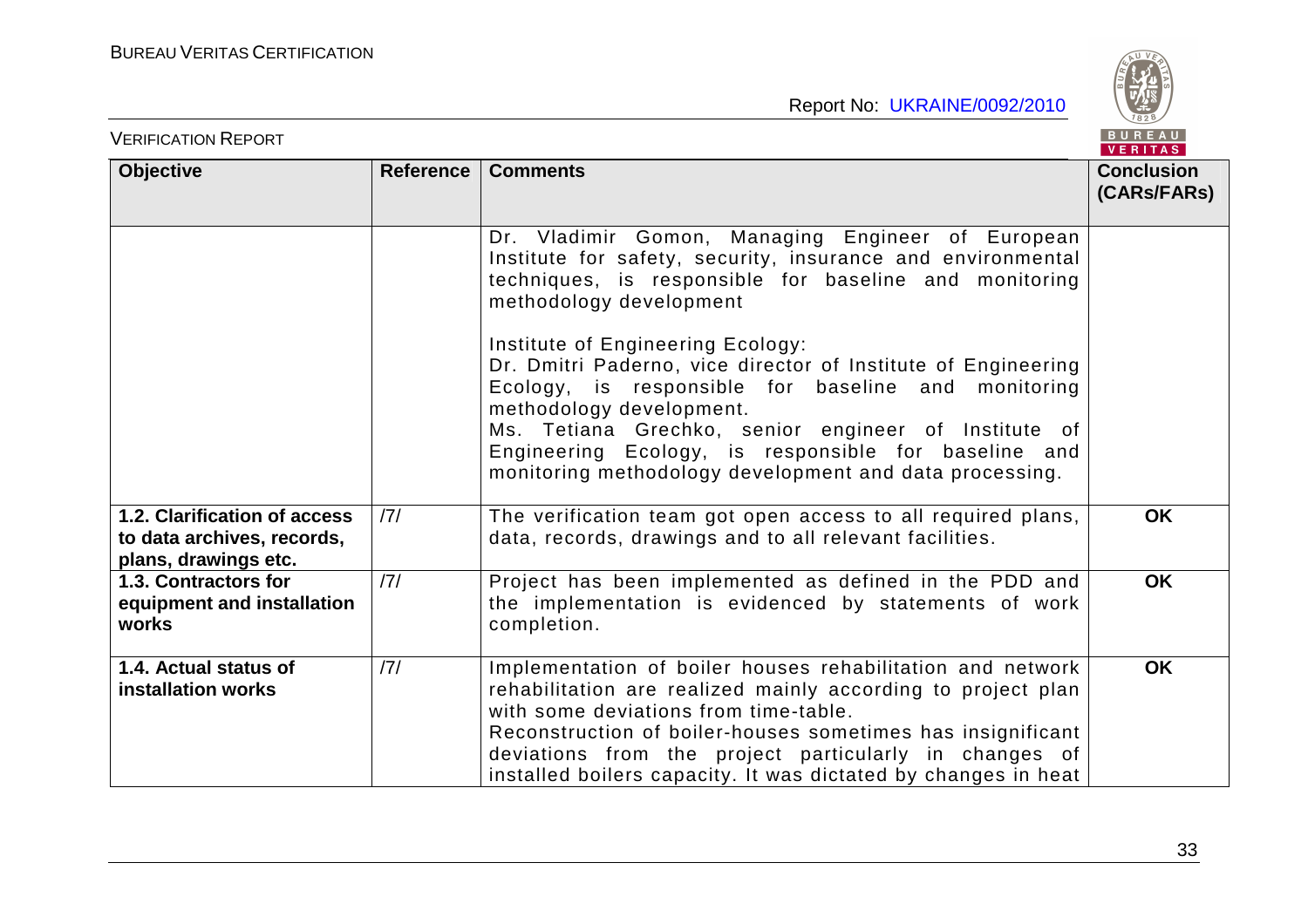

| <b>VERIFICATION REPORT</b>                              |           |                                                                                                                                                                                                                                                                                                                                                                                                                                                                       | BUREAU<br><b>VERITAS</b>         |
|---------------------------------------------------------|-----------|-----------------------------------------------------------------------------------------------------------------------------------------------------------------------------------------------------------------------------------------------------------------------------------------------------------------------------------------------------------------------------------------------------------------------------------------------------------------------|----------------------------------|
| <b>Objective</b>                                        | Reference | <b>Comments</b>                                                                                                                                                                                                                                                                                                                                                                                                                                                       | <b>Conclusion</b><br>(CARs/FARs) |
|                                                         |           | energy demand. In several cases replacement of different<br>(from planed before) diameters of network pipes takes<br>place.<br>CME "Artemivskteplomerezha" refused to participate in this<br>project.<br>Installation of frequency controllers is not finished yet,<br>therefore calculations of CO2 emissions reduction by power<br>saving was carried out only at those boiler houses where it<br>was completed.                                                    |                                  |
| 2. Open issues indicated in<br><b>validation report</b> |           |                                                                                                                                                                                                                                                                                                                                                                                                                                                                       |                                  |
| 2.1. Missing steps to final<br>approval                 | /4/       | Based on the validation report the verification team<br>identified no missing steps. The project has been approved<br>by NFP.                                                                                                                                                                                                                                                                                                                                         | <b>OK</b>                        |
| 3. Implementation of the<br>project                     |           |                                                                                                                                                                                                                                                                                                                                                                                                                                                                       |                                  |
| 3.1. Physical components                                | 7         | Implementation<br>of<br>CHP<br>RME<br>units<br>at<br>"Donetskteplocomunenergo"<br><b>MCE</b><br>and<br>"Donetskmiskteplomerezha" is postponed<br>because<br>of<br>significant increasing of natural gas price. CHP units at<br>EMZ, 1, Sadova str. in Enakieve t. and №24 Himik<br>Sovremenna str. in Slov'yansk t. have not finished yet.<br>Installation of CHP unit at the 21, Adygeyskaya str. in<br>Donetsk city was finished in the end of 2007, and it was put | <b>OK</b>                        |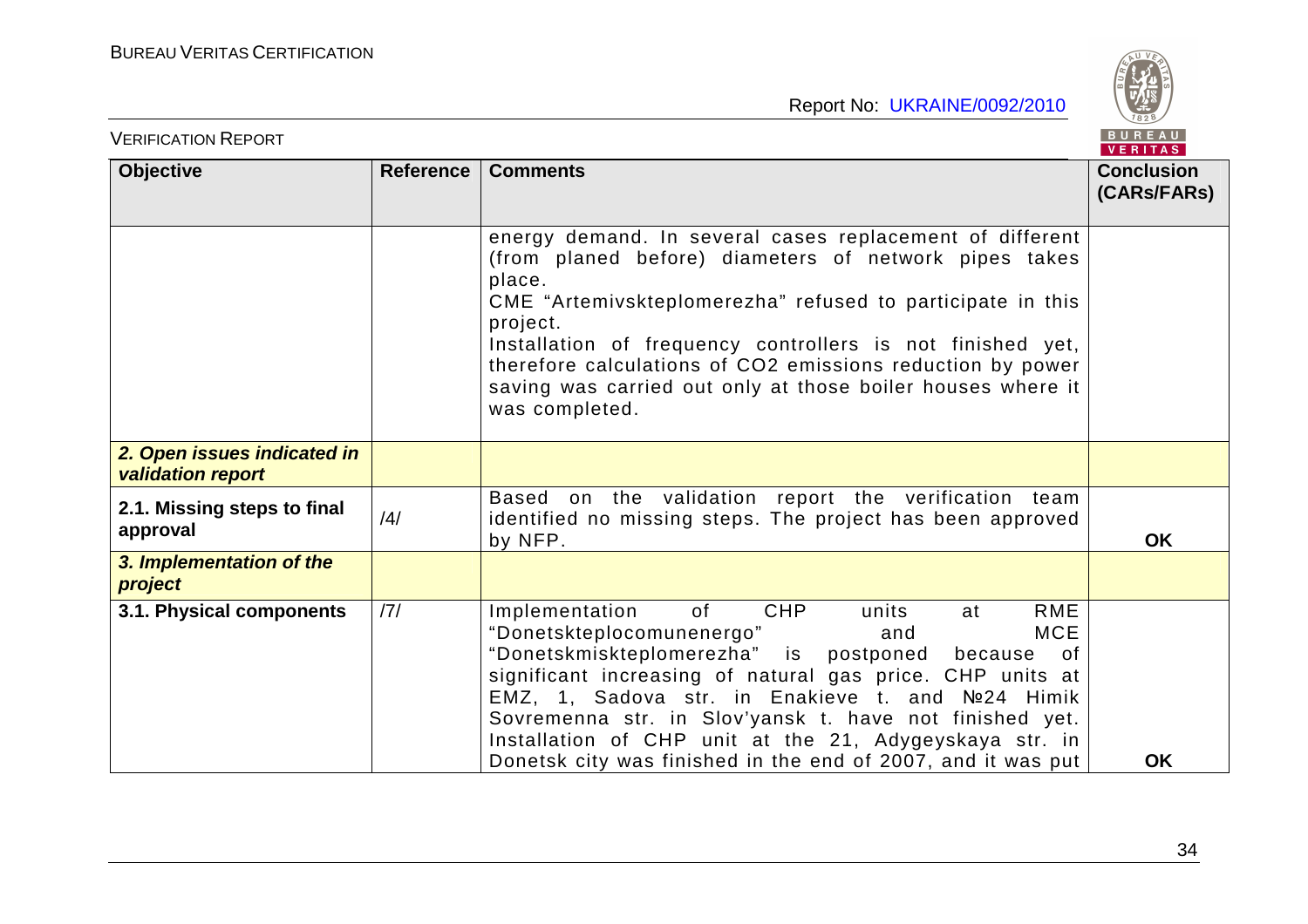

| <b>VERIFICATION REPORT</b>              |           |                                                                                                                                                                                                                                                                                                                                                                                                                            | BUREAU<br>VERITAS                |
|-----------------------------------------|-----------|----------------------------------------------------------------------------------------------------------------------------------------------------------------------------------------------------------------------------------------------------------------------------------------------------------------------------------------------------------------------------------------------------------------------------|----------------------------------|
| <b>Objective</b>                        | Reference | <b>Comments</b>                                                                                                                                                                                                                                                                                                                                                                                                            | <b>Conclusion</b><br>(CARs/FARs) |
|                                         |           | in operation in January, 2008.<br>Installation of frequency controllers is not finished yet,<br>therefore calculations of CO2 emissions reduction by power<br>saving was carried out only at those boiler houses where it<br>was completed.                                                                                                                                                                                |                                  |
| 3.2. Project boundaries                 | 7         | Yes the project boundaries are as defined in the PDD.                                                                                                                                                                                                                                                                                                                                                                      | <b>OK</b>                        |
| 3.3. Monitoring and<br>metering systems | 7         | The installations have the metering and measurement<br>devices such as gas flow meters, electric power<br>consumption meters to monitor parameters related to<br>project. All equipments are of reputed make and included in<br>the structured calibration plans where they are periodically<br>calibrated. The procedures have been documented for the<br>equipment operation.                                            | <b>OK</b>                        |
| 3.4. Data uncertainty                   | 7         | All measuring equipment corresponds to the regulatory<br>requirements on accuracy of meters and measurement<br>deviations that is calculated and certified. This ensures the<br>required by the technology level of uncertainty of the<br>estimations.<br><b>Forward Action Requests (FAR1)</b><br>Please provide justification for the difference of amount of<br>ERU's for reporting year in the PDD and MR.<br>Response | FAR1                             |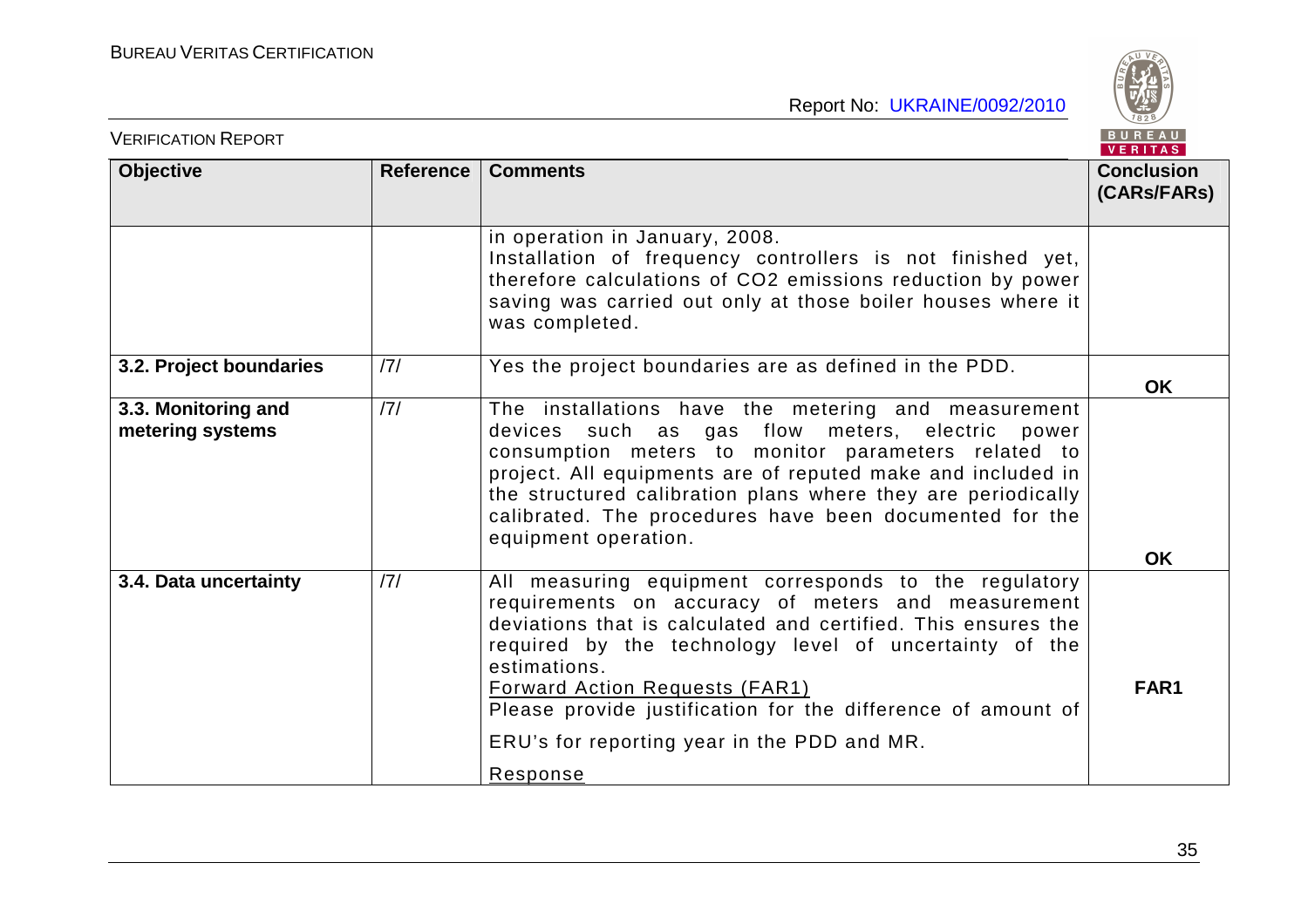BUREAU

| <b>VERIFICATION REPORT</b>                           |                  |                                                                                                                                                                                                                                                                                                                                                                                                                                                                                                                                                                                                                                                                                                                                                                                       | BUREAU<br><b>VERITAS</b>         |
|------------------------------------------------------|------------------|---------------------------------------------------------------------------------------------------------------------------------------------------------------------------------------------------------------------------------------------------------------------------------------------------------------------------------------------------------------------------------------------------------------------------------------------------------------------------------------------------------------------------------------------------------------------------------------------------------------------------------------------------------------------------------------------------------------------------------------------------------------------------------------|----------------------------------|
| <b>Objective</b>                                     | <b>Reference</b> | <b>Comments</b>                                                                                                                                                                                                                                                                                                                                                                                                                                                                                                                                                                                                                                                                                                                                                                       | <b>Conclusion</b><br>(CARs/FARs) |
| 3.5. Calibration and quality<br>assurance            | /7/              | According to valid legislation, all measuring equipment in<br>Ukraine should meet the specified requirements of<br>corresponding standards and is subject to the periodical<br>verifying.<br>As mentioned in the Monitoring Plan, the volume of<br>consumed natural gas and consumed power was corrected<br>by measurement error using the principle of conservatism.<br>Natural gas consumption and power consumption in the<br>reported year that used for Project emissions calculations<br>were increased on the level of accuracy of gas flue meters<br>and electricity meters installed at the every boiler-house.                                                                                                                                                              | <b>OK</b>                        |
| 3.6. Data acquisition and<br>data processing systems | /7/              | Registration of Natural gas consumption at boiler houses of<br>"Donetskteplocomunenergo"<br>RME<br><b>MCE</b><br>and<br>"Donetskmiskteplomerezha" is carried out by the following<br>scheme:<br>1. All boiler-houses are equipped with gas flow meters,<br>installed at gas distributing units of the boiler-houses<br>2. Most of boiler-houses equipped with automatic corrector<br>for temperature and pressure. Gas consumption registered<br>automatically.<br>3. Beside this, every hour operator of a boiler house read<br>the values of outside air temperature, temperature of the<br>natural gas and gas pressure at the entrance to the boiler-<br>house and register the instrument readings in the paper<br>journals "Journal of registration of boiler-house's operation | <b>OK</b>                        |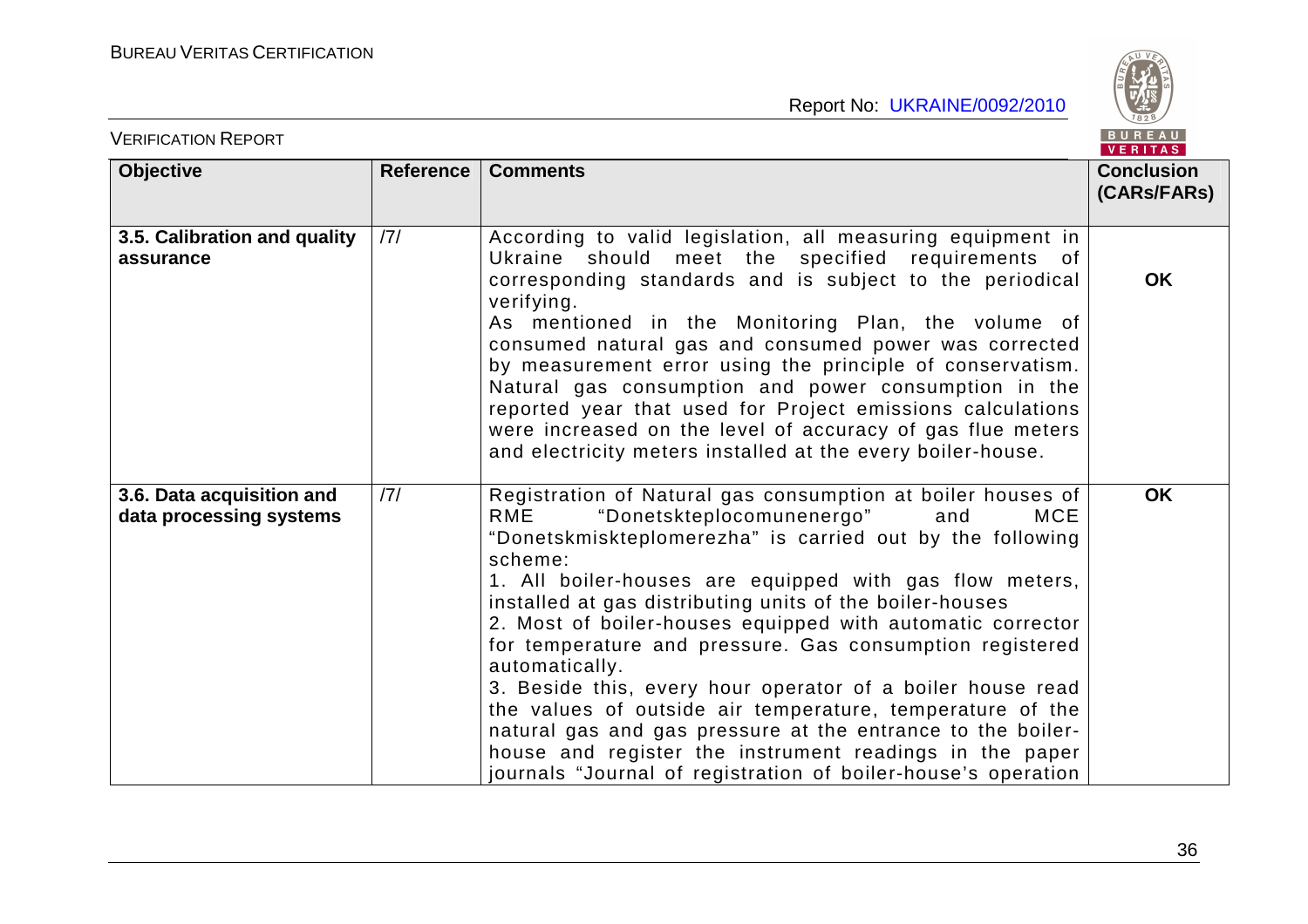VERIFICATION REPORT



|                                        |           |                                                                                                                                                                                                                                                                                                                                                                                                                                                                                                                                                                                                                                                                                                                                                                                                                                          | 1.111172                         |
|----------------------------------------|-----------|------------------------------------------------------------------------------------------------------------------------------------------------------------------------------------------------------------------------------------------------------------------------------------------------------------------------------------------------------------------------------------------------------------------------------------------------------------------------------------------------------------------------------------------------------------------------------------------------------------------------------------------------------------------------------------------------------------------------------------------------------------------------------------------------------------------------------------------|----------------------------------|
| <b>Objective</b>                       | Reference | <b>Comments</b>                                                                                                                                                                                                                                                                                                                                                                                                                                                                                                                                                                                                                                                                                                                                                                                                                          | <b>Conclusion</b><br>(CARs/FARs) |
|                                        |           | parameters". These parameters are used to bring gas<br>consumption to normal conditions. Natural gas consumption<br>is measured by gas flow meters, installed at the every<br>boiler-house. Every day operator of the boiler house makes<br>registration of daily gas consumption in the special paper<br>journal, see Fig.5.<br>4. Every day operators transfer values of gas consumption<br>to calculating centers of the Production Branches of RME<br>"Donetskteplocomunenergo"<br><b>MCE</b><br>and<br>"Donetskmiskteplomerezha". United server installed at the<br>MCE "Donetskmiskteplomerezha" calculating center is<br>presented at the Fig.6. It allows to see values of all<br>controlled parameters for every day of monitoring period.<br>5. Every decade calculating centers transferred data to gas<br>supplying company. |                                  |
| 3.7. Reporting procedures              | 7         | The Monitoring Plan defines the responsibilities to<br>consolidate the data required for emission reduction<br>calculations. Calculations are transparent and restricted to<br>entering annually the production data into a predefined<br>Excel spreadsheet.                                                                                                                                                                                                                                                                                                                                                                                                                                                                                                                                                                             | <b>OK</b>                        |
| 3.8. Documented<br><b>instructions</b> | 7         | Section B.3. Data processing and archiving (including<br>software used) of the Monitoring Report #0007/3 version 02<br>provides with the necessary information relating the<br>procedures for the monitoring, measurements and reporting.                                                                                                                                                                                                                                                                                                                                                                                                                                                                                                                                                                                                | <b>OK</b>                        |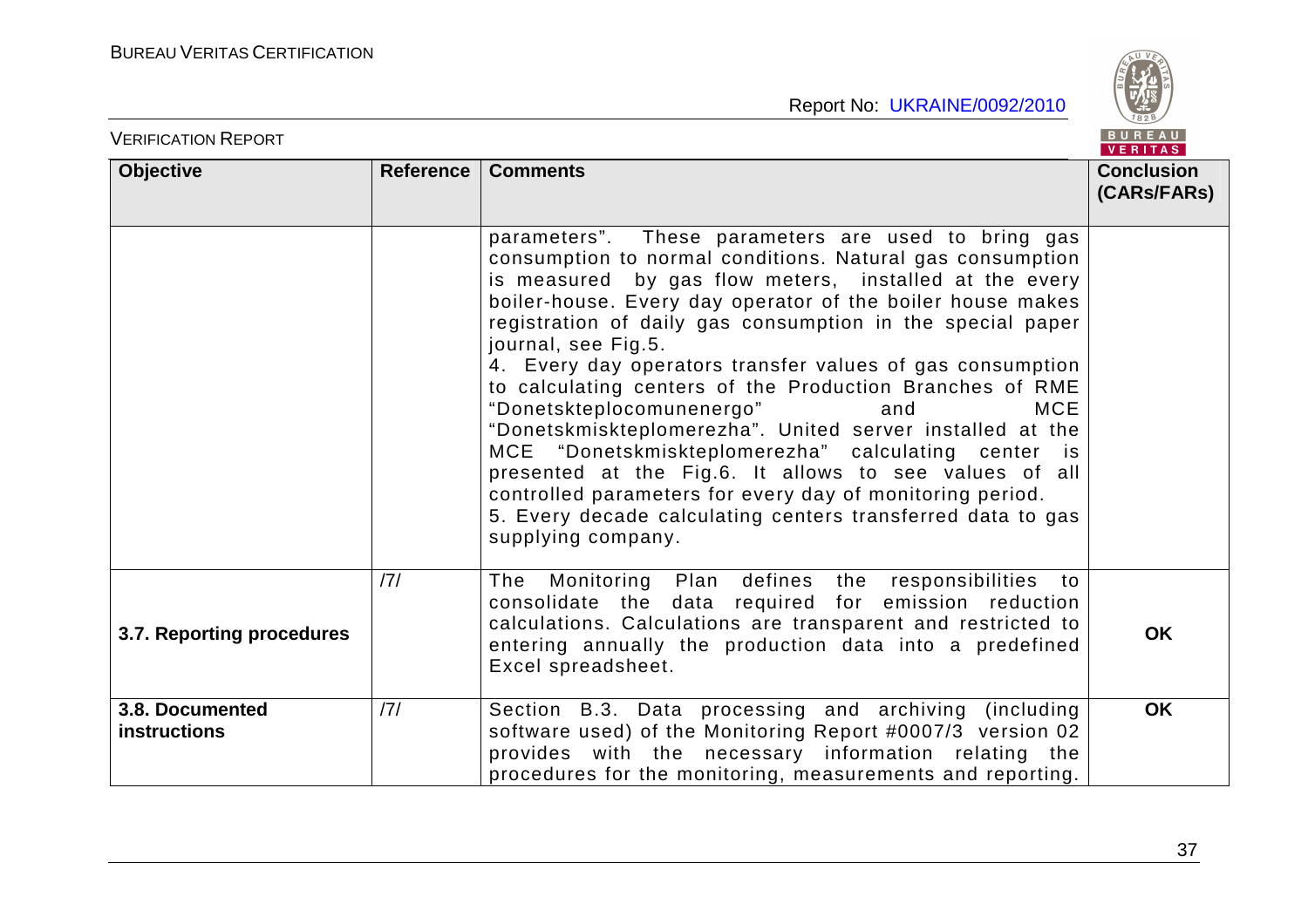

| <b>VERIFICATION REPORT</b>         |           |                                                                                                                                                                                                                                                                                                                                                                                                                                                                                                                                                                                                                                                                                                              | BUREAU<br><b>VERITAS</b>         |
|------------------------------------|-----------|--------------------------------------------------------------------------------------------------------------------------------------------------------------------------------------------------------------------------------------------------------------------------------------------------------------------------------------------------------------------------------------------------------------------------------------------------------------------------------------------------------------------------------------------------------------------------------------------------------------------------------------------------------------------------------------------------------------|----------------------------------|
| <b>Objective</b>                   | Reference | <b>Comments</b>                                                                                                                                                                                                                                                                                                                                                                                                                                                                                                                                                                                                                                                                                              | <b>Conclusion</b><br>(CARs/FARs) |
|                                    |           | These were verified onsite and found satisfactory.                                                                                                                                                                                                                                                                                                                                                                                                                                                                                                                                                                                                                                                           |                                  |
| 3.9. Qualification and<br>training | 7         | <b>RME</b><br>activity<br>As<br>far<br>the<br>main<br>of<br>as<br>"Donetskteplocomunenergo" will not change in course of<br>the JI project implementation, the special technical trainings<br>for personnel are not necessary. The technical personnel of<br>the enterprise has sufficient knowledge and experience for<br>implementation of the project activity and maintenance of<br>the usual equipment.<br>In cases of the new (never used at this enterprise before,<br>for example: cogeneration units, foreign produced boilers,<br>etc.) equipment installation, the company - producer of this<br>equipment should provide trainings for personnel.<br>See section C.1.2 of the Monitoring Report. | <b>OK</b>                        |
| 3.10. Responsibilities             | 7         | The general director of RME "Donetskteplocomunenergo",<br>Mr. Vasyl Vorotyntsev, appointed a responsible person, Mrs.<br>Victoriya<br>Kucherenko, for the<br>implementation<br>and<br>management of the monitoring process at the<br>RME<br>"Donetskteplocomunenergo". Mrs. Victoriya Kucherenko is<br>responsible for supervising data collection, measurements,<br>calibration, data recording and storage. The director of MCE<br>"Donetskmiskteplomerezha" Mr. Viktor Rogachev appointed<br>a responsible person, Mrs. Valentyna Skoryk, for the<br>implementation and management of the monitoring process<br>at the MCE "Donetskmiskteplomerezha". Mrs. Valentyna                                      | <b>OK</b>                        |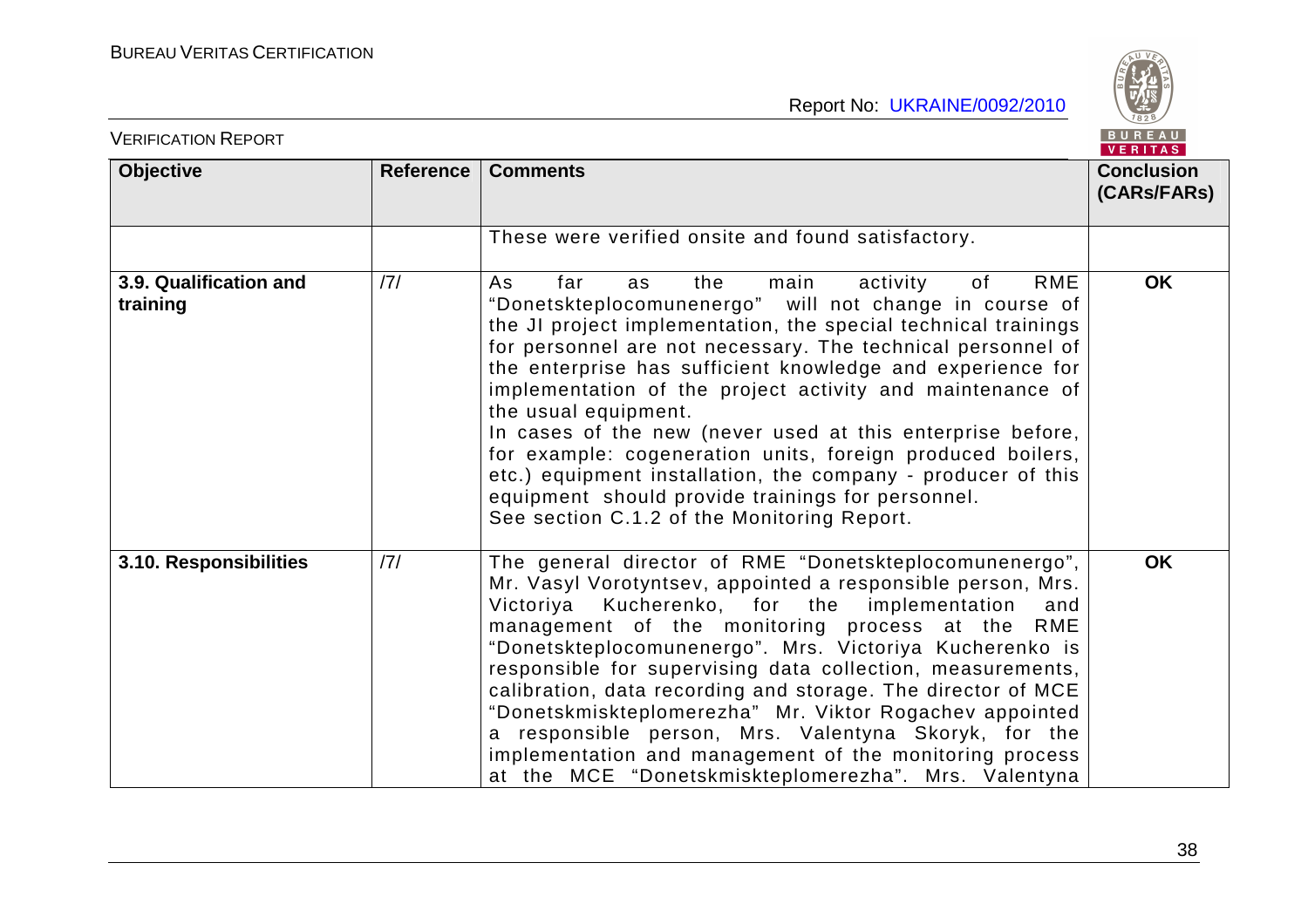

| <b>VERIFICATION REPORT</b>                |           |                                                                                                                                                                                                                                                                                                                                                                                                                                                                                                                          | BUREAU<br>VERITAS                |
|-------------------------------------------|-----------|--------------------------------------------------------------------------------------------------------------------------------------------------------------------------------------------------------------------------------------------------------------------------------------------------------------------------------------------------------------------------------------------------------------------------------------------------------------------------------------------------------------------------|----------------------------------|
| <b>Objective</b>                          | Reference | <b>Comments</b>                                                                                                                                                                                                                                                                                                                                                                                                                                                                                                          | <b>Conclusion</b><br>(CARs/FARs) |
|                                           |           | Skoryk is responsible for supervising data collection,<br>measurements, calibration, data recording and storage.                                                                                                                                                                                                                                                                                                                                                                                                         |                                  |
| 3.11. Troubleshooting<br>procedures       | 7         | Procedure exists to react in the case incorrect data appear<br>or equipment failure.<br>There is a separate procedure laid down for measuring and<br>recording energy related parameters. These procedures<br>include the troubleshooting tips.                                                                                                                                                                                                                                                                          | <b>OK</b>                        |
| 4. Internal Data                          |           |                                                                                                                                                                                                                                                                                                                                                                                                                                                                                                                          |                                  |
| 4.1. Type and sources of<br>internal data | 7         | The internal parameters are obtained according to the<br>monitoring plan:<br>Annex1 of the monitoring report contains<br>internal<br>parameters that are monitored.                                                                                                                                                                                                                                                                                                                                                      | <b>OK</b>                        |
| 4.2. Data collection                      | 7         | The responsibility for data collection is described in the<br>monitoring plan.<br>Registration of Natural gas consumption at boiler houses of<br>"Donetskteplocomunenergo"<br>RME<br>and<br>MCE<br>"Donetskmiskteplomerezha" is carried out by the following<br>scheme:<br>1. All boiler-houses are equipped with gas flow meters,<br>installed at gas distributing units of the boiler-houses<br>2. Most of boiler-houses equipped with automatic corrector<br>for temperature and pressure. Gas consumption registered | <b>OK</b>                        |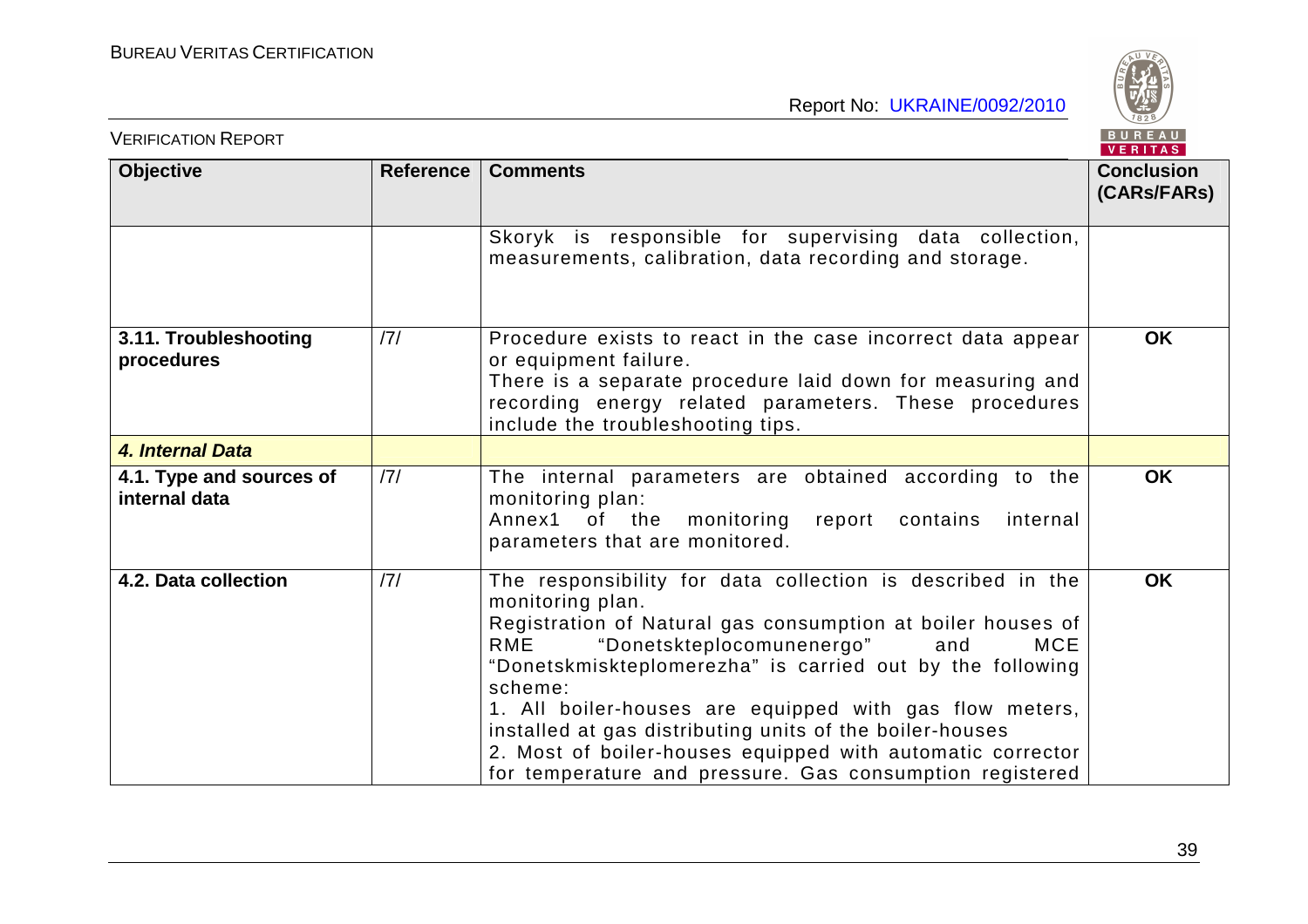

|                  |           |                                                               | VENIIAS I         |
|------------------|-----------|---------------------------------------------------------------|-------------------|
| <b>Objective</b> | Reference | <b>Comments</b>                                               | <b>Conclusion</b> |
|                  |           |                                                               | (CARs/FARs)       |
|                  |           |                                                               |                   |
|                  |           |                                                               |                   |
|                  |           | automatically.                                                |                   |
|                  |           | 3. Beside this, every hour operator of a boiler house read    |                   |
|                  |           | the values of outside air temperature, temperature of the     |                   |
|                  |           | natural gas and gas pressure at the entrance to the boiler-   |                   |
|                  |           |                                                               |                   |
|                  |           | house and register the instrument readings in the paper       |                   |
|                  |           | journals "Journal of registration of boiler-house's operation |                   |
|                  |           | parameters". These parameters are used to bring gas           |                   |
|                  |           | consumption to normal conditions. Natural gas consumption     |                   |
|                  |           | is measured by gas flow meters, installed at the every        |                   |
|                  |           | boiler-house. Every day operator of the boiler house makes    |                   |
|                  |           | registration of daily gas consumption in the special paper    |                   |
|                  |           |                                                               |                   |
|                  |           | journal, see Fig.5.                                           |                   |
|                  |           | 4. Every day operators transfer values of gas consumption     |                   |
|                  |           | to calculating centers of the Production Branches of RME      |                   |
|                  |           | "Donetskteplocomunenergo"<br><b>MCE</b><br>and                |                   |
|                  |           | "Donetskmiskteplomerezha". United server installed at the     |                   |
|                  |           | MCE "Donetskmiskteplomerezha" calculating center is           |                   |
|                  |           | presented at the Fig.6. It allows to see values of all        |                   |
|                  |           |                                                               |                   |
|                  |           | controlled parameters for every day of monitoring period.     |                   |
|                  |           | 5. Every decade calculating centers transferred data to gas   |                   |
|                  |           | supplying company.                                            |                   |
|                  |           |                                                               |                   |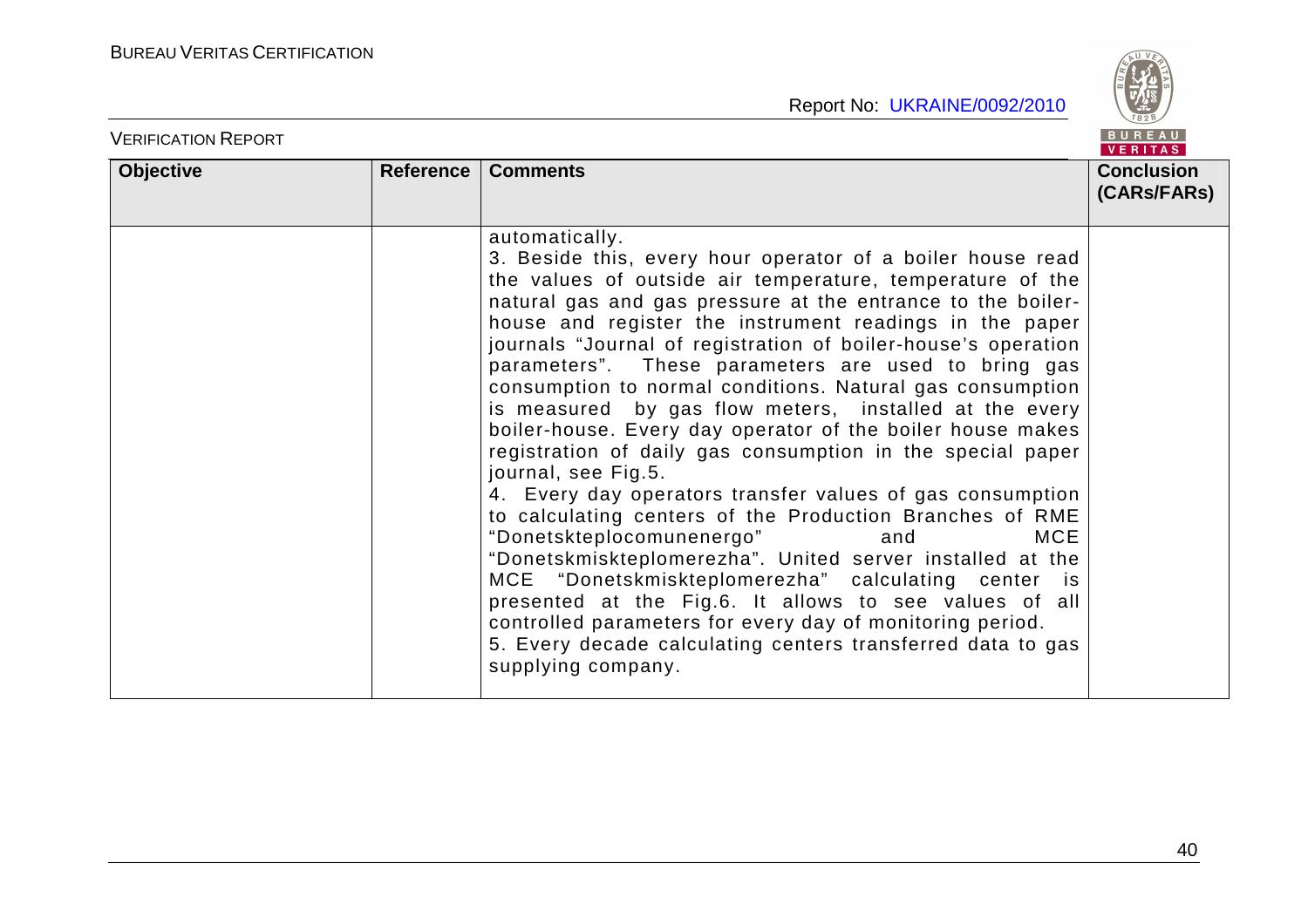BUREAU

| <b>VERIFICATION REPORT</b>                |           |                                                                                                                                                                                                                                                                                                                     | BUREAU<br><b>VERITAS</b>         |
|-------------------------------------------|-----------|---------------------------------------------------------------------------------------------------------------------------------------------------------------------------------------------------------------------------------------------------------------------------------------------------------------------|----------------------------------|
| <b>Objective</b>                          | Reference | <b>Comments</b>                                                                                                                                                                                                                                                                                                     | <b>Conclusion</b><br>(CARs/FARs) |
| 4.3. Quality assurance                    | 7         | Section B.3. Data processing and archiving (including<br>software used) of the Monitoring Report #0007/3 version 02<br>provides with the necessary information relating the<br>procedures for the monitoring, measurements and reporting.<br>These were verified onsite and found satisfactory.                     | <b>OK</b>                        |
| 4.4. Significance and<br>reporting risks  | 7         | As the records are maintained on daily basis and the<br>consumption natural gas is a statutory records the chances<br>of misstatement are hereby low.                                                                                                                                                               | <b>OK</b>                        |
| <b>5. External Data</b>                   |           |                                                                                                                                                                                                                                                                                                                     |                                  |
| 5.1. Type and sources of<br>external data | 7         | The external data used are following:<br>•Emission factor of fuels - IPCC values are used.<br>•Calorific Values of fuels – calculated values are used.<br>The external parameters are obtained according to the<br>monitoring plan.<br>External data are provided by relevant enterprises, local<br>fuel suppliers. | <b>OK</b>                        |
| 5.2. Access to external data              | 7         | Origin of the external data is indicated in Annex 2 and<br>Annex 3 of the monitoring report.                                                                                                                                                                                                                        | <b>OK</b>                        |
| 5.3. Quality assurance                    | 7         | See section 5.1.                                                                                                                                                                                                                                                                                                    | <b>OK</b>                        |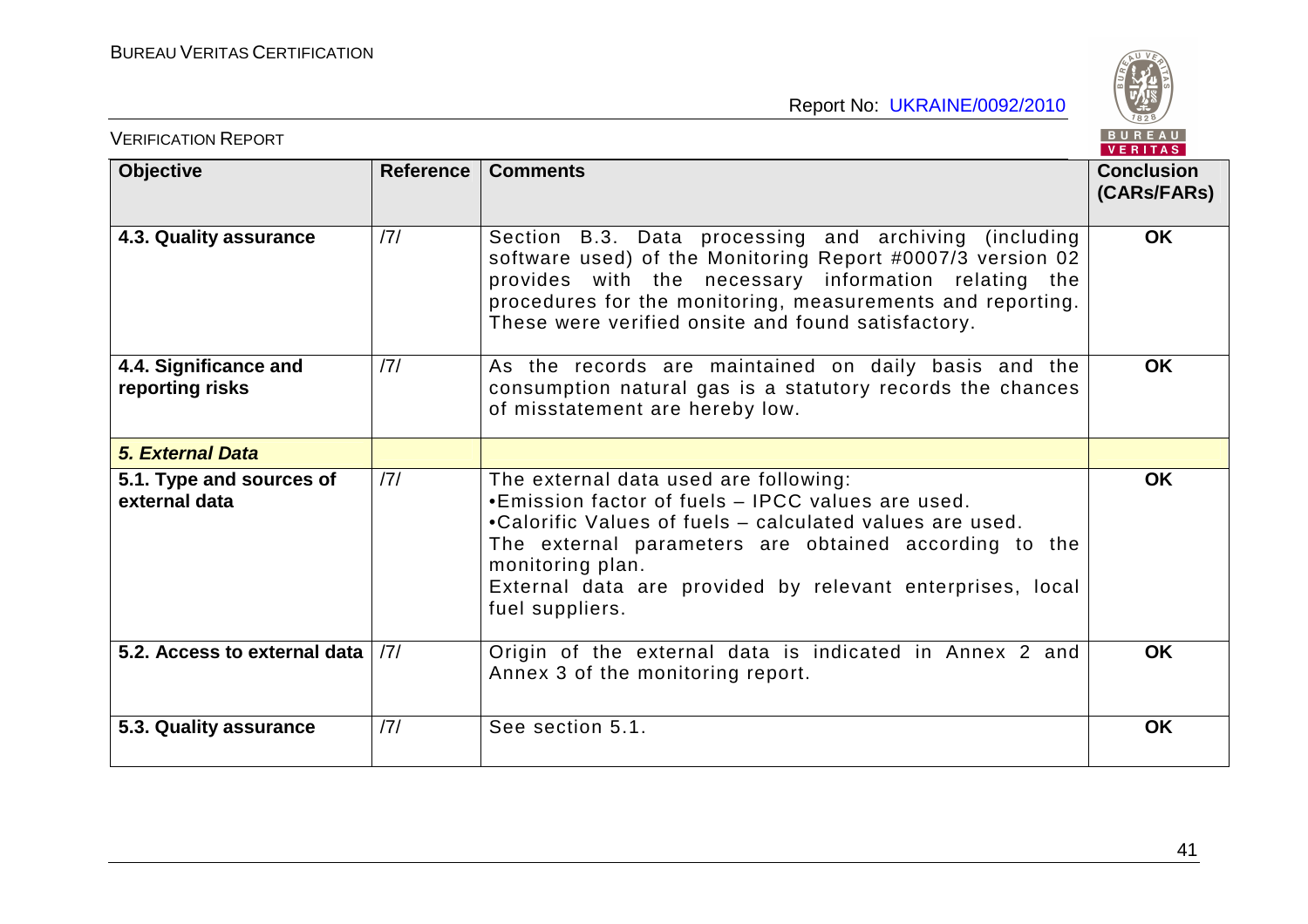

| <b>VERIFICATION REPORT</b>                              |           |                                                                                                                                                                                                                                                                                                                                                                                                                                                                                                                                                                                                                                                     | BUREAU<br><b>VERITAS</b>         |
|---------------------------------------------------------|-----------|-----------------------------------------------------------------------------------------------------------------------------------------------------------------------------------------------------------------------------------------------------------------------------------------------------------------------------------------------------------------------------------------------------------------------------------------------------------------------------------------------------------------------------------------------------------------------------------------------------------------------------------------------------|----------------------------------|
| <b>Objective</b>                                        | Reference | <b>Comments</b>                                                                                                                                                                                                                                                                                                                                                                                                                                                                                                                                                                                                                                     | <b>Conclusion</b><br>(CARs/FARs) |
| 5.4. Data uncertainty                                   | 7         | See section 5.1.                                                                                                                                                                                                                                                                                                                                                                                                                                                                                                                                                                                                                                    | <b>OK</b>                        |
| 5.5. Emergency procedures   /7/                         |           | See section 5.1.                                                                                                                                                                                                                                                                                                                                                                                                                                                                                                                                                                                                                                    | <b>OK</b>                        |
| <b>6. Environmental and</b><br><b>Social Indicators</b> |           |                                                                                                                                                                                                                                                                                                                                                                                                                                                                                                                                                                                                                                                     |                                  |
| 6.1. Implementation of<br>measures                      | 7         | Implementation of project "Rehabilitation of the District<br>Heating System in Donetsk Region" has a positive effect on<br>environment. Following points give detailed information on<br>environmental benefits.<br>1. Project implementation allowed to save over 173,5 million<br>Nm3 of natural gas and over 47 thousand ton of coal during<br>2009.<br>2. Due to fuel economy and new environmentally friendlier<br>technologies of fuel combustion, project implementation<br>reduced emissions of SOx, NOx, CO and particulate matter<br>(co-products of combustion).<br>There are no negative social impacts associated with the<br>project. | <b>OK</b>                        |
| 6.2. Monitoring equipment                               | 7         | See section 6.1.                                                                                                                                                                                                                                                                                                                                                                                                                                                                                                                                                                                                                                    | <b>OK</b>                        |
| 6.3. Quality assurance<br>procedures                    | 7         | See section 6.1.                                                                                                                                                                                                                                                                                                                                                                                                                                                                                                                                                                                                                                    | <b>OK</b>                        |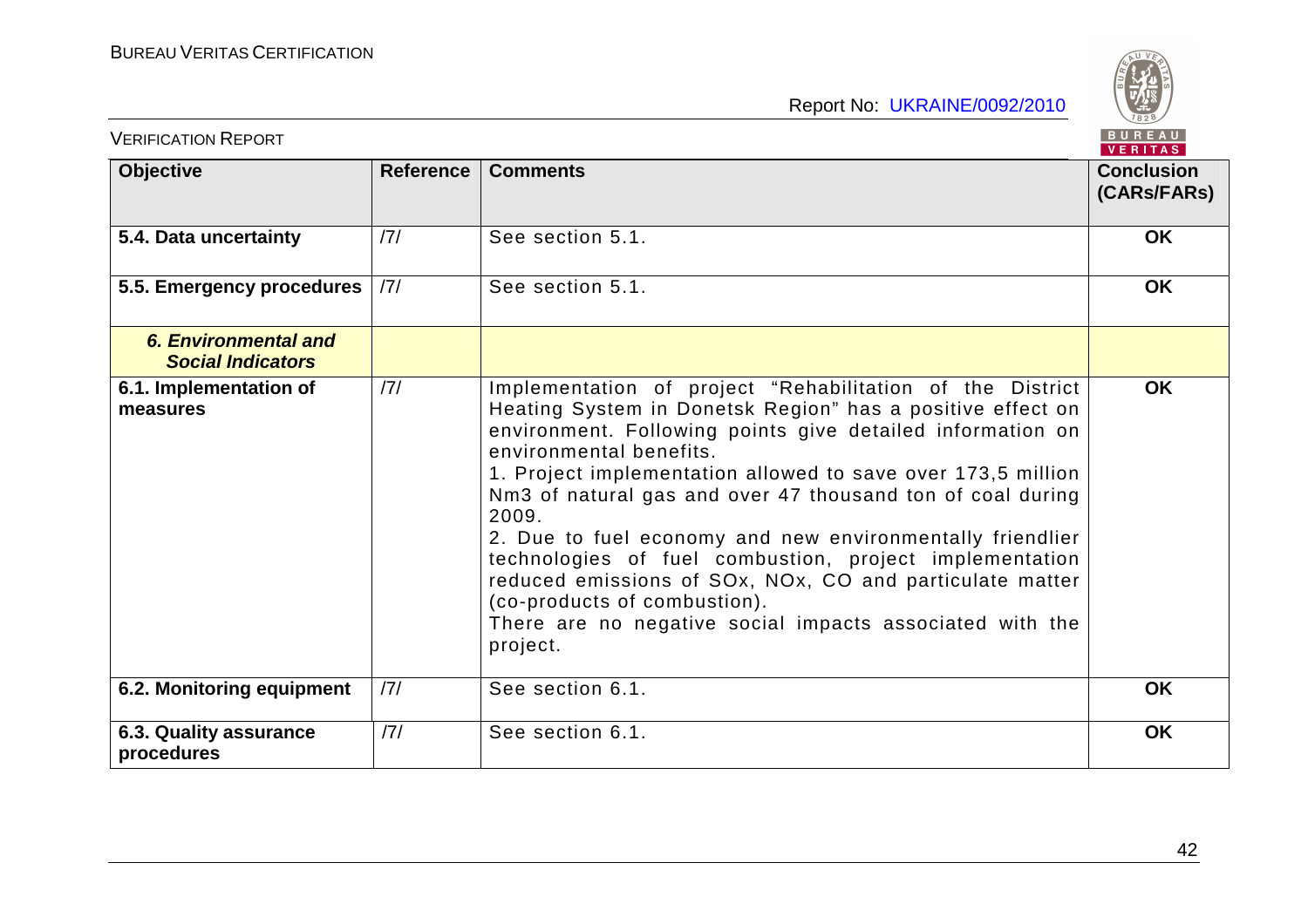

| <b>VERIFICATION REPORT</b>                     |           |                                                                                                                                                                                                                                                                                                                                                                                                                                                                                                                                                                                                                                | BUREAU<br><b>VERITAS</b>         |
|------------------------------------------------|-----------|--------------------------------------------------------------------------------------------------------------------------------------------------------------------------------------------------------------------------------------------------------------------------------------------------------------------------------------------------------------------------------------------------------------------------------------------------------------------------------------------------------------------------------------------------------------------------------------------------------------------------------|----------------------------------|
| <b>Objective</b>                               | Reference | <b>Comments</b>                                                                                                                                                                                                                                                                                                                                                                                                                                                                                                                                                                                                                | <b>Conclusion</b><br>(CARs/FARs) |
| 6.4. External data                             | 7         | See section 6.1.                                                                                                                                                                                                                                                                                                                                                                                                                                                                                                                                                                                                               | <b>OK</b>                        |
| 7. Management and<br><b>Operational System</b> |           |                                                                                                                                                                                                                                                                                                                                                                                                                                                                                                                                                                                                                                |                                  |
| 7.1. Documentation                             | 7         | The company complies with all legal and statutory<br>requirements of the Ukraine and the same were made<br>available<br>the<br>verification<br><b>RME</b><br>to<br>team.<br>"Donetskteplocomunenergo"<br>all<br>has<br>the<br>necessary<br>permissions and licenses, issued by the State Inspection on<br>Labor Safety, that allow performing of the following<br>activities: to operate, repair and install the steam and hot-<br>water boilers, steam and hot-water pipelines; to perform<br>building and installation works; to perform designing works;<br>to conduct adjustment and alignment of fuel-using<br>equipment. | <b>OK</b>                        |
| 7.2. Qualification and<br>training             | 7         | <b>RME</b><br>main<br>activity<br>As<br>the<br>of<br>far<br>as<br>"Donetskteplocomunenergo" will not change in course of the<br>JI project implementation, the special technical trainings for<br>personnel are not necessary. The technical personnel of the<br>enterprise has sufficient knowledge and experience for<br>implementation of the project activity and maintenance of<br>the usual equipment.<br>In cases of the new (never used at this enterprise before,<br>for example: cogeneration units, foreign produced boilers,<br>etc.) equipment installation, the company - producer of this                       | <b>OK</b>                        |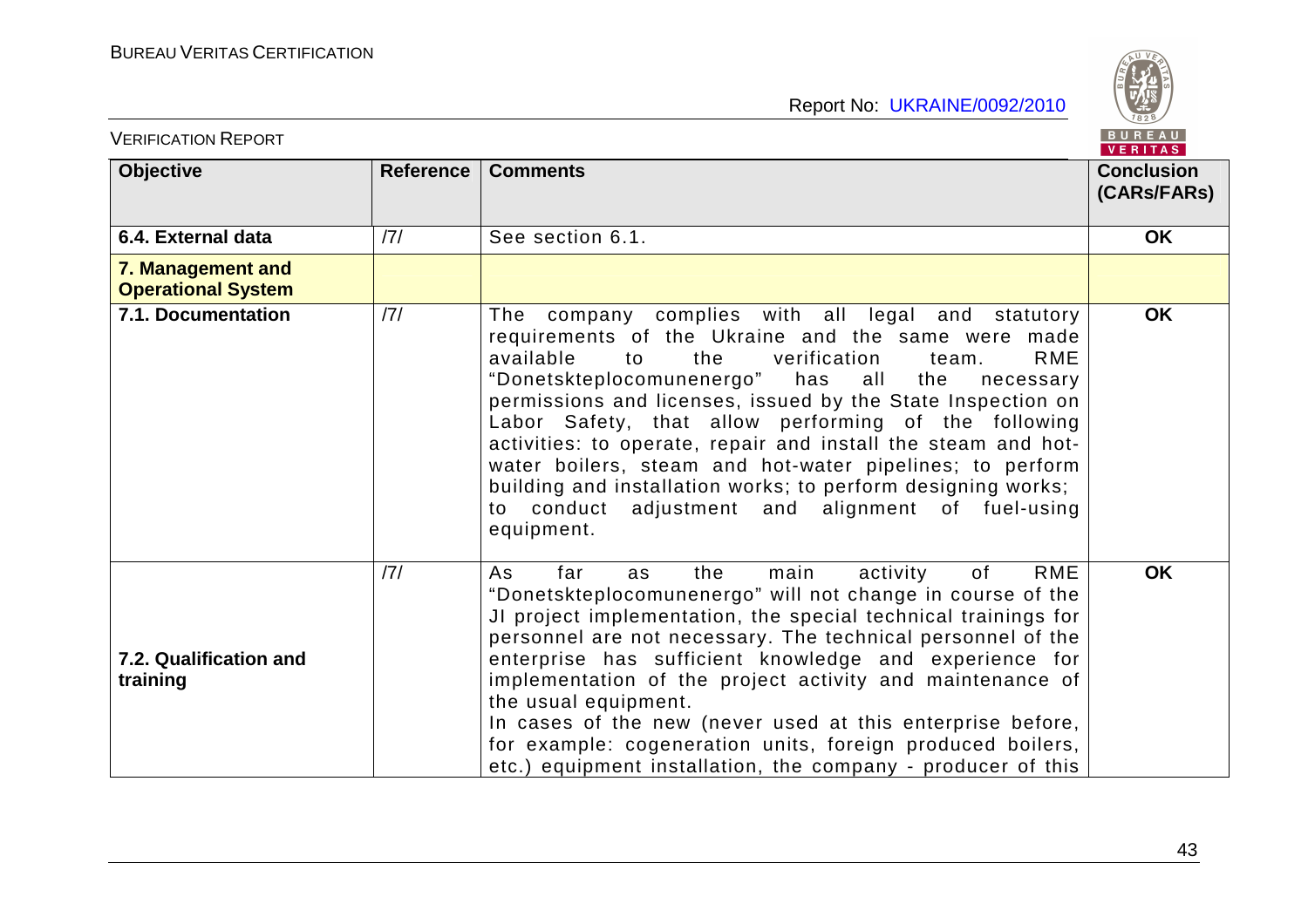BUREAU

| <b>VERIFICATION REPORT</b>                    |     |                                                                                                                                                                                                                                                                                                                                                                                                         | BUREAU<br>VERITAS                |
|-----------------------------------------------|-----|---------------------------------------------------------------------------------------------------------------------------------------------------------------------------------------------------------------------------------------------------------------------------------------------------------------------------------------------------------------------------------------------------------|----------------------------------|
| <b>Objective</b><br>Reference                 |     | <b>Comments</b>                                                                                                                                                                                                                                                                                                                                                                                         | <b>Conclusion</b><br>(CARs/FARs) |
|                                               |     | equipment should provide trainings for personnel.<br>See section C.1.2 of the Monitoring Report.                                                                                                                                                                                                                                                                                                        |                                  |
| 7.3. Allocation of<br>responsibilities        | /7/ | The responsibilities and authorities are described for each<br>individual in job descriptions as required statutorily.<br>Persons working at sites are aware of their responsibilities,<br>and relative records are maintained.                                                                                                                                                                         | <b>OK</b>                        |
| 7.4. Emergency procedures                     | 7   | The emergency procedures with respect to operation<br>controls are available in data control.<br>The procedures include special methods in case of failure of<br>equipment and ensure the reliability of measurements.                                                                                                                                                                                  | <b>OK</b>                        |
| 7.5. Data archiving                           | 7   | Data are archived in the physical and electronic forms and<br>then stored electronically.                                                                                                                                                                                                                                                                                                               | <b>OK</b>                        |
| 7.6. Monitoring report                        | 7   | Calculations are laid down in the monitoring report.                                                                                                                                                                                                                                                                                                                                                    | <b>OK</b>                        |
| 7.7. Internal audits and<br>management review | 7   | Measurement equipment calibration was carried out by<br>Donetsk center of standardization,<br>metrology<br>and<br>For<br>electricity<br>RME<br>certification.<br>meters<br>of<br>"Donetskteplocomunenergo" it was carried out by Laboratory<br>HES, Gorlovskiy CSM, Enakievskiy Gosstandart, Kramatorsk<br>Filial of Donetsk-standart-metrology and Makeevskiy Filial<br>of Donetsk-standart-metrology. | <b>OK</b>                        |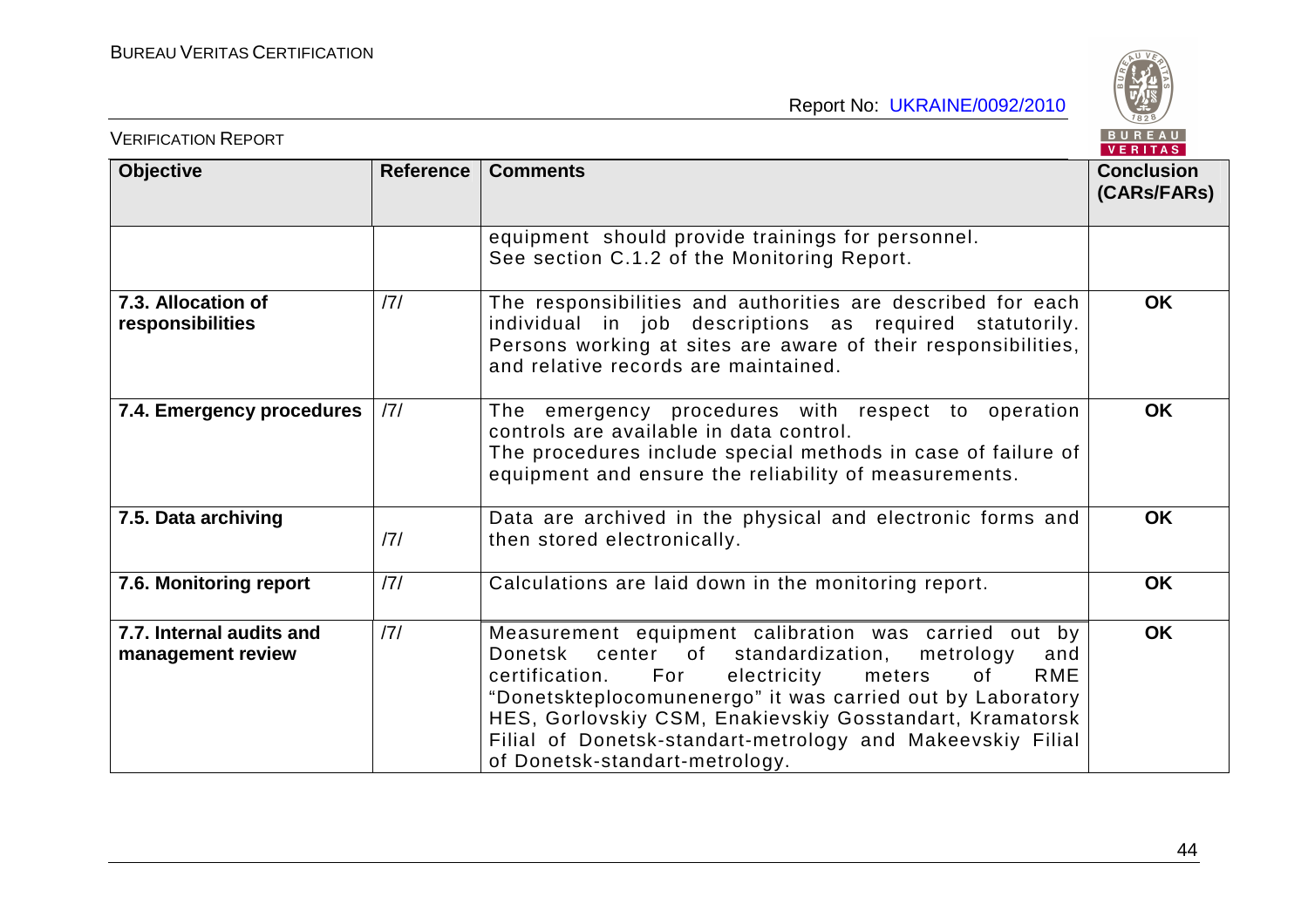

## VERIFICATION REPORT

**Periodic Verification Checklist Protocol Table 2: Data Management System/Controls** 

| Identification of potential reporting<br>risk                             | Identification,<br>assessment<br>and testing of<br>management<br>controls | Areas of residual risks                                                                                                                                                                                                                                                                                                                                                                                                                                                                                                                                                                                                                                                                                                                                                                                                                                                                                                                                                                                                                                                                                                                              |
|---------------------------------------------------------------------------|---------------------------------------------------------------------------|------------------------------------------------------------------------------------------------------------------------------------------------------------------------------------------------------------------------------------------------------------------------------------------------------------------------------------------------------------------------------------------------------------------------------------------------------------------------------------------------------------------------------------------------------------------------------------------------------------------------------------------------------------------------------------------------------------------------------------------------------------------------------------------------------------------------------------------------------------------------------------------------------------------------------------------------------------------------------------------------------------------------------------------------------------------------------------------------------------------------------------------------------|
| 1. Defined organizational structure,<br>responsibilities and competencies |                                                                           |                                                                                                                                                                                                                                                                                                                                                                                                                                                                                                                                                                                                                                                                                                                                                                                                                                                                                                                                                                                                                                                                                                                                                      |
| 1.1. Position and roles                                                   | Full                                                                      | The general director of RME "Donetskteplocomunenergo", Mr. Vasyl<br>Vorotyntsev, appointed a responsible person, Mrs. Victoriya<br>Kucherenko, for the implementation and management of the monitoring<br>process at the RME "Donetskteplocomunenergo". Mrs. Victoriya<br>Kucherenko is responsible for supervising data collection,<br>measurements, calibration, data recording and storage. The director of<br>MCE "Donetskmiskteplomerezha" Mr. Viktor Rogachev appointed a<br>responsible person, Mrs. Valentyna Skoryk, for the implementation and<br>management of the monitoring process at<br><b>MCE</b><br>the<br>"Donetskmiskteplomerezha". Mrs. Valentyna Skoryk is responsible for<br>supervising data collection, measurements, calibration, data recording<br>and storage.<br>Dr. Vladimir Gomon, Managing Engineer of European Institute for<br>safety, security, insurance and environmental techniques,<br>is<br>responsible for baseline and monitoring methodology development.<br>Dr. Dmitri Paderno, vice director of Institute of Engineering Ecology, is<br>responsible for baseline and monitoring methodology development. |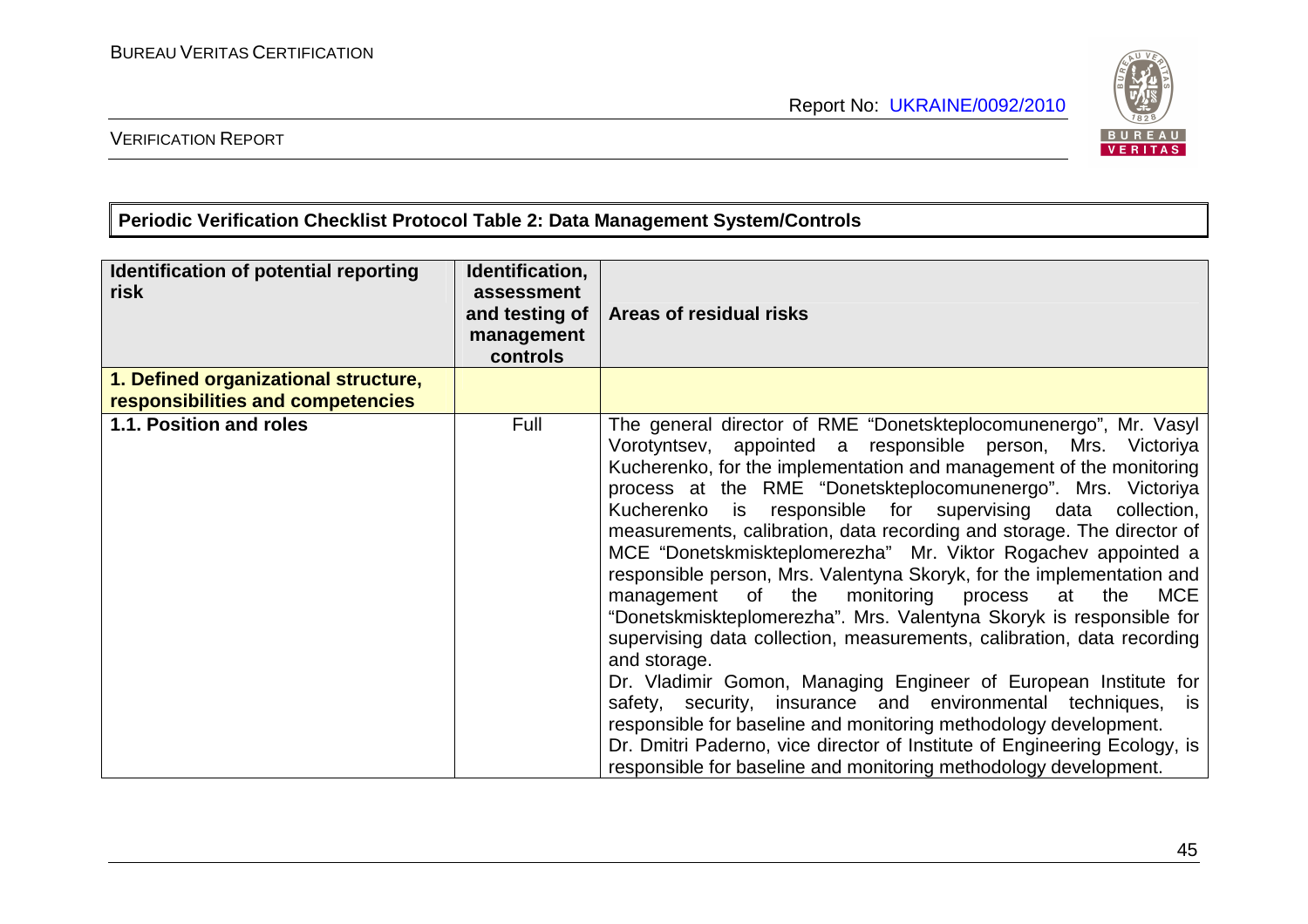

| <b>VERIFICATION REPORT</b>                    |                                                                           | BUREAU<br><b>VERITAS</b>                                                                                                                                                                                                                                                                                                                                                                                                                                                                                                                                                                                                                                                                                                                                                                                                                                                                                                                                                                                  |
|-----------------------------------------------|---------------------------------------------------------------------------|-----------------------------------------------------------------------------------------------------------------------------------------------------------------------------------------------------------------------------------------------------------------------------------------------------------------------------------------------------------------------------------------------------------------------------------------------------------------------------------------------------------------------------------------------------------------------------------------------------------------------------------------------------------------------------------------------------------------------------------------------------------------------------------------------------------------------------------------------------------------------------------------------------------------------------------------------------------------------------------------------------------|
| Identification of potential reporting<br>risk | Identification,<br>assessment<br>and testing of<br>management<br>controls | Areas of residual risks                                                                                                                                                                                                                                                                                                                                                                                                                                                                                                                                                                                                                                                                                                                                                                                                                                                                                                                                                                                   |
|                                               |                                                                           | Ms. Tetiana Grechko, senior engineer of Institute of Engineering<br>Ecology, is responsible for baseline and monitoring methodology<br>development and data processing.                                                                                                                                                                                                                                                                                                                                                                                                                                                                                                                                                                                                                                                                                                                                                                                                                                   |
| 1.2. Responsibilities                         | Full                                                                      | Mrs. Victoriya Kucherenko, Head of the production and Technical<br>Department is responsible for supervising data collection,<br>measurements, calibration, data recording and storage at RME<br>"Donetskteplocomunenergo".<br>Mrs. Valentina Skoryk, engineer of the Production and Technical<br>Department is responsible responsible for supervising data collection,<br>measurements, calibration, data recording and storage at MCE<br>"Donetskmiskteplomerezha".<br>Dr. Vladimir Gomon, Managing Engineer of European Institute for<br>safety, security, insurance and environmental techniques, is<br>responsible for baseline and monitoring methodology development<br>Dr. Dmitri Paderno, vice director of Institute of Engineering Ecology, is<br>responsible for baseline and monitoring methodology development.<br>Mrs. Tetiana Grechko, senior engineer of Institute of Engineering<br>Ecology, is responsible for baseline and monitoring methodology<br>development and data processing. |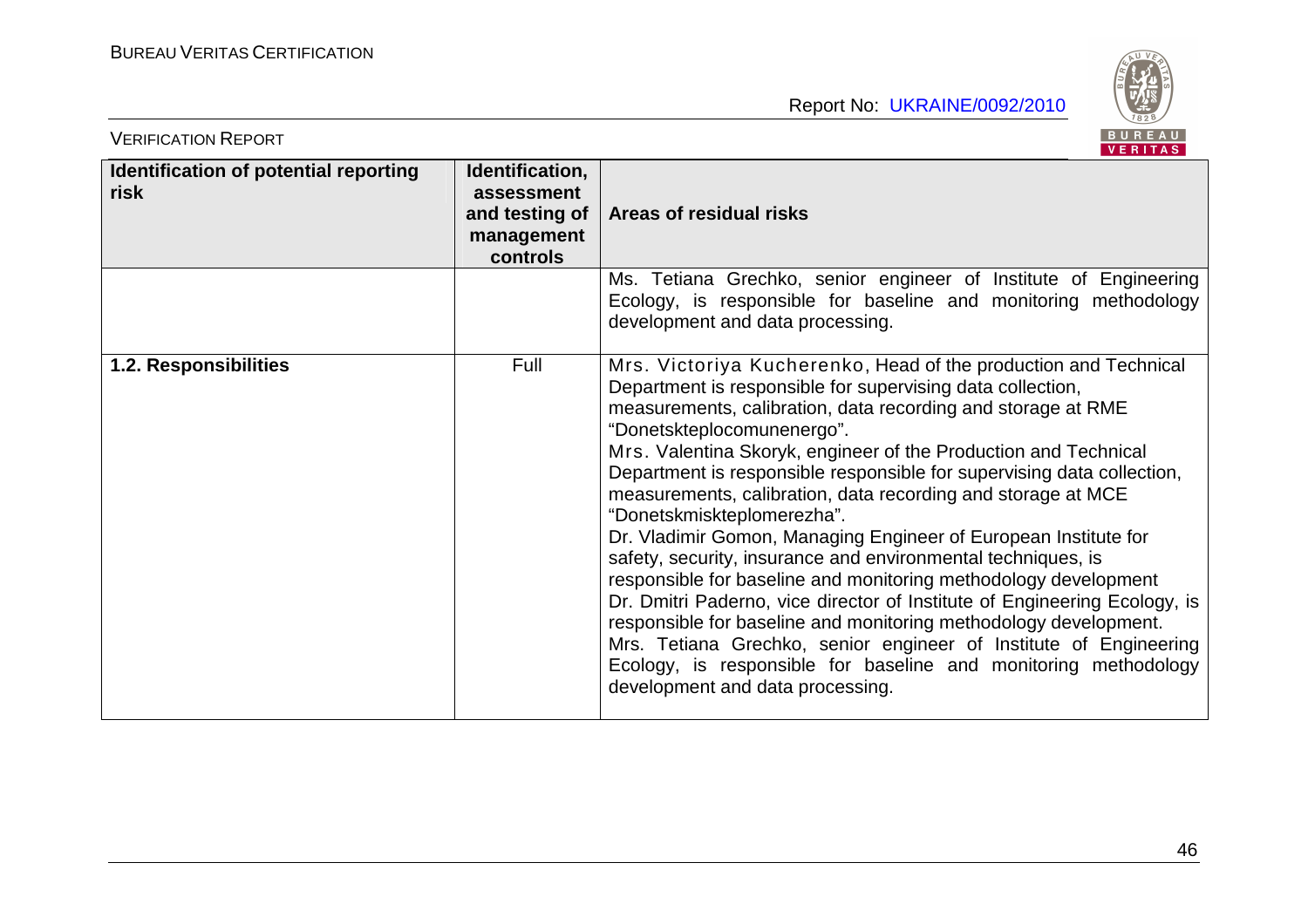

| <b>VERIFICATION REPORT</b>                    |                                                                           | BUREAU<br>VERITAS                                                                                                                                                                                                                                                                                                                                                                                                                                                                                                       |
|-----------------------------------------------|---------------------------------------------------------------------------|-------------------------------------------------------------------------------------------------------------------------------------------------------------------------------------------------------------------------------------------------------------------------------------------------------------------------------------------------------------------------------------------------------------------------------------------------------------------------------------------------------------------------|
| Identification of potential reporting<br>risk | Identification,<br>assessment<br>and testing of<br>management<br>controls | Areas of residual risks                                                                                                                                                                                                                                                                                                                                                                                                                                                                                                 |
| 1.3. Competencies needed                      | Full                                                                      | The overall authority of the project is personally supervised by Mrs.<br>Victoriya Kucherenko who is responsible for collection and<br>compilation of all data related to this JI Project at RME<br>"Donetskteplocomunenergo". In addition Mrs. Valentina Skoryk is<br>responsible for collection and compilation of all data related to this JI<br>Project at MCE "Donetskmiskteplomerezha".<br>The responsibilities and authorities are described for each individual in<br>job descriptions as required statutorily. |
| 2. Conformance with monitoring plan           |                                                                           |                                                                                                                                                                                                                                                                                                                                                                                                                                                                                                                         |
| 2.1. Reporting procedures                     |                                                                           | The monitoring plan is as per the registered PDD. The uploaded<br>of PDD is<br>publicly<br>available<br>the<br>version<br>$\mathbf{3}$<br>at<br>site<br>http://ji.unfccc.int/Jl_Projects/DeterAndVerif/Verification/PDD/index.html<br>where it was placed during determination process.<br>The monitoring methodology developed for "District Heating" projects in<br>Ukrainian conditions" was used in monitoring process.                                                                                             |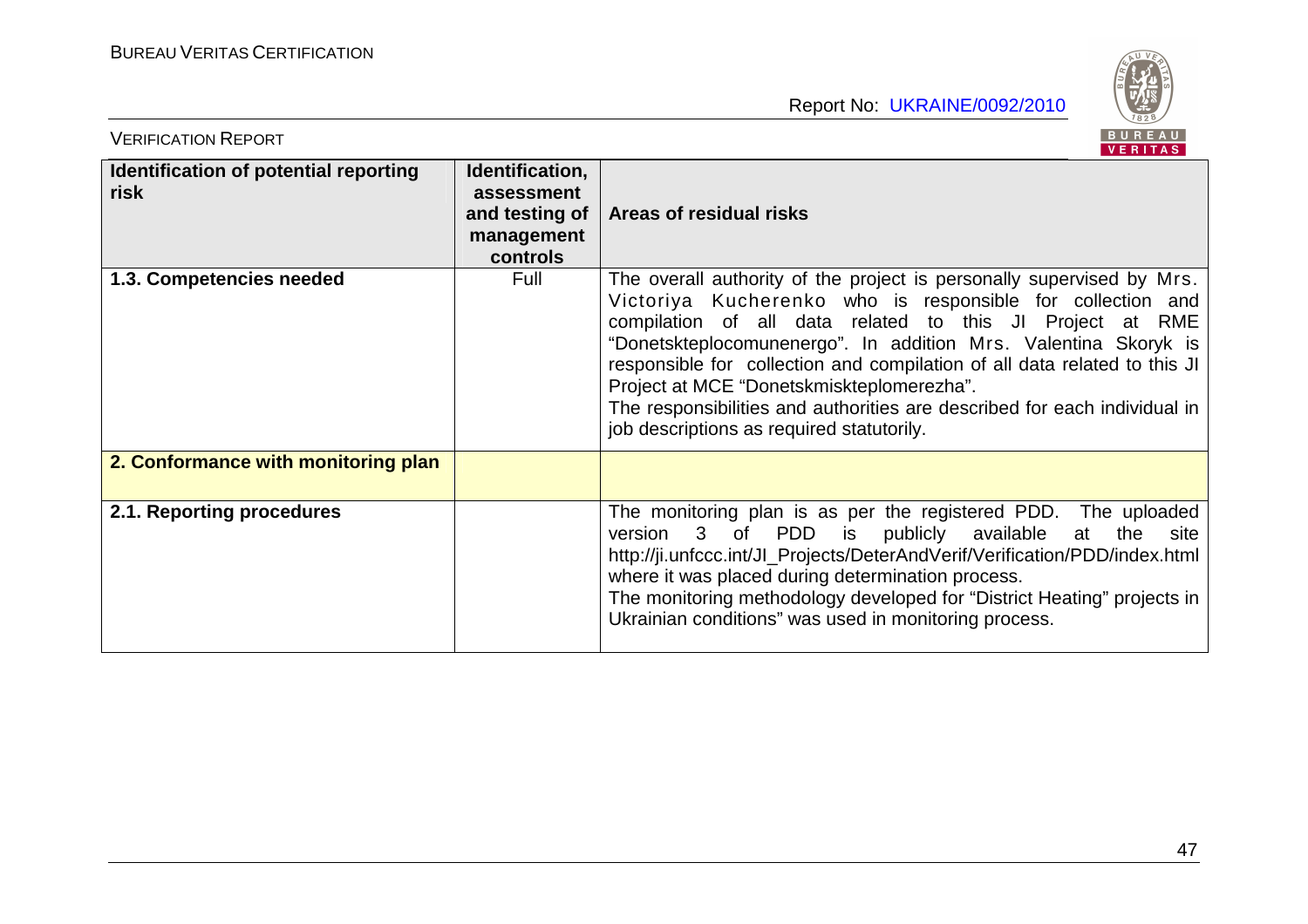

| <b>VERIFICATION REPORT</b>                     |                                                                           | BUREAU<br><b>VERITAS</b>                                                                                                                                                                                                                                                                                                                                                                                                                                                                                                                                                                                                                                                                                  |
|------------------------------------------------|---------------------------------------------------------------------------|-----------------------------------------------------------------------------------------------------------------------------------------------------------------------------------------------------------------------------------------------------------------------------------------------------------------------------------------------------------------------------------------------------------------------------------------------------------------------------------------------------------------------------------------------------------------------------------------------------------------------------------------------------------------------------------------------------------|
| Identification of potential reporting<br>risk  | Identification,<br>assessment<br>and testing of<br>management<br>controls | <b>Areas of residual risks</b>                                                                                                                                                                                                                                                                                                                                                                                                                                                                                                                                                                                                                                                                            |
| 2.2. Necessary Changes                         | Full                                                                      | According to the monitoring report, CME "Artemivskteplomerezha"<br>refused to participate in the project.<br>Some changes also were made in the monitoring methodology<br>developed for "District Heating" projects in Ukrainian conditions". Those<br>changes concerned Adjustment factors calculations and allow to<br>calculate GHG emissions reduction more transparent.                                                                                                                                                                                                                                                                                                                              |
| 3. Application of GHG determination<br>methods |                                                                           |                                                                                                                                                                                                                                                                                                                                                                                                                                                                                                                                                                                                                                                                                                           |
| 3.1. Methods used                              | Full                                                                      | The reporting procedures reflect the monitoring plan content. The<br>calculation of the emission reduction is correct.                                                                                                                                                                                                                                                                                                                                                                                                                                                                                                                                                                                    |
| 3.2. Information/process flow                  | Full                                                                      | The necessary procedures have been defined in internal procedures<br>and additional internal documents relevant for the determination of the<br>various parameters on regular basis.<br>Registration of Natural gas consumption at boiler houses of RME<br>"Donetskteplocomunenergo"and MCE "Donetskmiskteplomerezha is<br>carried out by the following scheme:<br>1. All boiler-houses are equipped with gas flow meters, installed at gas<br>distributing units of the boiler-houses<br>2. Most of boiler-houses equipped with automatic corrector for<br>temperature and pressure. Gas consumption registered automatically.<br>3. Beside this, every hour operator of a boiler house reads the values |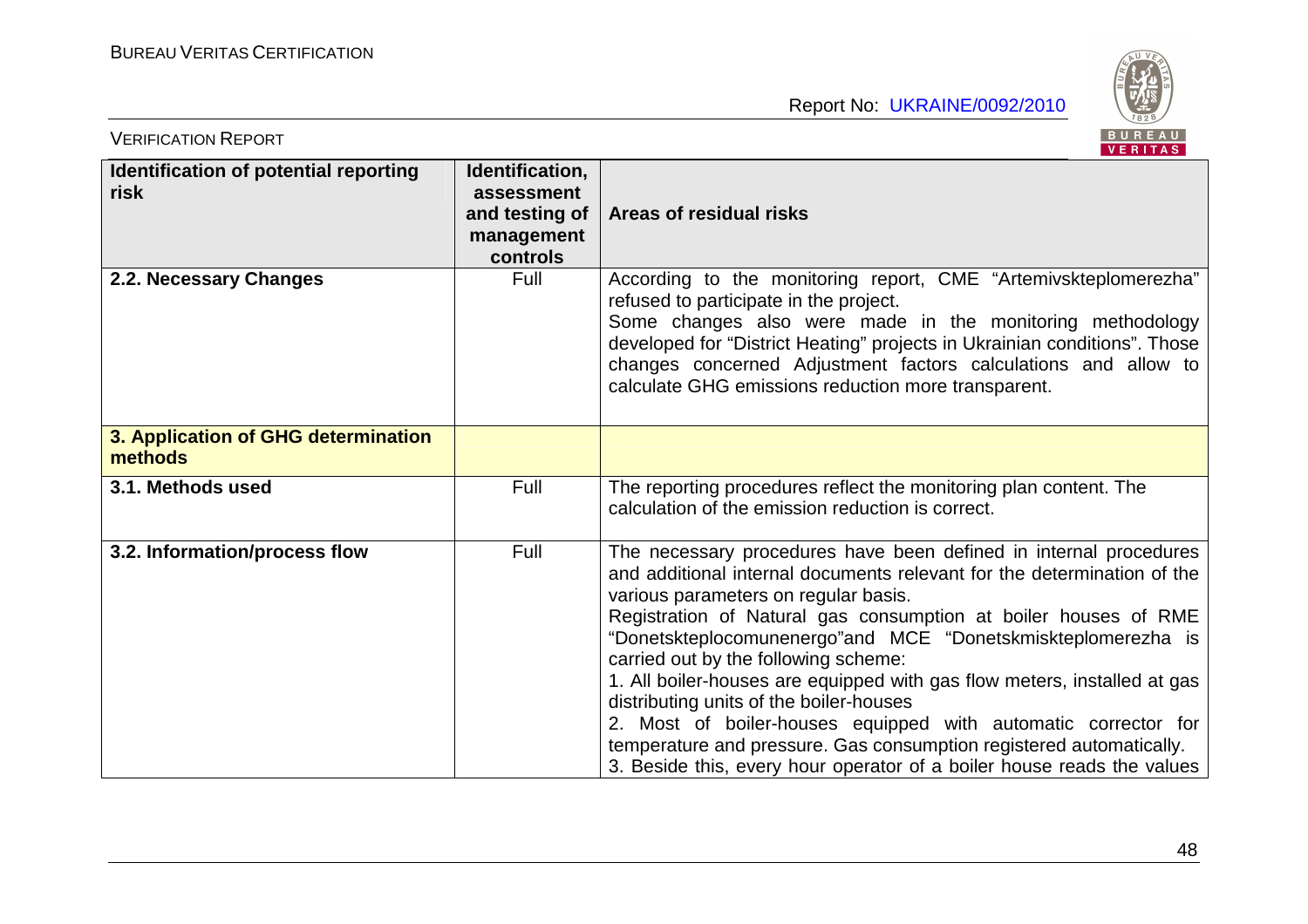VERIFICATION REPORT



|                                               |                                                                           | <b>VERIIAS</b>                                                                                                                                                                                                                                                                                                                                                                                                                                                                                                                                                                                                                                                                                                                                                                                                                                                                                                                                                                                                                                                                            |
|-----------------------------------------------|---------------------------------------------------------------------------|-------------------------------------------------------------------------------------------------------------------------------------------------------------------------------------------------------------------------------------------------------------------------------------------------------------------------------------------------------------------------------------------------------------------------------------------------------------------------------------------------------------------------------------------------------------------------------------------------------------------------------------------------------------------------------------------------------------------------------------------------------------------------------------------------------------------------------------------------------------------------------------------------------------------------------------------------------------------------------------------------------------------------------------------------------------------------------------------|
| Identification of potential reporting<br>risk | Identification,<br>assessment<br>and testing of<br>management<br>controls | Areas of residual risks                                                                                                                                                                                                                                                                                                                                                                                                                                                                                                                                                                                                                                                                                                                                                                                                                                                                                                                                                                                                                                                                   |
|                                               |                                                                           | of outside air temperature, temperature of the natural gas and gas<br>pressure at the entrance to the boiler-house and registers the<br>instrument readings in the paper journals "Journal of registration of<br>boiler-house's operation parameters". These parameters are used to<br>bring gas consumption to normal conditions. Natural gas consumption<br>is measured by gas flow meters, installed at the every boiler-house.<br>Every day operator of the boiler house makes registration of daily gas<br>consumption in the special paper journal, see Fig.5.<br>4. Every day operators transfer values of gas consumption to<br>calculating centers of the<br>Production<br><b>Branches</b><br><b>of</b><br>RME<br>"Donetskteplocomunenergo" and MCE "Donetskmiskteplomerezha".<br>United server installed at the MCE "Donetskmiskteplomerezha"<br>calculating center is presented at the Fig.6. It allows to see values of all<br>controlled parameters for every day of monitoring period.<br>5. Every decade calculating centers transferred data to gas supplying<br>company. |
| 3.3. Data transfer                            | Full                                                                      | The complete data is stored electronically and also the part of<br>Management information system which is controlled by accounts.                                                                                                                                                                                                                                                                                                                                                                                                                                                                                                                                                                                                                                                                                                                                                                                                                                                                                                                                                         |
| 3.4. Data trails                              | Full                                                                      | The necessary procedures have been defined in internal procedures<br>and additional internal documents relevant for the determination of the<br>all the parameters listed in the monitoring plan.                                                                                                                                                                                                                                                                                                                                                                                                                                                                                                                                                                                                                                                                                                                                                                                                                                                                                         |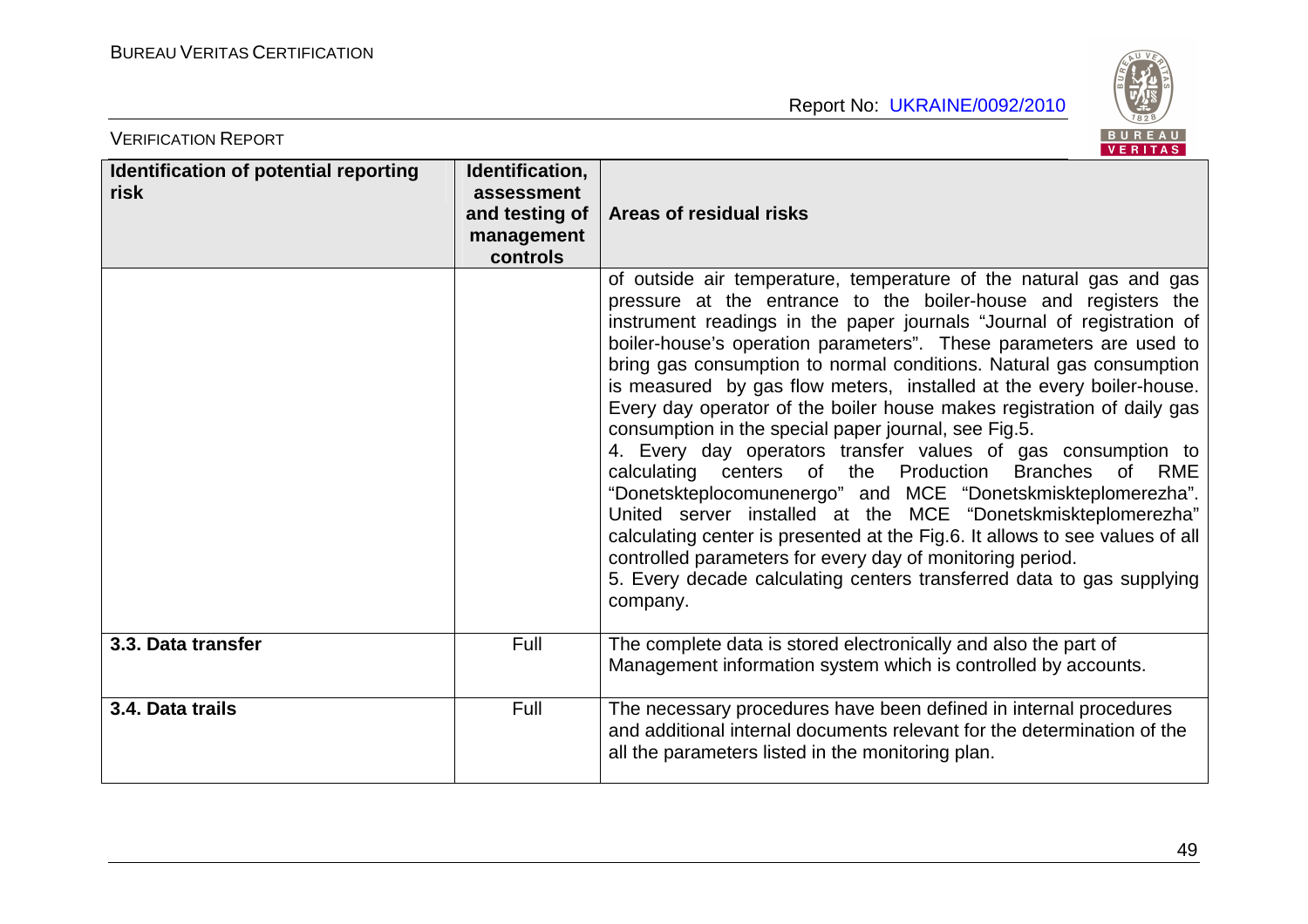

| <b>VERIFICATION REPORT</b>                                     |                                                                           | BUREAU<br><b>VERITAS</b>                                                                                                                                                                                                                              |
|----------------------------------------------------------------|---------------------------------------------------------------------------|-------------------------------------------------------------------------------------------------------------------------------------------------------------------------------------------------------------------------------------------------------|
| Identification of potential reporting<br>risk                  | Identification,<br>assessment<br>and testing of<br>management<br>controls | <b>Areas of residual risks</b>                                                                                                                                                                                                                        |
| 4. Identification and maintenance of<br>key process parameters |                                                                           |                                                                                                                                                                                                                                                       |
| 4.1. Identification of key parameters                          | Full                                                                      | The critical parameters for the determination of GHG emissions are the<br>parameters listed in section D of the approved PDD                                                                                                                          |
| 4.2. Calibration/maintenance                                   | Full                                                                      | The company maintains the elaborate calibration plan for each of the<br>equipment. The audit team verified the status for all the equipment at<br>the sites sampled for the audit and found them to be complying with the<br>plan.                    |
| <b>5. GHG Calculations</b>                                     |                                                                           |                                                                                                                                                                                                                                                       |
| 5.1. Use of estimates and default data                         | Full                                                                      | The carbon emission factor and Net calorific values is used as a<br>predetermined default value which has been defined in the PDD and<br>confirmed during validation of the project.                                                                  |
| 5.2. Guidance on checks and reviews                            | Full                                                                      | Internal audits and control measures are performed. Measurement<br>equipment calibration for RME "Donetskteplocomunenergo" and MCE<br>"Donetskmiskteplomerezha" was carried out by Donetsk center of<br>standardization, metrology and certification. |
| 5.3. Internal validation and<br>verification                   | Full                                                                      | Measurement equipment calibration was carried out by Donetsk center<br>of standardization, metrology and certification. For electricity meters of<br>RME "Donetskteplocomunenergo" it was carried out by Laboratory                                   |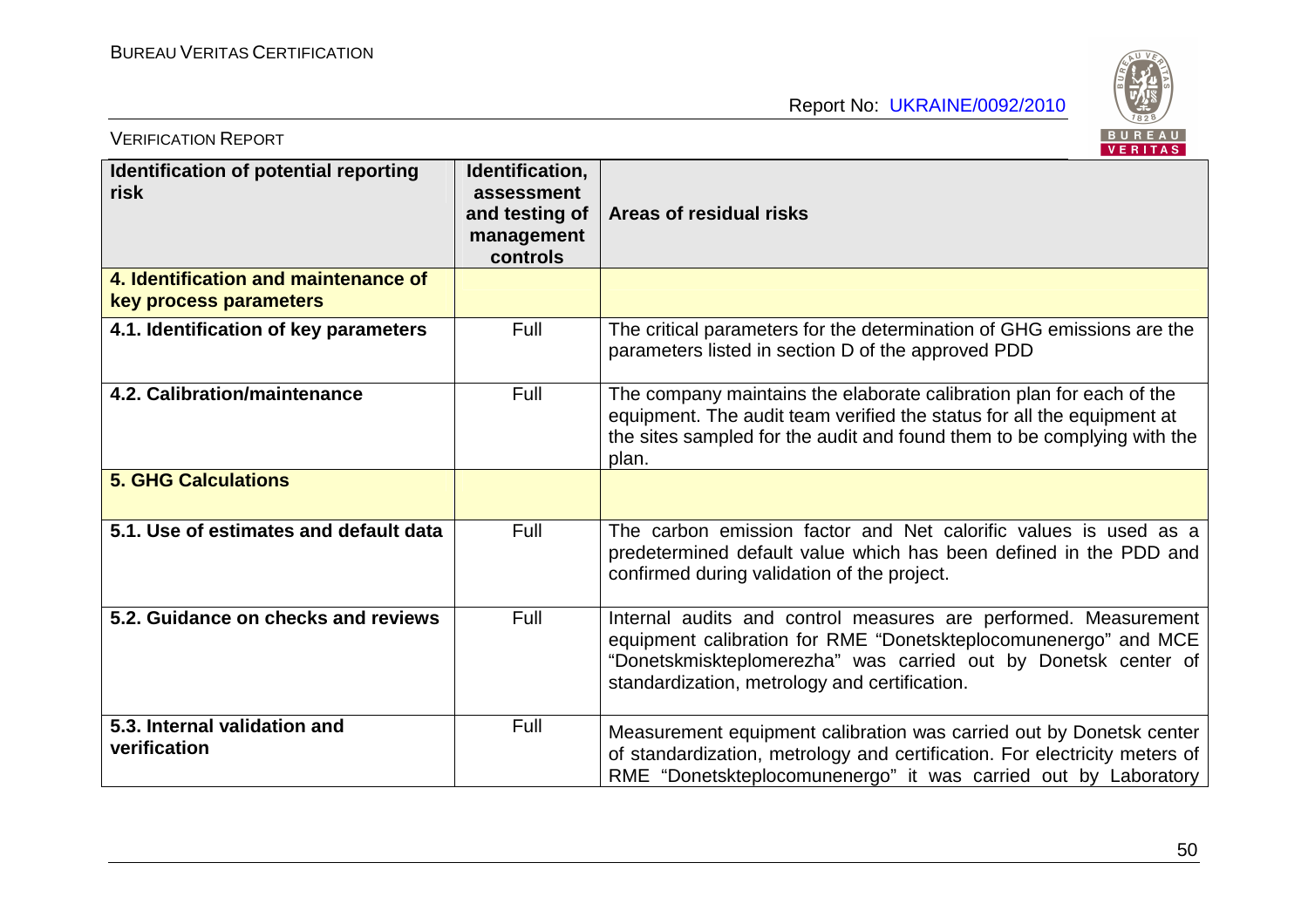

| <b>VERIFICATION REPORT</b>                    |                                                                           | BUREAU<br><b>VERITAS</b>                                                                                                                                                                                                                                                                                                                                            |
|-----------------------------------------------|---------------------------------------------------------------------------|---------------------------------------------------------------------------------------------------------------------------------------------------------------------------------------------------------------------------------------------------------------------------------------------------------------------------------------------------------------------|
| Identification of potential reporting<br>risk | Identification,<br>assessment<br>and testing of<br>management<br>controls | Areas of residual risks                                                                                                                                                                                                                                                                                                                                             |
|                                               |                                                                           | HES, Gorlovskiy CSM, Enakievskiy Gosstandart, Kramatorsk Filial of<br>Donetsk-standart-metrology and Makeevskiy Filial of Donetsk-standart-<br>metrology. All information is presented in the monitoring report.<br>The audit team did verify all the parameters listed in monitoring report.                                                                       |
| 5.4. Data protection measures                 | Full                                                                      | The necessary procedures relating to Information technology are in<br>place to provide necessary data security, and also prevent the<br>unauthorized use of the same.                                                                                                                                                                                               |
| 5.5. IT systems                               | Full                                                                      | The IT system is server based and located in head quarters in Donetsk<br>and has full fledged manpower. The department is also supported by<br>the internal guidelines and procedures to allocate roles and rights for<br>each user. Additionally it clearly defines the responsibility, authority for<br>back up, archiving and protection of data and equipments. |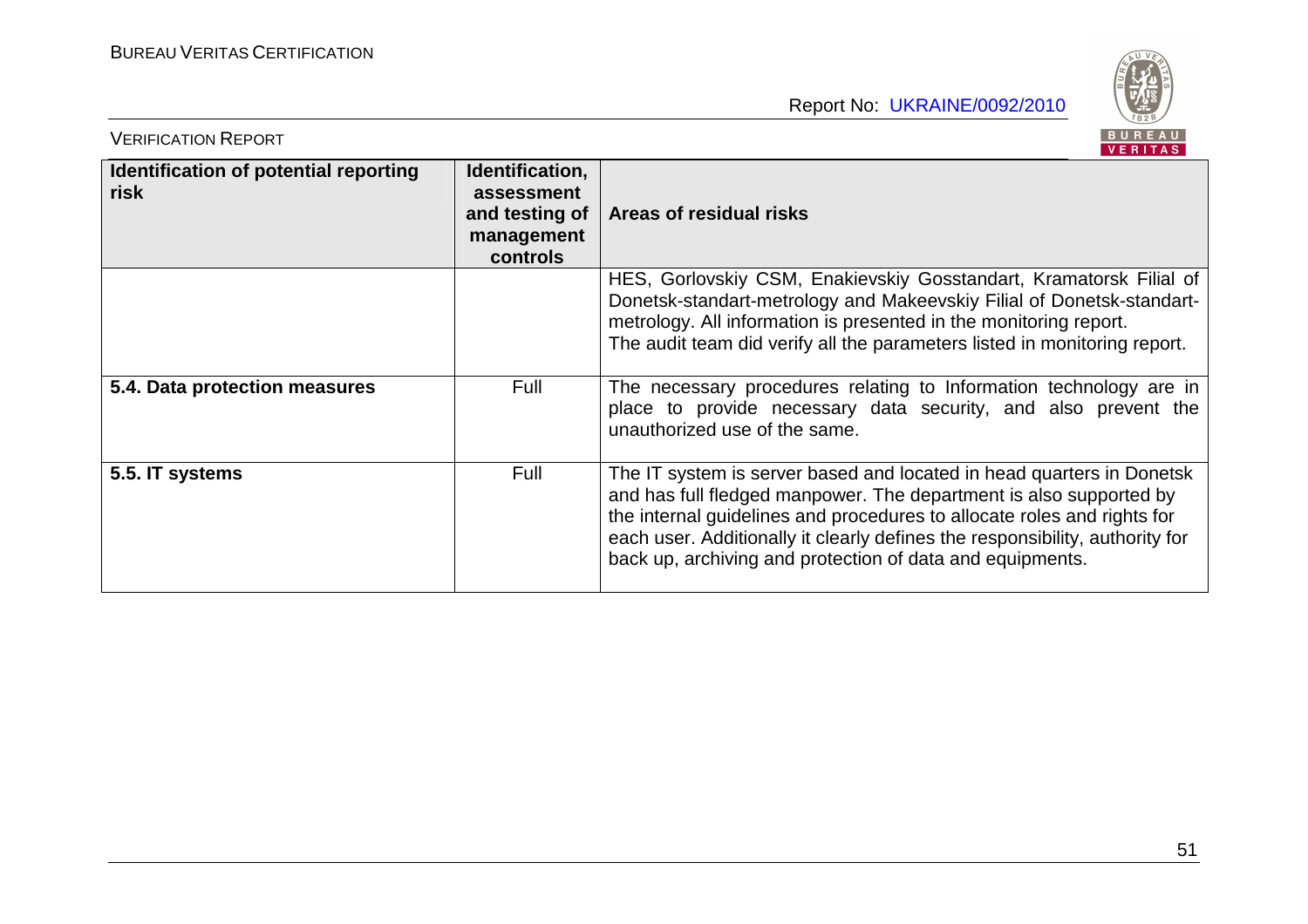

#### VERIFICATION REPORT

**Periodic Verification Protocol Table 3: GHG calculation procedures and management control testing** 

| Identification of potential reporting<br><b>risk</b>                                                                                                                                                                                                                                                                                                                            | Identification, assessment and testing<br>of management controls                                                                                                                                                                                                                                                                         | Areas of residual risks                                                                                                                                                                                                                                                 |
|---------------------------------------------------------------------------------------------------------------------------------------------------------------------------------------------------------------------------------------------------------------------------------------------------------------------------------------------------------------------------------|------------------------------------------------------------------------------------------------------------------------------------------------------------------------------------------------------------------------------------------------------------------------------------------------------------------------------------------|-------------------------------------------------------------------------------------------------------------------------------------------------------------------------------------------------------------------------------------------------------------------------|
| Potential reporting risks based on an<br>assessment of the emission estimation<br>procedures can be expected in the<br>following fields of action:<br>$\triangleright$ the calculation methods,<br>raw data collection and sources of<br>supporting documentation,<br>$\triangleright$ reports/databases/information<br>systems from<br>which<br>data<br><b>IS</b><br>obtained. | Regarding the potential reporting risks<br>identified in the left column the following<br>mitigation measures have been observed<br>during the document review and the on<br>site mission:<br>Key source data for this parameter are:<br>• meter reading.<br>• Invoices and record for Fuels (and coal)<br>for consumption and purchase. | The issue remaining is the way the data<br>obtained is used to calculate the emission<br>reduction in a conservative manner<br>according to the approach prescribed in<br>the PDD as well as the way data obtained<br>is used to calculate the emissions<br>reductions/ |
| Key source data applicable to the project<br>assessed are hereby:<br>$\triangleright$ metering records (gas and power                                                                                                                                                                                                                                                           | The metering equipments are installed<br>appropriately in the enclosure panels and<br>same are of reputed make.                                                                                                                                                                                                                          |                                                                                                                                                                                                                                                                         |
| consumption per heat generated),<br>monitors<br>(heat<br>process<br>➤<br>generation),<br>$\triangleright$ operational<br>logs<br>(metering<br>records),<br>laboratory/analytical<br>data<br>(for<br>➤<br>energy content of fuels),                                                                                                                                              | Calculation methods:<br>The reporting procedures reflect the<br>monitoring plan content and the<br>calculation of the emission reduction is<br>correct and also additionally deducting the<br>project emissions caused by fossil fuel.                                                                                                   |                                                                                                                                                                                                                                                                         |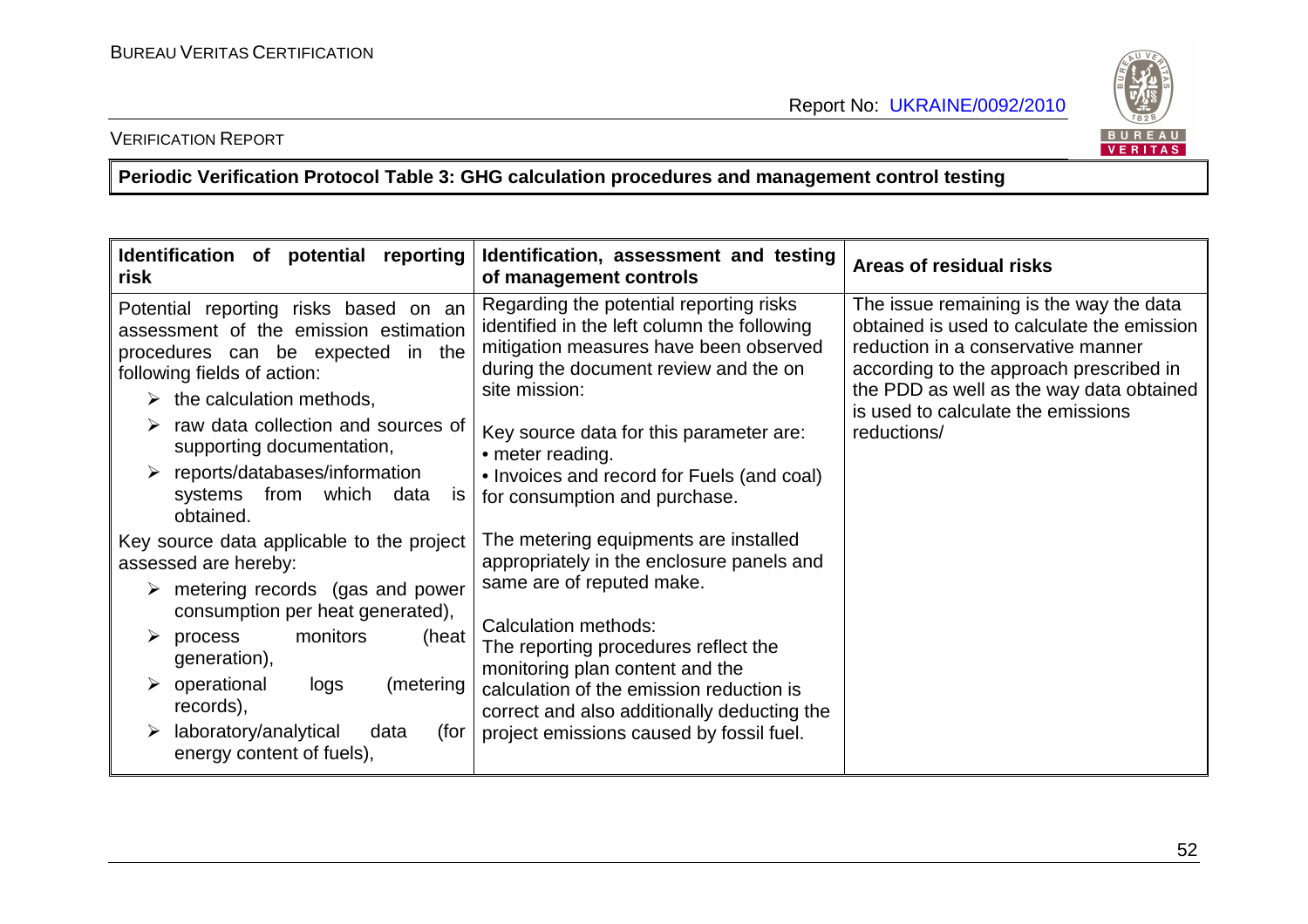

| <b>VERIFICATION REPORT</b> |  |
|----------------------------|--|
|                            |  |

| Identification of potential reporting<br>risk                                                                                                                                                                          | Identification, assessment and testing<br>of management controls | Areas of residual risks |
|------------------------------------------------------------------------------------------------------------------------------------------------------------------------------------------------------------------------|------------------------------------------------------------------|-------------------------|
| $\triangleright$ accounting records,<br>Appropriate calibration and maintenance                                                                                                                                        |                                                                  |                         |
| of equipment resulting in high accuracy of<br>data supplied should be in place.                                                                                                                                        |                                                                  |                         |
| It is hereby needed to focus on those<br>that<br>impact<br>the<br>risks<br>accuracy,<br>completeness and consistency of the<br>reported data. Risks are weakness in the<br>GHG calculation systems and may<br>include: |                                                                  |                         |
| manual transfer of data/manual<br>calculations,                                                                                                                                                                        |                                                                  |                         |
| the<br>metering<br>$\triangleright$ position<br>0f<br>equipment,<br>unclear origins of data,<br>➤                                                                                                                      |                                                                  |                         |
| accuracy due to technological<br>➤<br>limitations,                                                                                                                                                                     |                                                                  |                         |
| lack of appropriate data protection<br>➤<br>measures (for example, protected<br>calculation cells in spreadsheets<br>and/or password restrictions).                                                                    |                                                                  |                         |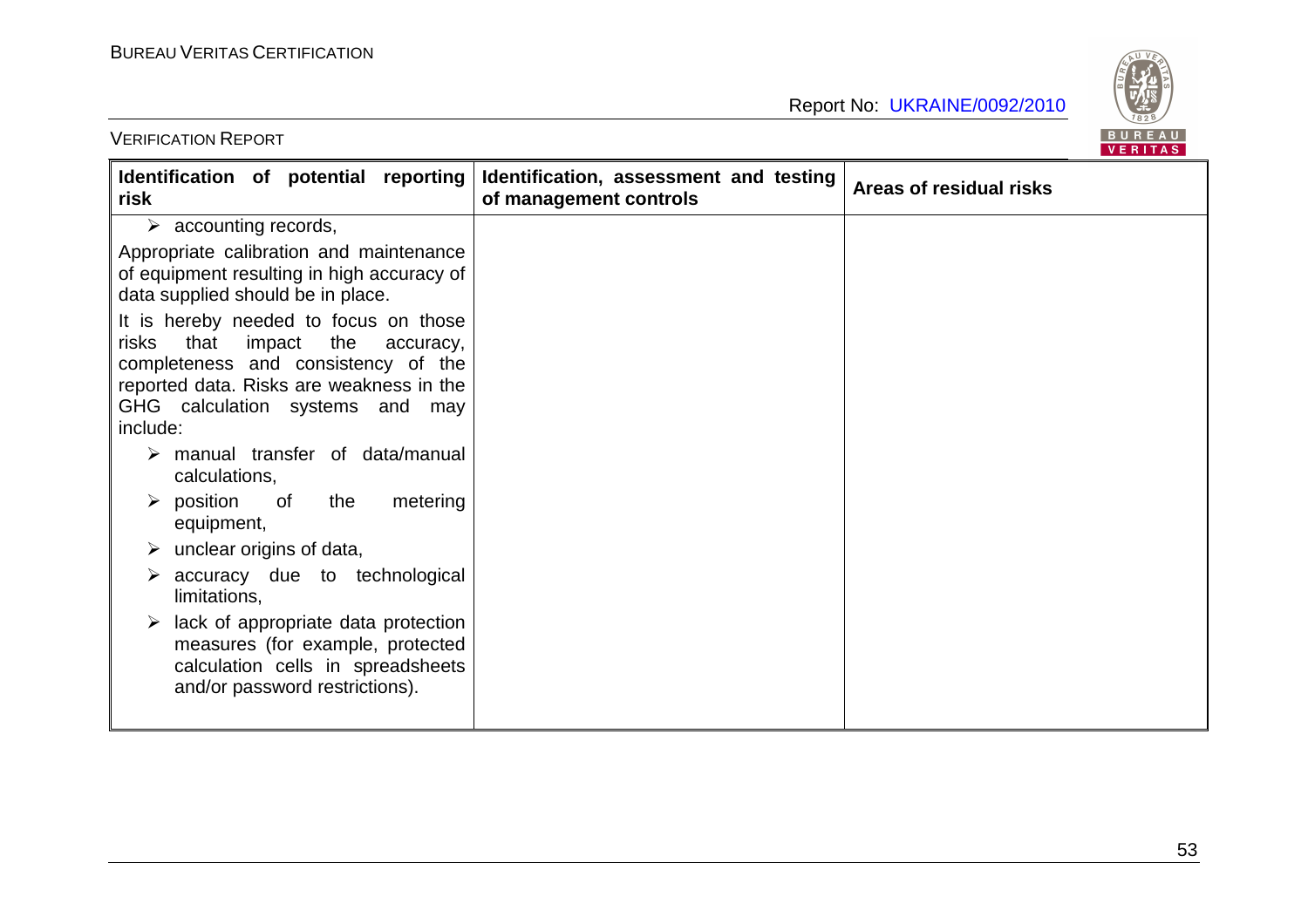

## VERIFICATION REPORT

**Periodic Verification Protocol Table 4: Detailed audit testing of residual risk areas and random testing** 

| Areas of residual   Additional<br>risks                                                                                                                                                                     | verification<br>testing performed                                                                                                                                                                                                                                                                    | <b>Conclusions</b><br>(including Forward Action Requests)                                                                                                                                                                                                                                             | <b>Areas</b><br>and | <b>Requiring</b> | Improvement |
|-------------------------------------------------------------------------------------------------------------------------------------------------------------------------------------------------------------|------------------------------------------------------------------------------------------------------------------------------------------------------------------------------------------------------------------------------------------------------------------------------------------------------|-------------------------------------------------------------------------------------------------------------------------------------------------------------------------------------------------------------------------------------------------------------------------------------------------------|---------------------|------------------|-------------|
| The<br><i>issue</i><br>remaining is the<br>data  <br>the<br>way<br>obtained is used to<br>the  <br>calculate<br>manner according transfer. The<br>to the approach installation<br>prescribed in the<br>PDD. | There<br>been<br>has<br>a<br>complete check of data<br>transferred<br>from<br>daily<br>consumption<br>and<br>generation readings to<br>emission reduction   the calculation tool. There<br>in a conservative was no error in such<br>correct<br>of<br>the<br>metering equipment can<br>be confirmed. | Having investigated the residual risks, the audit team comes to the following<br>conclusion:<br>Immediate action is not needed with respect to the current emission reduction<br>calculation. Those corrections have been considered during the verification<br>process, so no residual risk is open. |                     |                  |             |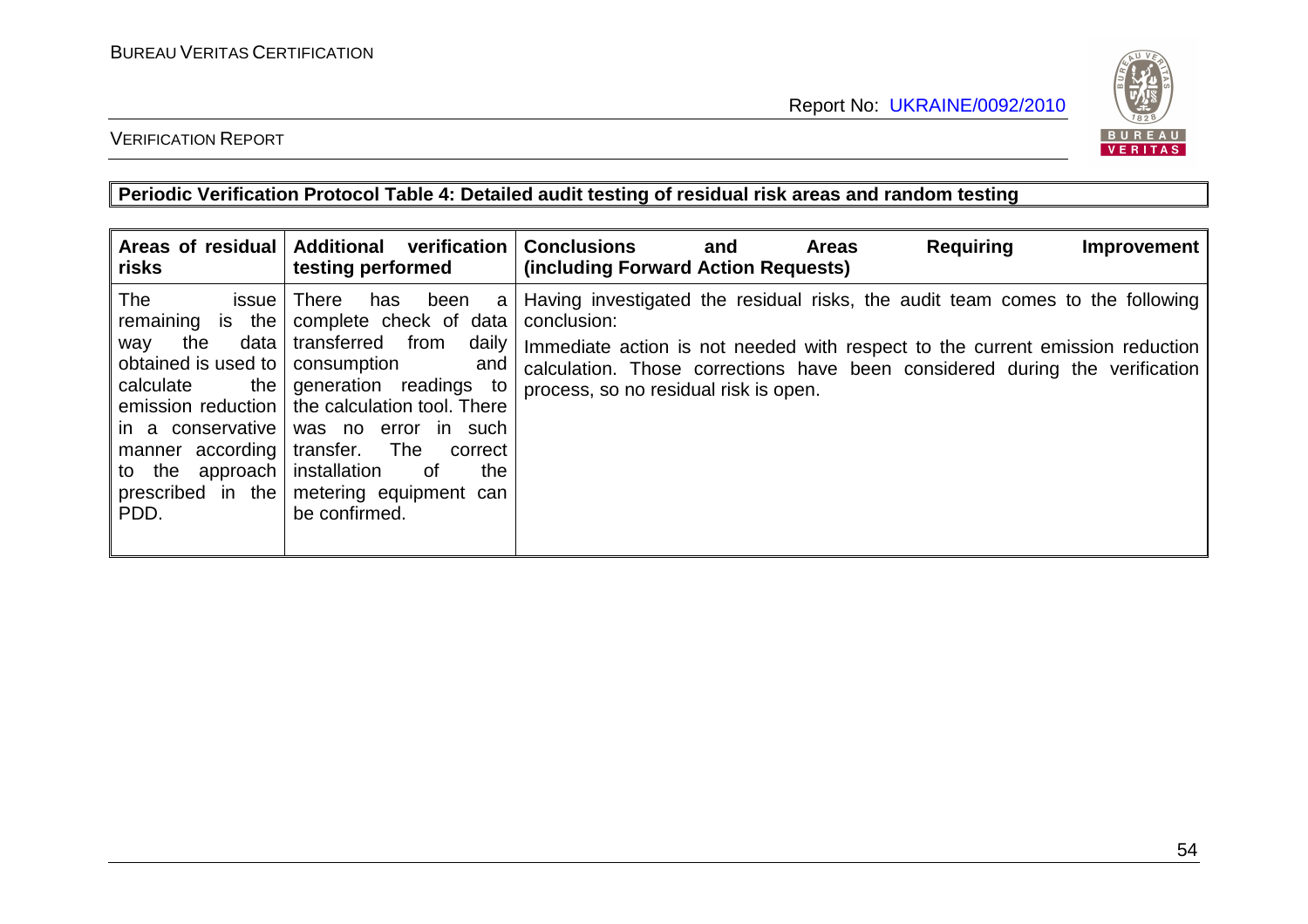

| Verification Protocol Table 5: Resolution of Corrective Action and Clarification Requests                                                                                       |                                                             |                                                                                                                                                                                                                                                                                                                                                                                                                                                                                                                                                                                                                                                                                                                                                                                     |                                |
|---------------------------------------------------------------------------------------------------------------------------------------------------------------------------------|-------------------------------------------------------------|-------------------------------------------------------------------------------------------------------------------------------------------------------------------------------------------------------------------------------------------------------------------------------------------------------------------------------------------------------------------------------------------------------------------------------------------------------------------------------------------------------------------------------------------------------------------------------------------------------------------------------------------------------------------------------------------------------------------------------------------------------------------------------------|--------------------------------|
| Report clarifications and<br>corrective<br>action<br>requests                                                                                                                   | Ref.<br>to<br>checklist<br>question<br>tables<br>in.<br>2/3 | Summary of project owner response                                                                                                                                                                                                                                                                                                                                                                                                                                                                                                                                                                                                                                                                                                                                                   | <b>Verification conclusion</b> |
| <b>Forward</b><br>Action<br>Requests (FAR1)<br>Please<br>provide<br>justification<br>for<br>the<br>difference of amount<br>of ERU's for reporting<br>year in the PDD and<br>MR. | 3.4                                                         | The difference in the emission reductions are<br>explained as follows:<br>1. Determination is based on conservative<br>approach; this means<br>that<br>the most<br>unfavourable variant is considered with the<br>further possibility to verify real reductions.<br>2. Real calorific characteristics (factors) of<br>fuel could differ from PDD ones.<br>3. Fuel consumption is not stable, and it is<br>difficult to predict season deviations affecting<br>heat production.<br>4. The baseline was calculated accordingly<br>for each year using developed methodology<br>that was determined, so the PDD baseline<br>was only a prediction.<br>Equipment<br>and<br>5.<br>measures<br>were<br>implemented faster then it was expected by<br>PDD. It is mentioned in the PDD that | Issue is closed.               |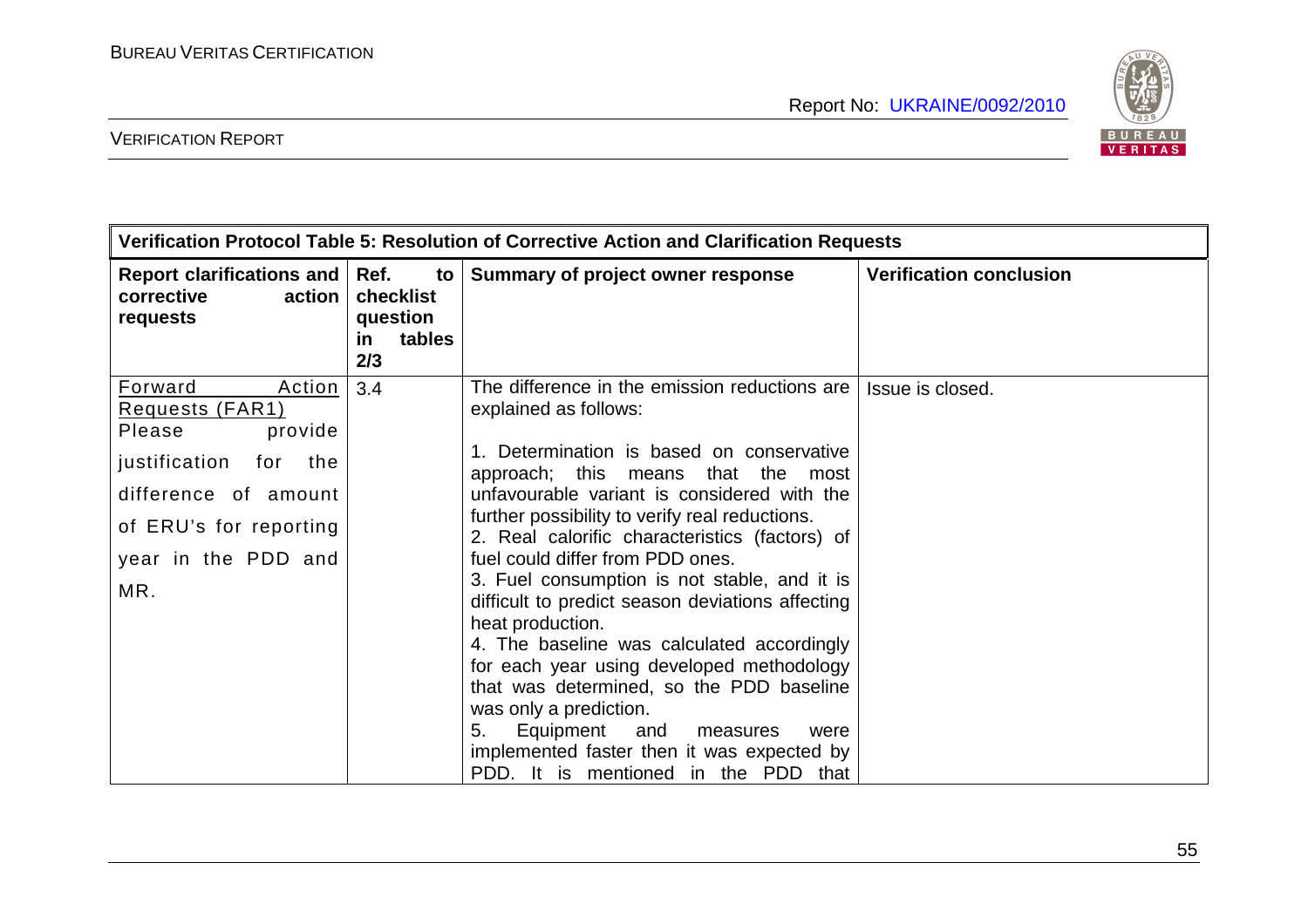VERIFICATION REPORT



|               | VERIIAS.                                       |  |
|---------------|------------------------------------------------|--|
| equipment     | will<br>be<br>and<br>measures                  |  |
|               | implemented approximately till 2009, but       |  |
|               | much of that was planned according to the      |  |
|               | project was done in the period 2004-2008.      |  |
|               | The list of implemented measures is the        |  |
| follows:      |                                                |  |
|               | Replacement of old boilers by the new          |  |
|               | highly efficient boilers;                      |  |
|               | Upgrading / replacement of boilers'            |  |
| burners;      |                                                |  |
|               | Installation of heat utilizers, including      |  |
|               | condensation ones;                             |  |
|               | Switching of boiler-houses from coal and       |  |
|               | fuel oil to natural gas;                       |  |
|               | Improving of the network organization;         |  |
|               | Application of the new insulation and the      |  |
|               | pre-insulated pipes;                           |  |
|               | Installation of combined heat and power        |  |
|               | production units;                              |  |
|               | Installation of frequency controllers at       |  |
|               | electric drives of exhausting-blowing          |  |
|               | equipment and hot water pumps motors.          |  |
|               | Calculating emission reduction in the PDD      |  |
|               | was based on the conservative approach         |  |
|               | (according to the requirements of the          |  |
| determinating | organization).<br>Emission                     |  |
|               | reduction was calculated in accordance with    |  |
|               | proposed modification of efficiency factor for |  |
|               | boilers and loss change in the heat            |  |
|               |                                                |  |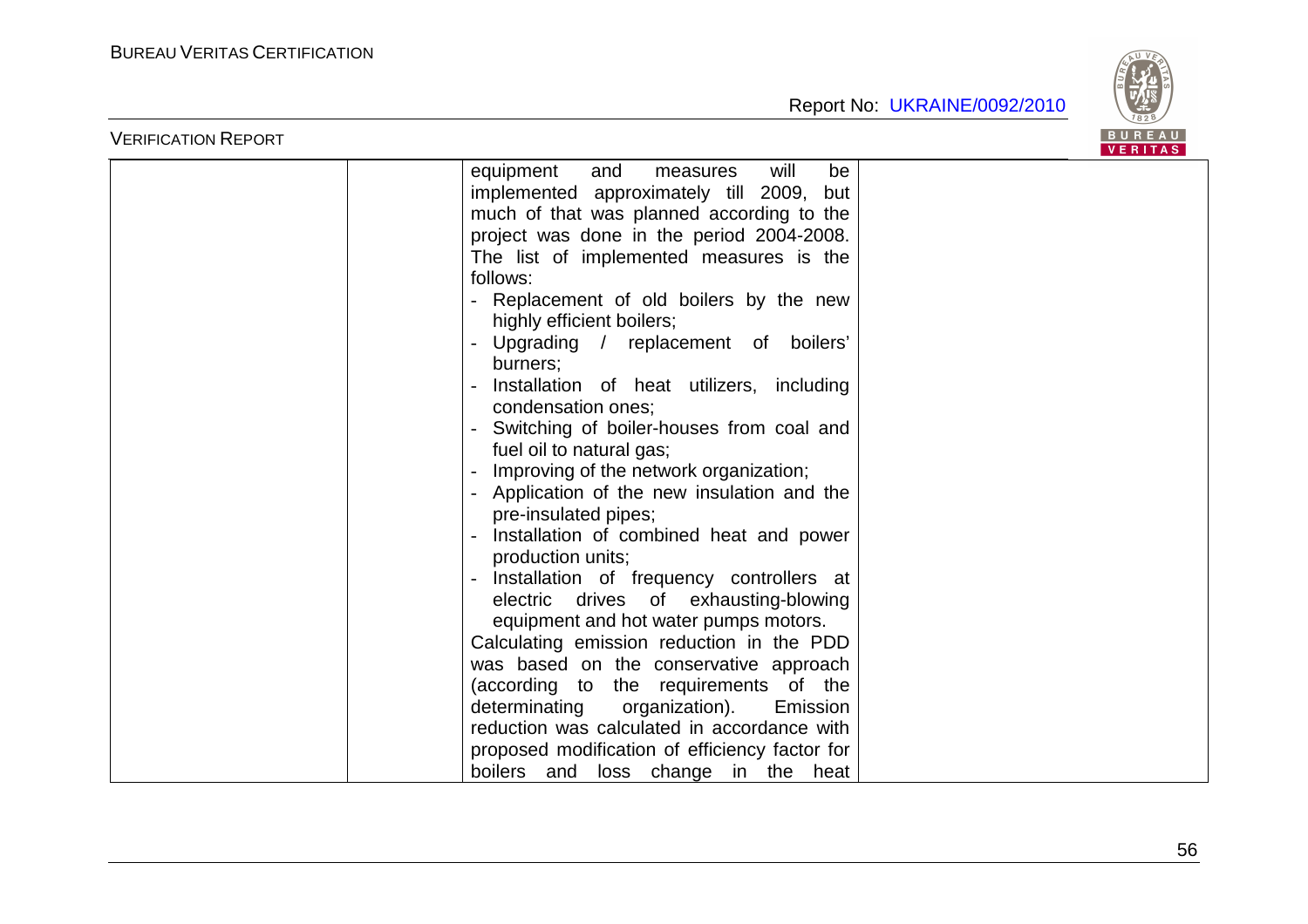

| <b>VERIFICATION REPORT</b> |                                                                                                                                                                                                                                                                                                                                                                                                                                                                                                                                                                                                                               | <b>RIIRFAII</b><br><b>VERITAS</b> |
|----------------------------|-------------------------------------------------------------------------------------------------------------------------------------------------------------------------------------------------------------------------------------------------------------------------------------------------------------------------------------------------------------------------------------------------------------------------------------------------------------------------------------------------------------------------------------------------------------------------------------------------------------------------------|-----------------------------------|
|                            | distributing networks through insulation.<br>At the same time some measures' results that<br>were difficult to foresee and to calculate, for<br>example, "network management<br>improvement" that is developed in network<br>length reduction, replacement 4-pipes system<br>with 2-pipes one etc., lead to additional<br>essential reduction of fuel expense that was<br>not taken into account in the PDD but<br>influence the monitoring results.<br>According to the emission reduction 2005-<br>2008 verification results it can be assumed<br>that emission reductions in 2009-2012 also<br>will be higher than in PDD. |                                   |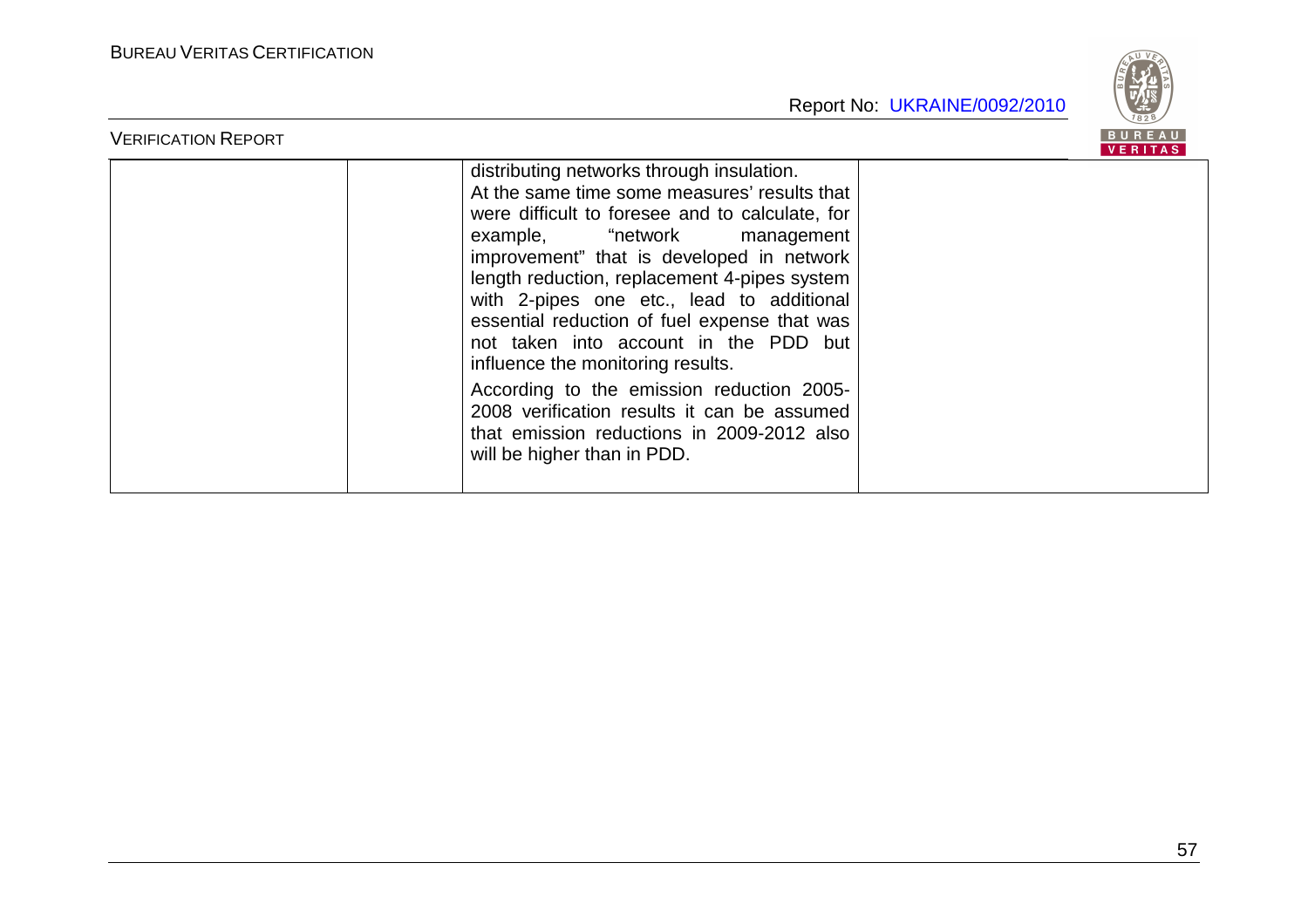

VERIFICATION REPORT

## APPENDIX B: VERIFICATION TEAM

The verification team consists of the following personnel:

#### **Nadiya Kaiiun, M. Sci. (environmental science)**

Climate Change Lead Verifier

Bureau Veritas Ukraine Health, Safety and Environment Department Project Manager.

Nadiya Kaiiun has graduated from National University of Kyiv-Mohyla Academy with the Master Degree in Environmental Science. She is a Lead auditor of Bureau Veritas Certification for Environment Management Systems. She has performed over 15 audits since 2008. She has undergone intensive training on Clean Development Mechanism /Joint Implementation and is involved in the determination/verification of 10 JI projects.

#### **Oleg Skoblyk, Specialist (Power Management)**

Verifier

Bureau Veritas Ukraine Health, Safety and Environment Project Manager

He has graduated from National Technical University of Ukraine 'Kyiv Polytechnic University" with specialty Power Management. He is a Lead auditor of Bureau Veritas Certification for Environment Management System (IRCA registered). He performed over 10 audits since 2008. He has undergone intensive training on Clean Development Mechanism /Joint Implementation and he is involved in the determination/verification of 9 JI projects.

#### **Kateryna Zinevych, M.Sci. (environmental science)**  Verifier

Bureau Veritas Ukraine Health, Safety and Environment Project Manager

Kateryna Zinevych has graduated from National University of Kyiv-Mohyla Academy with the Master Degree in Environmental Science. She is a Lead Auditor of Bureau Veritas Certification for Environment Management Systems. She has undergone a training course on Clean Development Mechanism /Joint Implementation and she is involved in the determination/verification of 26 JI projects.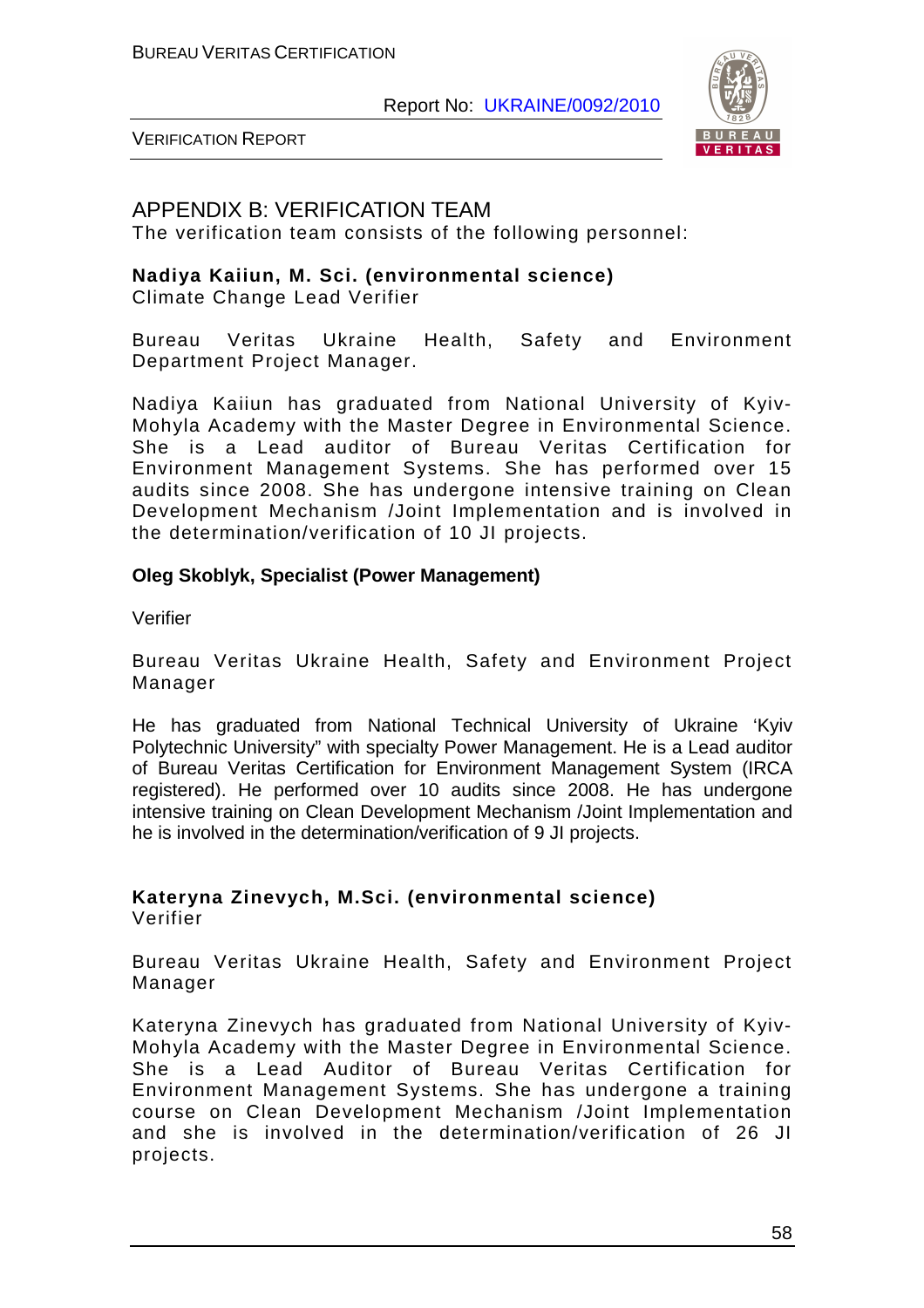

VERIFICATION REPORT

#### **Ivan G. Sokolov, Dr. Sci. (biology, microbiology)**

Bureau Veritas Certification Internal Technical Reviewer

Bureau Veritas Ukraine Health, Safety and Environment Department Manager.

Ivan Sokolov has over 25 years of experience in Research Institute in the field of biochemistry, biotechnology, and microbiology. He is a Lead Auditor of Bureau Veritas Certification for Environment Management Systems (IRCA registered), Quality Management Systems (IRCA registered), Occupational Health and Safety Management Systems, and Food Safety Management Systems. Mr. I.Sokolov has performed over 140 audits since 1999. He is a Lead Tutor of IRCA registered ISO 14000 EMS Lead Auditor Training Course, Lead Tutor of IRCA registered ISO 9000 QMS Lead Auditor Training Course. Ivan Sokolov is also a Tutor of Join Implementation/Clean Development Lead Verifier Training Course and has performed determination/verification of more that 50 JI projects.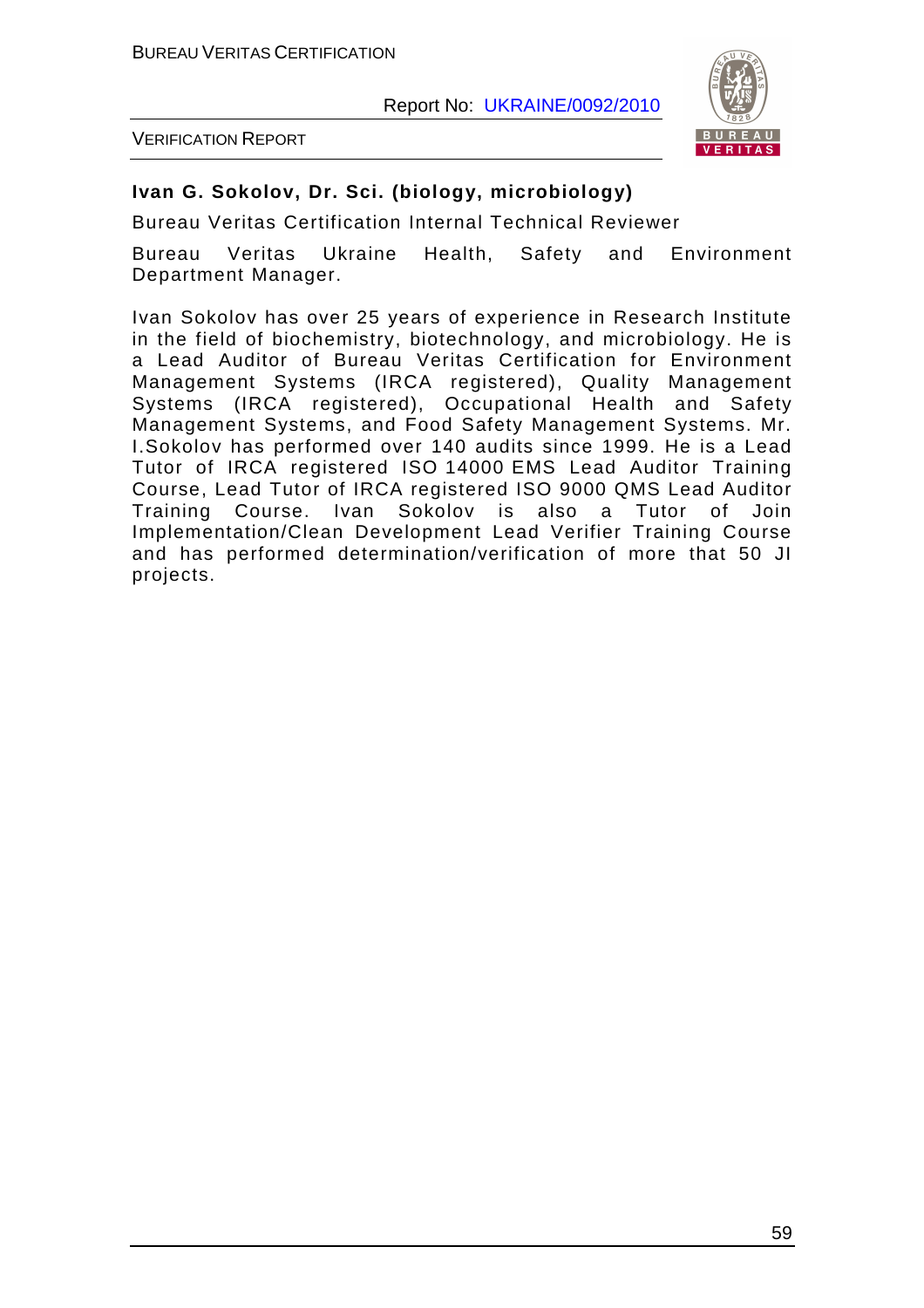

VERIFICATION REPORT

## APPENDIX C: DOCUMENTS CHECKED DURING VERIFICATION

#### **Slovjansk**

- 1. Contract on electric power supply №5258 dated 1.07.2005
- 2. Act №001176 about replacement, check of electric meters (in electric units higher 1000V). 19.10.2007. Serial number : 73021344, 199159, 73003042, 770860
- 3. Act №001182 about replacement, check of electric meters (in electric units higher 1000V). 6.12.2007. Serial number : 013080, 199158, 926782, 770860
- 4. A fame of natural gas consumption is for April 2008р.
- 5. Contract on electric power supply №2354 dated 28.11.2006
- 6. Contract №3 about the terms of the centralized heating and hot water supply. 01.09.2006.
- 7. Act of reception-transmission PU «Slov'yanskteplomerezha» for February, 2009. Amount of the used electric energy.
- 8. Act of basic equipment commissioning. 09.01.2008. Gas engine-generator DvG1- 500
- 9. Act of basic equipment commissioning. 15.12.2007. Gas engine-generator DvG1- 500
- 10. Act of basic equipment commissioning. 15.12.2007. Frequency changers.
- 11. Information is about the gas charges PU «Slov'yanskteplomerezha». 12.2008.
- 12. Act about the actual natural gas consumption. 31.12.2008.
- 13. Act of working commission about a put into operation (individual heating unit). 05.03.2007. Serial number №57004
- 14. Act of working commission about a put into operation (individual heating unit). 05.03.2007. Serial number №57005
- 15. Act of working commission about a put into operation (individual heating unit). 05.03.2007. Serial number №57006
- 16. Act of working commission about a put into operation (individual heating unit). 05.03.2007. Serial number №57007
- 17. Act of working commission about a put into operation (individual heating unit). 05.03.2007. Serial number №57008
- 18. Act of working commission about a put into operation (individual heating unit). 05.03.2007. Serial number №57009
- 19. Act of working commission about a put into operation (individual heating unit). 05.03.2007. Serial number №570011
- 20. Act of working commission about a put into operation (individual heating unit). 05.03.2007. Serial number №570019
- 21. Act of working commission about a put into operation (individual heating unit). 05.03.2007. Serial number №570018
- 22. Act of working commission about a put into operation (individual heating unit). 05.03.2007. Serial number №570017
- 23. Act of working commission about a put into operation (individual heating unit). 05.03.2007. Serial number №570016
- 24. Act of working commission about a put into operation (individual heating unit). 05.03.2007. Serial number №570015
- 25. Act of working commission about a put into operation (individual heating unit).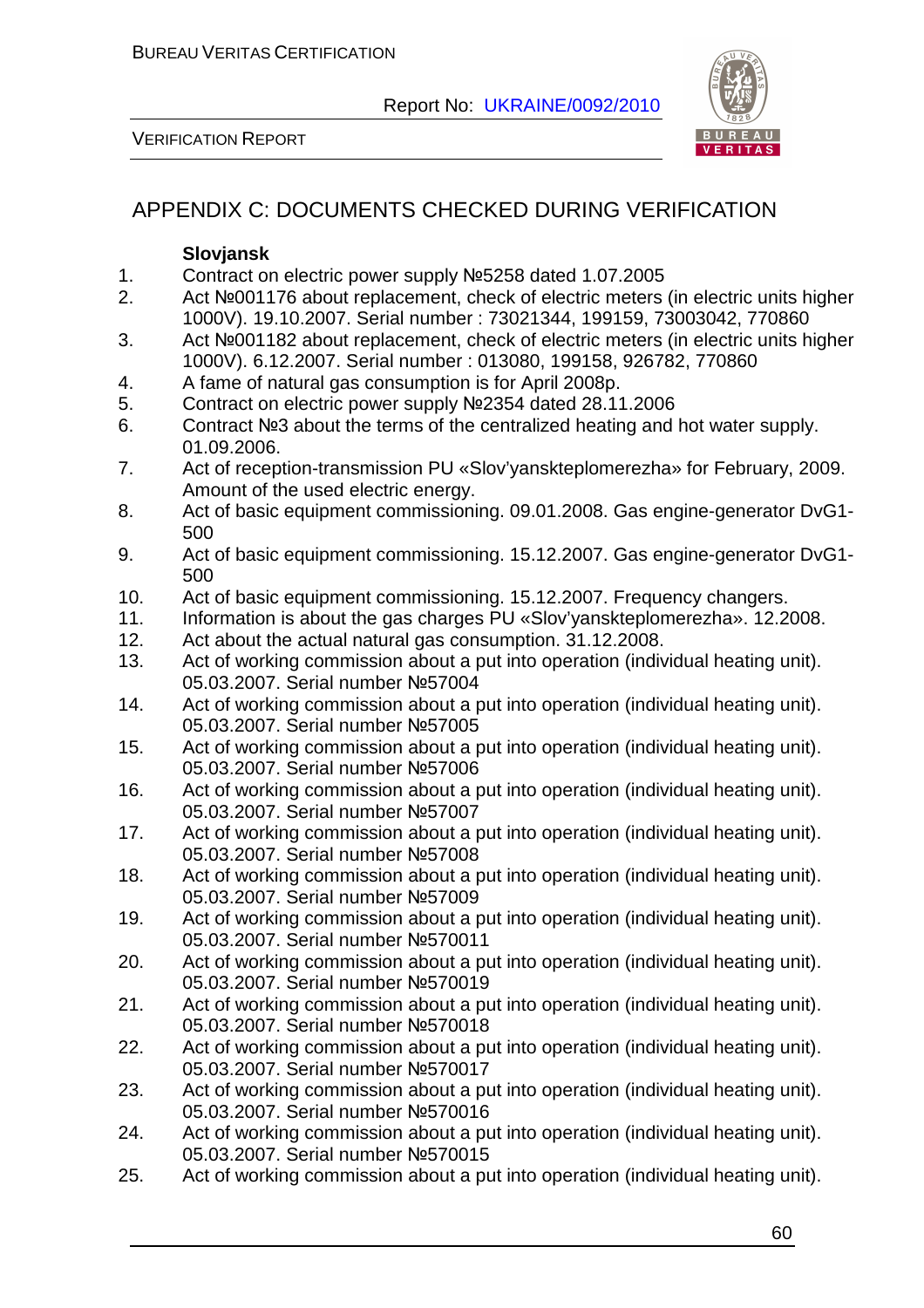

VERIFICATION REPORT

05.03.2007. Serial number №570014

- 26. Act of working commission about a put into operation (individual heating unit). 05.03.2007. Serial number №570013
- 27. Act of working commission about a put into operation (individual heating unit). 05.03.2007. Serial number №570012
- 28. Passport, complex of control and automation of thermal energy production process «Potik-DN-03». Serial number №03/50. Calibration dates: 16.10.2008.
- 29. Photo, complex of control and automation of thermal energy production process «Potik-DN-03».
- 30. Scheme of individual heating unit.
- 31. Scheme of boiler-house heating supply №24 PU «Slov'yanskteplomerezha».
- 32. Shift log-book of boilers operators, boiler-house №24.
- 33. Heating scheme of boiler-house №24.
- 34. Log-book of natural gas charge.
- 35. Photo, frequency changers.
- 36. Photo, gas meter GMS-G100. Serial number №118969.
- 37. Photo, the proof-reader of gas volume V25,
- 38. Photo, individual heating unit.
- 39. Act about the actual natural gas consumption . 31.12.2008.
- 40. Act about the actual natural gas consumption . 30.11.2008.
- 41. Act about the actual natural gas consumption . 16.04.2008.
- 42. Act about the actual natural gas consumption . 31.03.2008.

#### **Krasnyi Lyman**

- 43. Act of working commission about a put into exploitation (reconstruction of boilerhouse №3 Komunalna str. Krasnyi Lyman– replacement of boilers NIISTU-5 on boilers KSVa -1,25). 12.2008.
- 44. Act of a working commission about acceptance in operation of the building, structure, premise, completed by construction. 12.2008. Replacement of 3 boilers NIISTU-5 on 3 boilers KSVa -0,63.
- 45. Passport, ultrasonic gas meter «Kurs-01» G160A-2, Serial number №02650. Calibration dates: 05.08.2008.
- 46. Passport, the proof-reader of gas volume V25, Serial number №08186. Calibration dates: 19.11.2008.
- 47. Passport, the proof-reader of gas volume V25, Serial number №02066. Calibration dates: 11.07.2008.
- 48. Contract №3 about the terms of the centralized heating and hot water supply. 25.01.2006.
- 49. Heating scheme of boiler-house №17.
- 50. Photo, boilers KSVa -0,63, boiler-house №17.
- 51. Regime card of the boiler №3 type KSVa -0,63 boiler-house №17.
- 52. Regime card of the boiler №2 type KSVa -0,63 boiler-house №17.
- 53. Regime card of the boiler №1 type KSVa -0,63 boiler-house №17.
- 54. Photo, burners RIELLO RS70.
- 55. Photo, heat exchangers.
- 56. Order №18, dated 28.10.2008. About the order of removal of natural gas consumption indexes.
- 57. Variable log-book of hot-water boilers exploitation of boiler-house №17.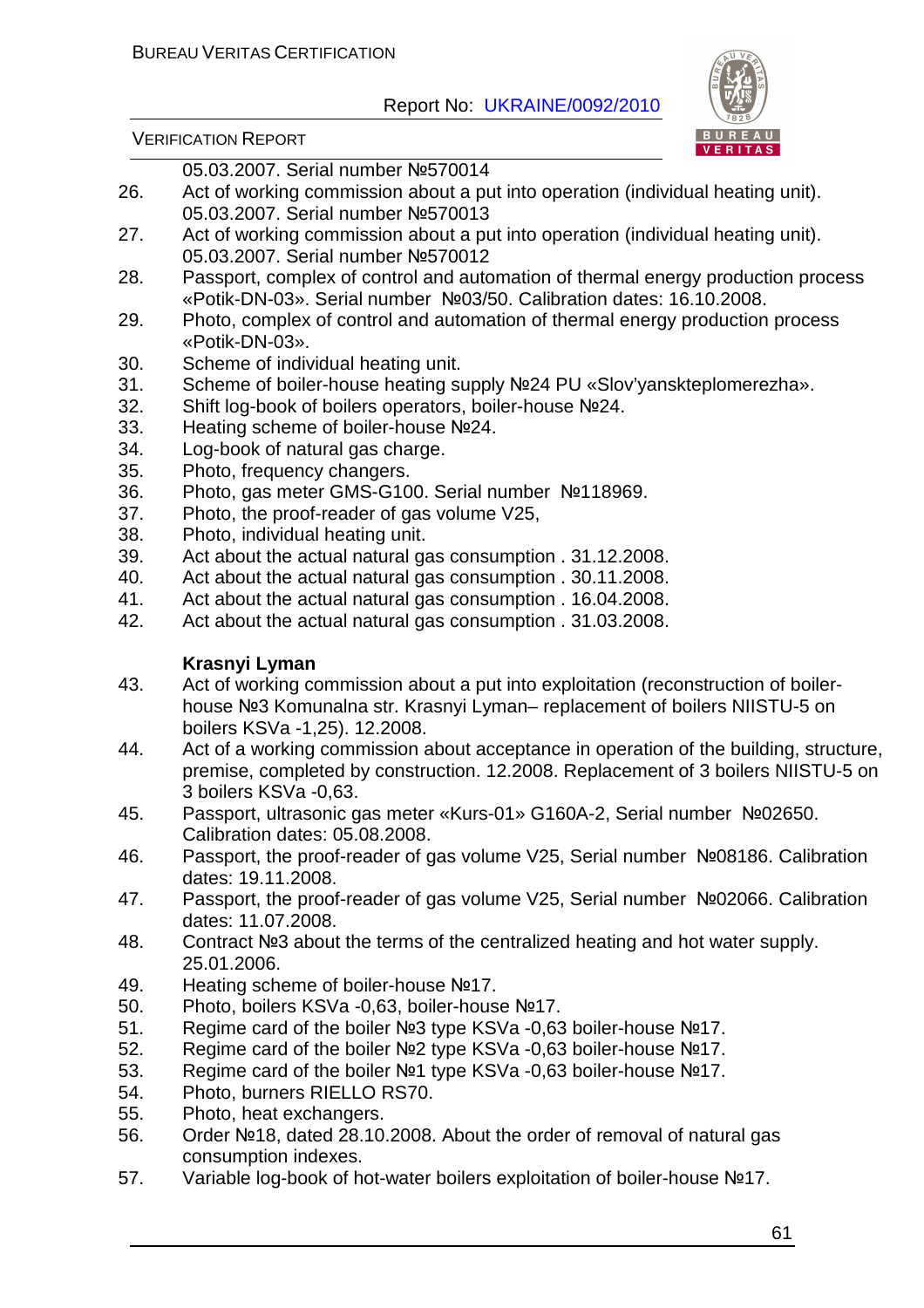

#### VERIFICATION REPORT

- 58. Log-book of gas account with proof-reader, boiler-house №17.
- 59. Photo, boilers KSVa -1,25, boiler-house №3.
- 60. Photo, burners RIELLO RS130.
- 61. Regime card of the boiler №3 type KSVa -1,25 boiler-house №3.
- 62. Photo, ultrasonic gas meter «Kurs-01» G160A-2, Serial number №02650.
- 63. Photo, the proof-reader of gas volume V25
- 64. Gas log-book, boiler-house №3.
- 65. The certificate Kislyuk Lubov Mykolaivna, boiler-house №3. Knowledges verification 23.09.2008.
- 66. Heating scheme of boiler-house №3.
- 67. Variable log-book of equipment exploitation, boiler-house №3.

#### **Druzkivka**

- 68. Regime card of the boiler №3 type DKVRv-10-13 boiler-house №7.
- 69. Heating engineering scheme of boiler-house №7.
- 70. Photo, frequency changers.
- 71. Photo, electric energy account point.
- 72. Act about stopping and handing over of stoppings and account facilities on a maintainance №085095 dated 08.10.2008. Electric meters.
- 73. Act technical verification of account calculation facilities lower 1 kV №098445 dated 08.10.2008.
- 74. Act technical verification of account calculation facilities lower 1 kV №098446 dated 08.10.2008.
- 75. Passport, complex of control and automation of thermal energy production process «Potik-DN-03». Serial number №03/23. Calibration dates: 16.10.2008.
- 76. Act of reception-handing over of reconstructed, repaired and modernized objects. Installation of frequency changers. 12.2007.
- 77. Protocol of technical commission of put into exploitation of frequency changers, boiler-house №7.
- 78. Act of working commission about a put into exploitation (reconstruction of boilerhouse №7 – replacement of burners of boilers DKVR 10/13). 25.12.2007.
- 79. Protocol of technical commission of put into exploitation of gas burners, boiler-house №7.
- 80. Contract on electric power supply №2041. 28.02.2005.
- 81. Log-book of natural gas, electric energy, water consumption account. Boiler-house N<sub>2</sub>7.
- 82. Act about the actual natural gas consumption . 31.08.2008.
- 83. Act about the actual natural gas consumption . 31.10.2008.
- 84. Act about the actual natural gas consumption . 31.12.2008.
- 85. Photo, complex of control and automation of thermal energy production process «Potik-DN-03».
- 86. Contract №19 about the terms of centralized heating service. 15.02.2008
- 87. Contract №19 about the heating energy supply №571. 01.10.2007
- 88. Act acceptance-transferrableness of commodity products (electric power) PU «Druzhkovkateplomerezha» dated 12.2008.
- 89. Act acceptance-transferrableness of commodity products (electric power) PU «Druzhkovkateplomerezha» dated 11.2008.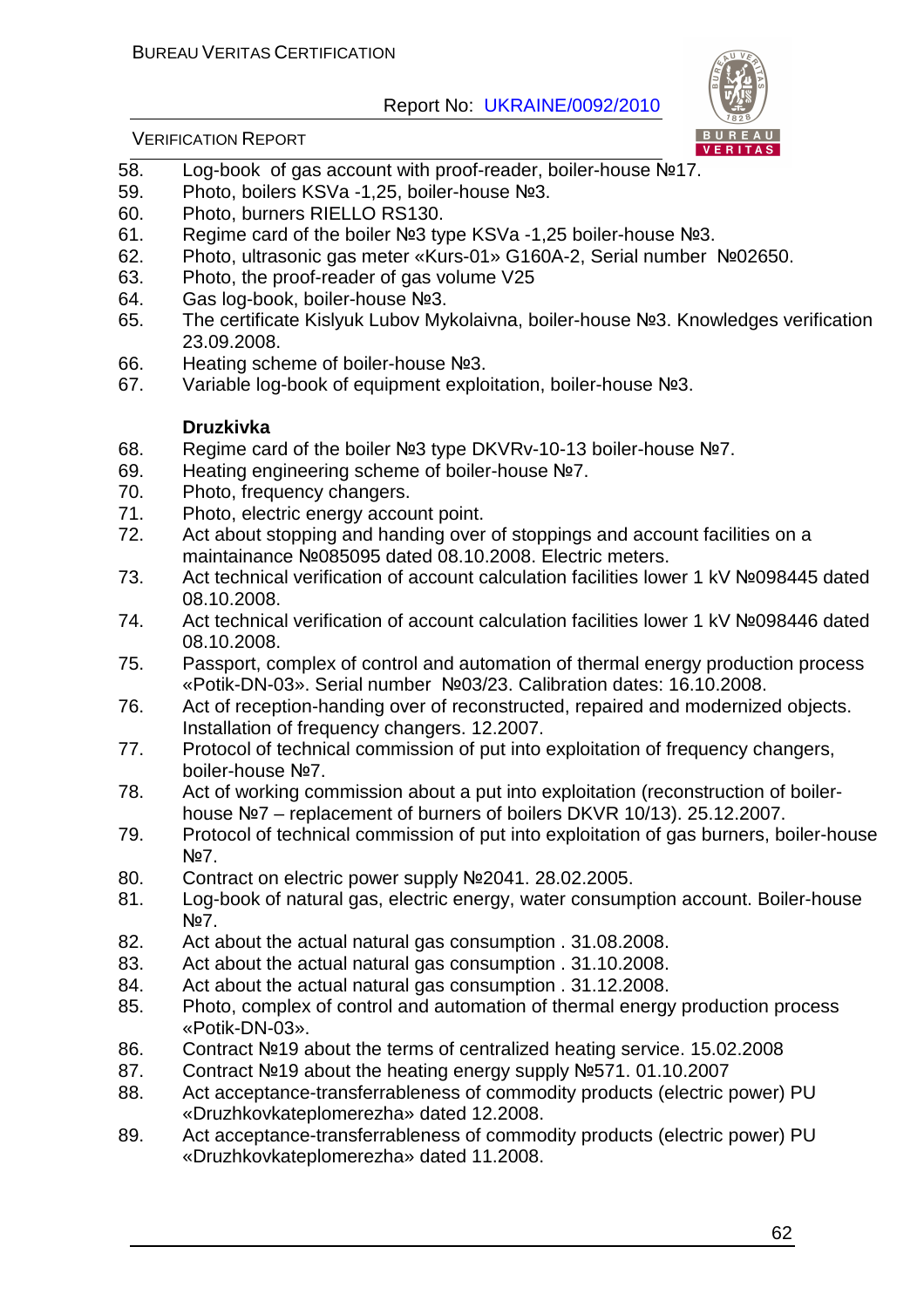

VERIFICATION REPORT

#### **Konstantinivka**

- 90. Technological scheme of boiler-house "Zhitlobutservis».
- 91. Photo, gas meter GMS-G160. Serial number №105552.
- 92. Passport, gas meter GMS-G160. Serial number №105552. Calibration dates: 12.08.2008.
- 93. Scheme GDU with account unit of boiler-house "Zhitlobutservis».
- 94. Log-book of boiler-house parameters.
- 95. Photo, the calculator of gas volume Universal-02. Serial number №3063.
- 96. Technological scheme of boiler-house «Stacionar».
- 97. Photo, boiler №1 type KSVA 1,25.
- 98. Regime card of the boiler Nº2 type KSVA 1,25
- 99. Passport of automations RIELLO RS130 set on a boiler room «Stacionar», boiler No<sub>2.</sub>
- 100. Photo, burner RIELLO RS130.
- 101. Photo, ultrasonic gas meter «Kurs-01» G160A-2, Serial number №02853.
- 102. Passport, ultrasonic gas meter «Kurs-01» G160A-2, Serial number №02853. Calibration dates: 11.12.2007.
- 103. Log-book of boiler-house exploitation parameters of boiler-house «Stacionar».
- 104. Log-book of boiler-house gas charges «Stacionar».
- 105. Variable log-book.
- 106. Day's fame of boiler-house «Stacionar».
- 107. Photo, the calculator of gas volume Universal-02. Serial number №6374.
- 108. Technological scheme of boiler-house Centralna №2.
- 109. Photo, heat utilizer.
- 110. Photo, frequency changer.
- 111. Principle scheme of installation heat utilizer.
- 112. Photo, electric energy account point.
- 113. Photo, complex of control and automation of thermal energy production process «Potik-DN-03».
- 114. Log-book of boiler-house Centralna №2.
- 115. Log-book of boiler-house Centralna №2 exploitation parameters.
- 116. Log-book of FER account of boiler-house Centralna №2.
- 117. Variable log-book of boiler-house Centralna №2.
- 118. Passport, the calculator of gas volume Universal-02. Serial number №6374. Calibration dates: 07.12.2007.
- 119. Passport, the calculator of gas volume Universal-02. Serial number №3063. Calibration dates: 17.07.2008.
- 120. Act technical verification of account calculation facilities lower 1 kV №057793 dated 12.10.2006. Boiler-house Centralna №2.
- 121. Act about stopping and handing over of stoppings and account facilities on a maintainance №094769 dated 02.10.2006. Boiler-house Centralna №2.
- 122. Act of reception-handing over of reconstructed, repaired and modernized objects. Boiler-house Stacionar. 20.10.2007.
- 123. Act of reception-transmission (internal moving) of basic measures №309. 01.2008.
- 124. Act of reception-handing over of reconstructed, repaired and modernized objects. Boiler-house Zhitlobutservis. 30.12.2008.
- 125. Act of reception-handing over of reconstructed, repaired and modernized objects. Boiler-house Stacionar. 30.12.2008.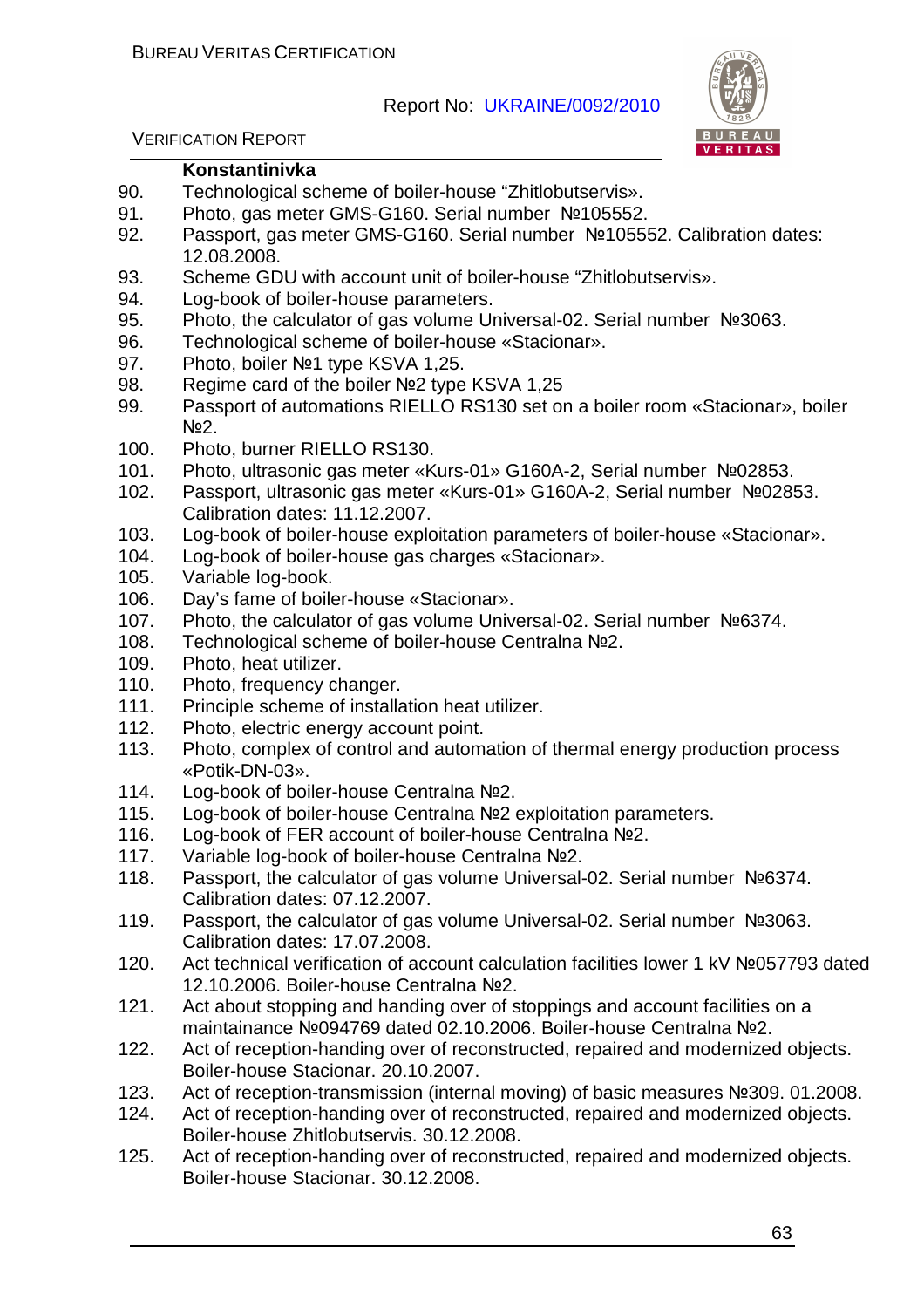

VERIFICATION REPORT

- 126. Act of reception-handing over of reconstructed, repaired and modernized objects. Boiler-house Stacionar. 20.10.2007.
- 127. Act of reception-transmission (internal moving) of basic measures №303. Boilerhouse Stacionar. 01.2008.
- 128. Act of reception-transmission (internal moving) of basic measures №304. Boilerhouse Stacionar. 01.2008.
- 129. Act of reception-handing over of reconstructed, repaired and modernized objects №811-5. Boiler-house 81th quarter. 12.2006.
- 130. Protocol of technical commission of put into exploitation of frequency changers, boiler-house Centralna №2.
- 131. Act of reception-handing over of reconstructed, repaired and modernized objects. Boiler-house Stacionar. 20.10.2007.
- 132. Act about the actual natural gas consumption . 31.12.2008.
- 133. Act acceptance-transferrableness of commodity products (electric power) PU «Kostyantinivkateplomerezha» dated 12.2008.
- 134. Contract №46 about the terms of the centralized heating and hot water supply. 21.06.2007.
- 135. Contract №46 about the terms of the centralized heating and hot water supply. 21.06.2007.
- 136. Contract №647 about the electric power supply. 14.02.2003.
- 137. Calculation of electric power charges for the boiler-houses PU «Kostyantinivkateplomerezha» 2008 р.

#### **Volnovaha**

- 138. Log-book of natural gas, electric energy, water consumption account. Boiler-house SSh №5.
- 139. Photo, gas meter GMS-G160. Serial number №077857.
- 140. GDU scheme.
- 141. Heating scheme of boiler-house SSh №5.
- 142. Passport, gas meter GMS-G160. Serial number №077857. Calibration dates: 31.07.2008.
- 143. The certificate Lukashova Tetyana Mykolaivna, boiler-house SSh №3. Knowledges verification 18.09.2008.
- 144. Act of commissions about acceptance of equipment after a complex test. Boiler KSVa -2,5.

#### **Donetsk**

- 145. Contract 38/09/11 dated 01.01.2009. Gidrometeocentr.
- 146. Photo, frequency changers. Boiler-house MR 2 (Rozdolna str., 3а).
- 147. Photo, the calculator of gas volume Universal-01. Serial number №6461.
- 148. Photo, electric energy account point. Boiler-house MR 2 (Rozdolna str., 3а).
- 149. Passport, the calculator of gas volume Universal-01. Serial number №6461. Calibration dates: 25.02.2008.
- 150. Act about stopping and handing over of stoppings and account facilities on a maintainance №004181 dated 07.11.2007. Electric meters. Boiler-house MR 2 (Rozdolna str., 3а).
- 151. Act about stopping and handing over of stoppings and account facilities on a maintainance №004168 dated 17.09.2007. Electric meters. Boiler-house MR 2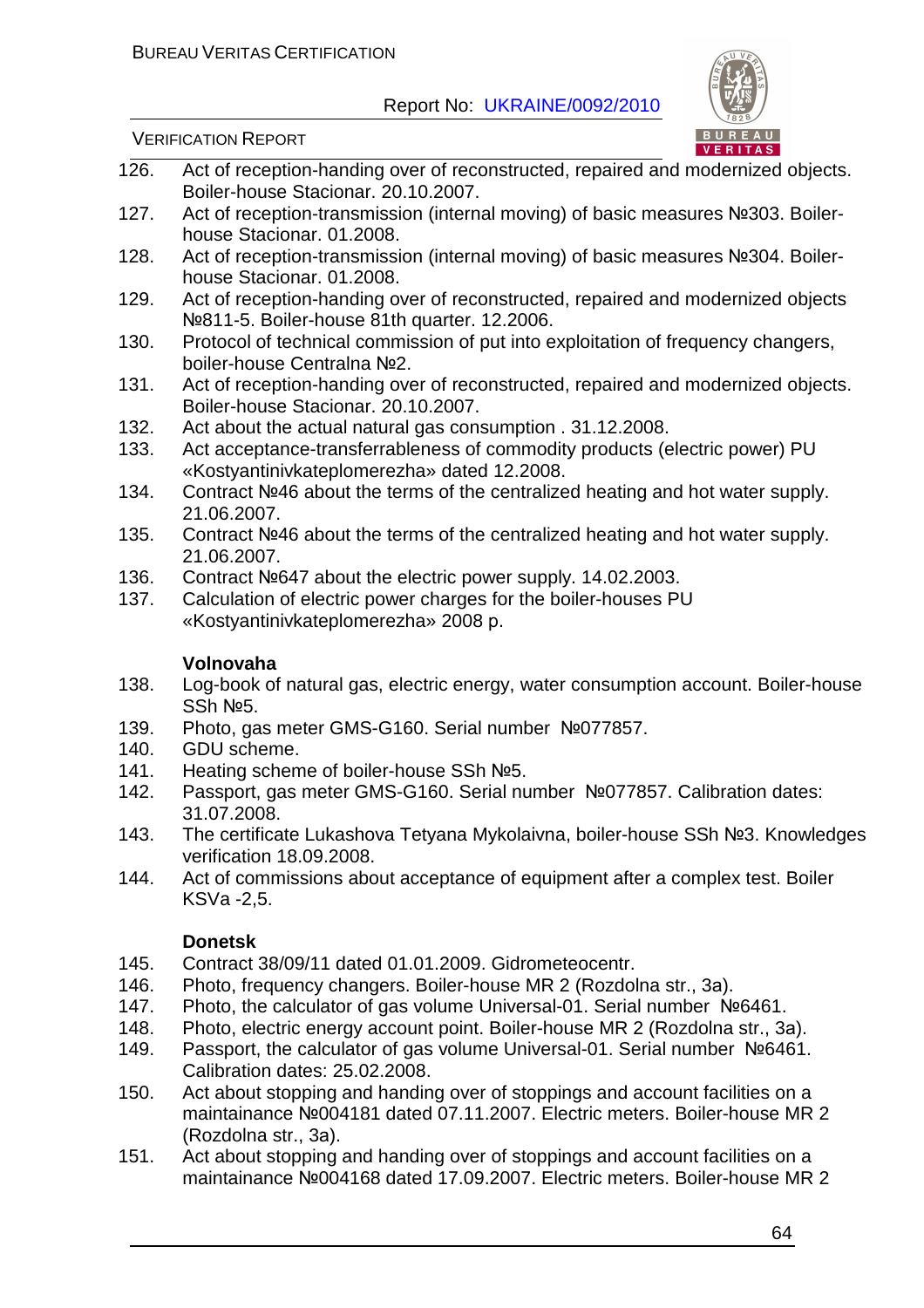

|      | (Rozdolna str., 3a).                                                                                                                           |
|------|------------------------------------------------------------------------------------------------------------------------------------------------|
| 152. | Act Nº004194 about replacement, check of electric meters (in electric units higher                                                             |
|      | 1000V). 17.09.2007. Boiler-house MR 2 (Rozdolna str., 3a).                                                                                     |
| 153. | Act Nº004206 about replacement, check of electric meters (in electric units higher                                                             |
|      | 1000V). 07.11.2007. Boiler-house MR 2 (Rozdolna str., 3a).                                                                                     |
| 154. | Heatmechanical scheme of boiler-house MR 2 (Rozdolna str., 3a).                                                                                |
| 155. | Photo, shield of boiler Nº3.                                                                                                                   |
| 156. | Photo, shield of boiler Nº4.                                                                                                                   |
| 157. | Regime card of the boiler Nº3 type PTVM-30M of boiler-house MR 2 (Rozdolna str.,<br>3a).                                                       |
| 158. | Regime card of the boiler №4 type PTVM-30M of boiler-house MR 2 (Rozdolna str.,<br>3a).                                                        |
| 159. | Log-book of boiler-house MR 2 (Rozdolna str., 3a).                                                                                             |
| 160. | Log-book of FER account. Boiler-house MR 2 (Rozdolna str., 3a).                                                                                |
| 161. | Photo, isolated heat network. Boiler-house MR 2 (Rozdolna str., 3a).                                                                           |
| 162. | Photo, boiler Nº3 type PTVM-30M. Boiler-house MR 2 (Rozdolna str., 3a).                                                                        |
| 163. | Photo, pressure transducer «Safir M». Serial number Nº02930921.                                                                                |
| 164. | Passport, pressure transducer «Safir M». Serial number Nº02930921. Calibration<br>dates: 05.02.2007.                                           |
| 165. | Photo, pressure transducer «Safir M». Serial number Nº08120025.                                                                                |
| 166. | Passport, pressure transducer «Safir M». Serial number Nº08120025. Calibration<br>dates: 05.09.2006.                                           |
| 167. | Photo, pressure transducer «Safir M». Serial number Nº09216341.                                                                                |
| 168. | Passport, pressure transducer «Safir M». Serial number Nº09216341. Calibration<br>dates: 29.09.2008.                                           |
| 169. | Photo, pressure transducer «Safir M». Serial number Nº11359156.                                                                                |
| 170. | Passport, pressure transducer «Safir M». Serial number Nº11359156. Calibration<br>dates: 16.09.2007.                                           |
| 171. | Act of reception-handing over of reconstructed, repaired and modernized objects<br>No 661, 662. Dates 28.12.2007.                              |
| 172. | Act of reception-handing over of reconstructed, repaired and modernized objects<br>Nº663, 664. Dates 28.12.2007.                               |
| 173. | Act of reception-handing over of reconstructed, repaired and modernized objects<br>No 665, 666, 667, 668. Dates 28.12.2007.                    |
| 174. | Act of reception-handing over of reconstructed, repaired and modernized objects<br>No 669. Dates 28.12.2007.                                   |
| 175. | Act of reception-handing over of reconstructed, repaired and modernized objects<br>Nº663, 664. Dates 28.12.2007.                               |
| 176. | Act of reception-handing over of reconstructed, repaired and modernized objects<br>No 665, 666, 667, 668. Dates 28.12.2007.                    |
| 177. | Act of reception-handing over of reconstructed, repaired and modernized objects<br>Nº159, 160, 161, 162, 163, 164, 165, 166. Dates 31.12.2007. |
| 178. | Photo, boiler №1 type TVG-8M. Boiler-house kv. 139 (Ratnikova str., 111a).                                                                     |
| 179. | Regime card of the boiler №1 type TVG-8M. Boiler-house kv. 139 (Ratnikova str.,<br>$111a$ ).                                                   |
| 180. | Photo, frequency changers. Boiler-house kv. 139 (Ratnikova str., 111a).                                                                        |
| 181. | Photo, the calculator of gas volume Universal-01. Serial number №6713.                                                                         |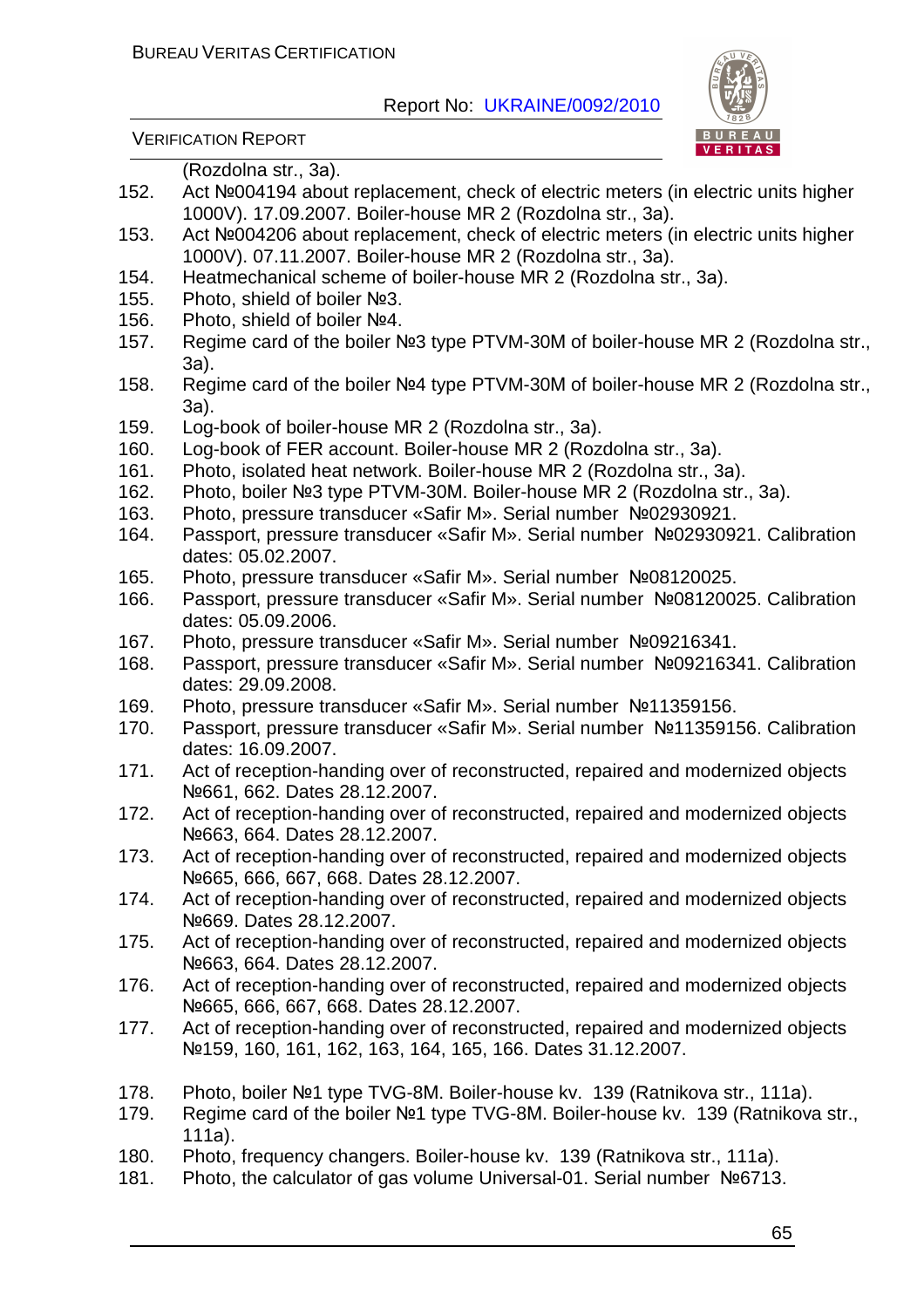

- 182. Passport, the calculator of gas volume Universal-01. Serial number №6713. Calibration dates: 9.02.2008.
- 183. Photo, electric energy account point. Boiler-house kv. 139 (Ratnikova str., 111a).
- 184. Regime card of the boiler №3 type PTVM-30М of boiler-house kv. 139 (Ratnikova str., 111а).
- 185. Heating scheme of boiler-house kv. 139 (Ratnikova str., 111а).
- 186. Photo, the calculator of gas volume Universal-01. Serial number №5045.
- 187. Passport, the calculator of gas volume Universal-01. Serial number №5045. Calibration dates: 24.06.2008, 06.08.2008.
- 188. Log-book of energy resources account of boiler-house kv. 139 (Ratnikova str., 111а).
- 189. Photo, isolated heat network. Boiler-house kv. 139 (Ratnikova str., 111а).
- 190. Photo, pressure transducer «Safir M». Serial number №11151194.
- 191. Passport, pressure transducer «Safir M». Serial number №11151194. Calibration dates: 14.12.2007.
- 192. Photo, pressure transducer «Safir M». Serial number №11303225.
- 193. Passport, pressure transducer «Safir M». Serial number №11303225. Calibration dates: 16.12.2007.
- 194. Photo, pressure transducer «Safir M». Serial number №12601428.
- 195. Passport, pressure transducer «Safir M». Serial number №12601428. Calibration dates: 16.12.2007.
- 196. Photo, pressure transducer "Safir M». Serial number №10377818.
- 197. Passport, pressure transducer "Safir M». Serial number №10377818. Calibration dates: 28.09.2008.
- 198. Photo, pressure transducer "Safir M». Serial number №11279215.
- 199. Passport, pressure transducer "Safir M». Serial number №11279215. Calibration dates: 28.09.2008.
- 200. Photo, pressure transducer "Safir M». Serial number №07118579.
- 201. Passport, pressure transducer "Safir M». Serial number №07118579. Calibration dates: 28.09.2008.
- 202. Photo, frequency changers. Boiler-house MKR 18.
- 203. Photo, electric energy account point. Boiler-house MKR 18.
- 204. Regime card of the boiler №3 type PTVM-30М of boiler-house MKR 18.
- 205. Regime card of the boiler №4 type PTVM-30М of boiler-house MKR 18.
- 206. Log-book of boiler-house MKR 18.
- 207. Log-book of energy resources account. Boiler-house MKR 18.
- 208. Photo, gas meter LGK-150. Serial number №9222.
- 209. Passport, gas meter LGK-150. Serial number №9222. Calibration dates: 22.03.2008.
- 210. Photo, the proof-reader of gas volume V25.
- 211. Passport, the proof-reader of gas volume V25, Serial number №04028. Calibration dates: 25.03.2008.
- 212. Photo, the calculator of gas volume Universal-01. Serial number №5043.
- 213. Passport, the calculator of gas volume Universal-01. Serial number №5043. Calibration dates: 07.08.2008, 30.10.2008.
- 214. GDU scheme of boiler-house MKR 18.
- 215. Photo, pressure transducer «Safir M». Serial number №02201484.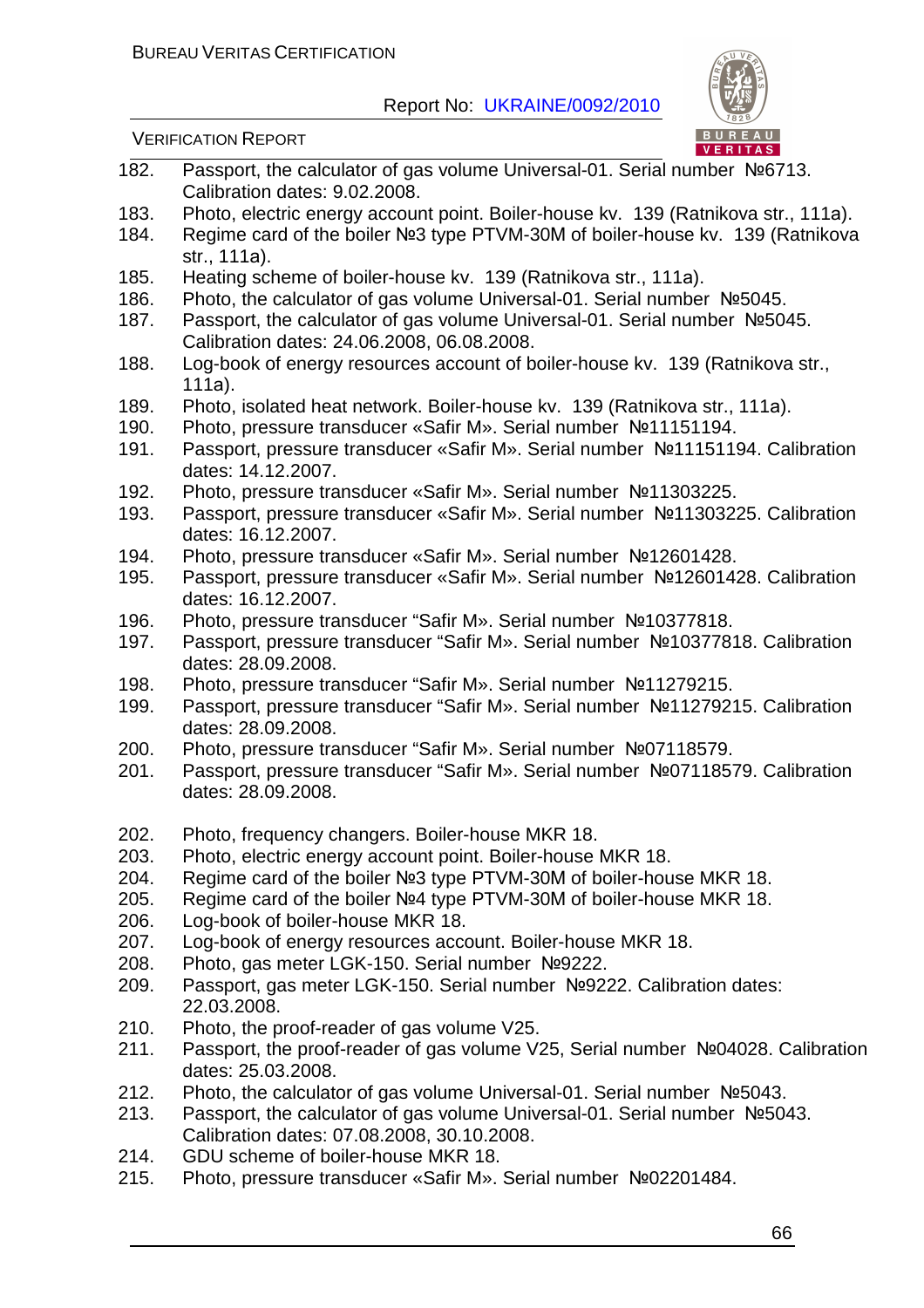

- 216. Passport, pressure transducer «Safir M». Serial number №02201484. Calibration dates: 14.08.2007.
- 217. Photo, pressure transducer «Safir M». Serial number №02604416.
- 218. Passport, pressure transducer «Safir M». Serial number №02604416. Calibration dates: 14.08.2007.
- 219. Photo, pressure transducer «Safir M». Serial number №02012413.
- 220. Passport, pressure transducer «Safir M». Serial number №02012413. Calibration dates: 14.08.2007.
- 221. Photo, isolated heat network. Кот. МКР 18.
- 222. Act of reception-handing over of reconstructed, repaired and modernized objects №511. Dates 28.12.2007.
- 223. Act of reception-handing over of reconstructed, repaired and modernized objects №569, 570. Dates 28.12.2007.
- 224. Act of reception-handing over of reconstructed, repaired and modernized objects №567, 568. Dates 28.12.2007.
- 225. Act of reception-handing over of reconstructed, repaired and modernized objects №101, 102, 103, 104. Dates 28.12.2007.
- 226. Act of reception-handing over of reconstructed, repaired and modernized objects №197.
- 227. Act of reception-handing over of reconstructed, repaired and modernized objects №657, 658. Dates 28.12.2007.
- 228. Contract №741 of heat energy supply. 06.06.2007.
- 229. Contract №139 of heat energy supply. 15.10.2008.
- 230. Contract №1070 of heat energy supply. 17.04.2007.
- 231. Contract №285 of heat energy supply. 15.10.2007.
- 232. Contract №503 of heat energy supply. 20.06.2007.
- 233. Contract №799 of heat energy supply. 15.10.2008.
- 234. Contract №1585/97Е of heat energy supply. 01.09.2008.
- 235. Contract №772 of heat energy supply. 01.10.2007.
- 236. Contract №4100 of heat energy supply. 01.03.2007.
- 237. Contract №2073 of heat energy supply. 23.05.2007.
- 238. Photo, day's archive of amount used natural gas database.
- 239. Act about stopping and handing over of stoppings and account facilities on a maintainance №046975 dated 26.05.2008. Electric meters.
- 240. Act about stopping and handing over of stoppings and account facilities on a maintainance №046974 dated 26.05.2008. Electric meters.
- 241. Act about stopping and handing over of stoppings and account facilities on a maintainance №042663 dated 21.04.2008. Electric meters.
- 242. Act of technical verification of account calculation facilities lower №068754 dated 26.05.2008.
- 243. Act of technical verification of account calculation facilities lower №068232 dated 21.04.2008.
- 244. Act of reception-handing over of reconstructed, repaired and modernized objects №645, 646, 647, 648. Dates 28.12.2007.
- 245. Act of reception-handing over of reconstructed, repaired and modernized objects №649, 650. Dates 28.12.2007.
- 246. Act of reception-handing over of reconstructed, repaired and modernized objects №651, 652, 653, 654. Dates 28.12.2007.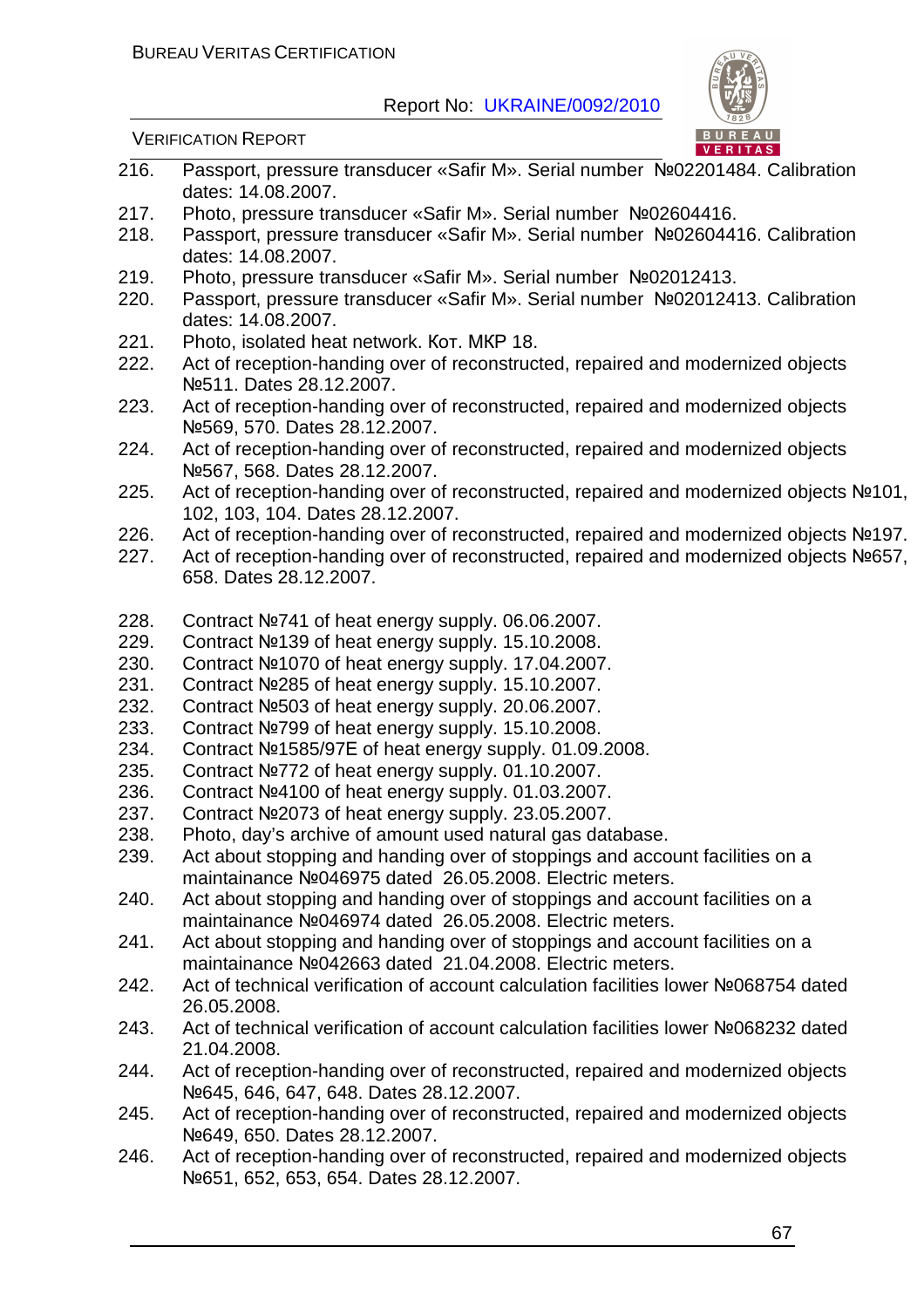

- 247. Act of reception-handing over of reconstructed, repaired and modernized objects №655, 656. Dates 28.12.2007. 248. Act of reception-handing over of reconstructed, repaired and modernized objects №143. Dates 31.12.2007. 249. Act of a working commission about acceptance in operation of the building, structure, premise, completed by construction. 10.09.2008. 250. Act of a working commission about acceptance in operation of the building, structure, premise, completed by construction. 18.02.2008. 251. Act of a working commission about acceptance in operation of the building, structure, premise, completed by construction. 24.03.2008. 252. Act of a working commission about acceptance in operation of the building, structure, premise, completed by construction. 16.09.2008. 253. Act of a working commission about acceptance in operation of the building, structure, premise, completed by construction. 08.01.2008. 254. Act of a working commission about acceptance in operation of the building, structure, premise, completed by construction. 21.01.2008. 255. Act of a working commission about acceptance in operation of the building, structure, premise, completed by construction. 11.02.2008. 256. Act of a working commission about acceptance in operation of the building, structure, premise, completed by construction. 15.09.2008. 257. Act of a working commission about acceptance in operation of the building, structure, premise, completed by construction. 08.12.2008. 258. Act of a working commission about acceptance in operation of the building, structure, premise, completed by construction. 15.02.2008. 259. Act of a working commission about acceptance in operation of the building, structure, premise, completed by construction. 04.11.2008. 260. Act of a working commission about acceptance in operation of the building, structure, premise, completed by construction. 15.12.2008. 261. Act of a working commission about acceptance in operation of the building, structure, premise, completed by construction. 26.12.2008. 262. Act of a working commission about acceptance in operation of the building, structure, premise, completed by construction. 06.06.2008. 263. Act of a working commission about acceptance in operation of the building, structure, premise, completed by construction. 13.06.2008. 264. Act of a working commission about acceptance in operation of the building, structure, premise, completed by construction. 06.10.2008. 265. Act of a working commission about acceptance in operation of the building, structure, premise, completed by construction. 18.07.2008. 266. Photo, frequency changers. Boiler-house Krivozubova-4. 267. Photo, electric energy account point. Krivozubova-4. 268. Regime card of the boiler №1 type PTVM-30М of boiler-house Krivozubova-4. 269. Regime card of the boiler №2 type PTVM-30М of boiler-house Krivozubova-4. 270. Regime card of the boiler №3 type PTVM-30М of boiler-house Krivozubova-4. 271. Log-book of boiler-house Krivozubova-4. 272. Log-book of FER account. Boiler-house Krivozubova-4. 273. Photo, gas meter LGK-150. Serial number №9222.
- 274. Passport, the proof-reader of gas volume V25, Serial number №04028. Calibration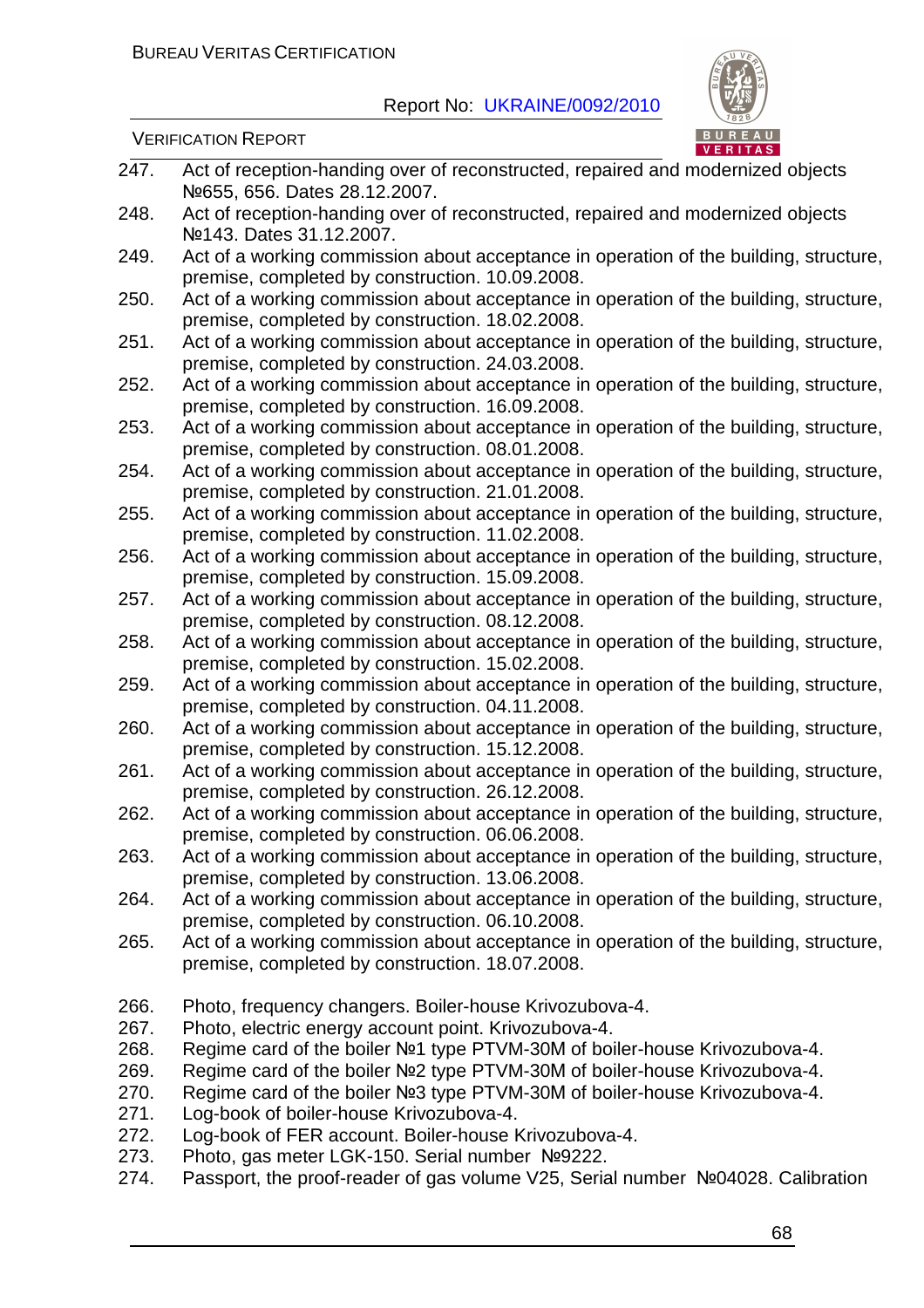

VERIFICATION REPORT

dates: 25.03.2008.

- 275. Photo, the calculator of gas volume Universal-01. Serial number №2263.
- 276. Passport, the calculator of gas volume Universal-01. Serial number №2263. Calibration dates: 05.11.2007.
- 277. GDU scheme of boiler-house MKR 18.
- 278. Heating scheme of boiler-house Krivozubova-4.
- 279. Heat network scheme of boiler-house Krivozubova-4.
- 280. Photo, pressure transducer «Safir M». Serial number №08034858.
- 281. Passport, pressure transducer «Safir M». Serial number №08034858. Calibration dates: 22.08.2007.
- 282. Photo, pressure transducer «Safir M». Serial number №08121848.
- 283. Passport, pressure transducer «Safir M». Serial number №08121848. Calibration dates: 22.08.2007.
- 284. Photo, pressure transducer «Safir M». Serial number №07914656.
- 285. Passport, pressure transducer «Safir M». Serial number №07914656. Calibration dates: 22.08.2007.
- 286. Photo, isolated heat network. Boiler-house Krivozubova-4.
- 287. Photo, frequency changers. Boiler-house MR Myrnyi.
- 288. Photo, electric energy account point. Boiler-house MR Myrnyi.
- 289. Regime card of the boiler №1 type PTVM-30М of boiler-house MR Myrnyi.
- 290. Variable log-book of boiler-house MR Myrnyi.
- 291. Log-book of boiler-house MR Myrnyi.
- 292. Log-book of energy resources account. Boiler-house MR Myrnyi.
- 293. Log-book of gas charges and heat production. Boiler-house MR Myrnyi.
- 294. Photo, gas meter LGK-80. Serial number №5861.
- 295. Passport, gas meter LGK-80. Serial number №5861. Calibration dates: 24.07.2008.
- 296. Photo, the calculator of gas volume Universal-01. Serial number №5362.
- 297. Passport, the calculator of gas volume Universal-01. Serial number №5362. Calibration dates: 07.08.2008.
- 298. Photo, the calculator of gas volume Universal-01. Serial number №6820.
- 299. Passport, the calculator of gas volume Universal-01. Serial number №6820. Calibration dates: 15.02.2008
- 300. Heatmechanical scheme of boiler-house MR Myrnyi.
- 301. Photo, gas engine-generator DVGa-500.
- 302. Act technical verification of account calculation facilities lower 1 kV №018559 dated 06.08.2007.
- 303. Act about stopping and handing over of stoppings and account facilities on a maintainance №023030 dated 06.08.2007. Boiler-house MR Myrnyi.
- 304. Act-warrant №012112 dated 06.08.2007 on replacement (establishment, output) of electric meter for the consumer of legal entity.
- 305. Act about stopping and handing over of stoppings and account facilities on a maintainance №023015 dated 26.07.2007. Boiler-house MR Myrnyi.
- 306. Act technical verification of account calculation facilities lower 1 kV №018513 dated 06.08.2007.
- 307. Act technical verification of account calculation facilities lower 1 kV №018514 dated 06.08.2007.
- 308. Act-warrant №013113 dated 06.08.2007 on replacement (establishment, output) of